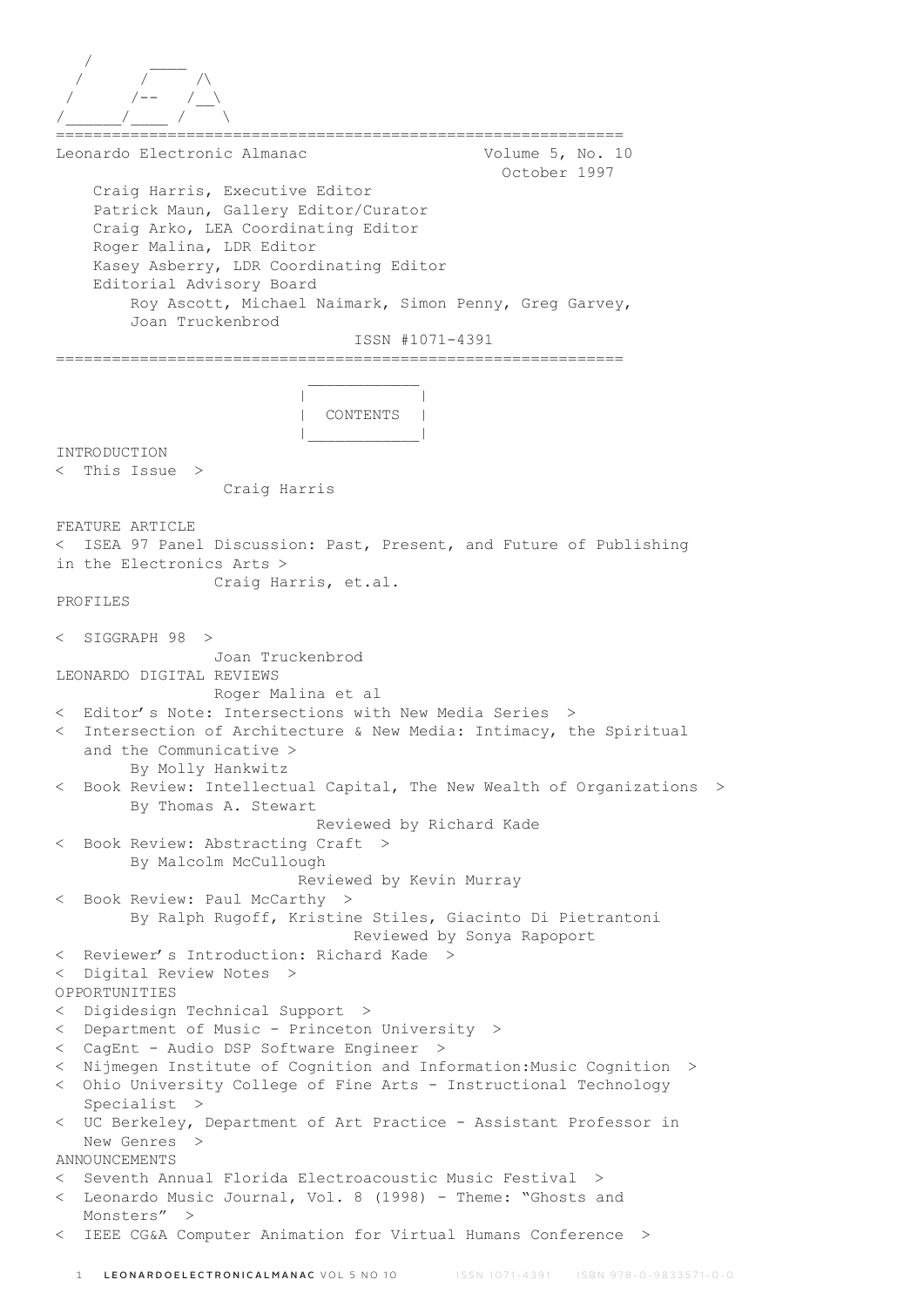|                 | < The 2nd Annual Santa Fe International Electro-Acoustic<br>Music Festival > |
|-----------------|------------------------------------------------------------------------------|
|                 | < SCAN Symposium on Small Computers in the Arts >                            |
|                 | < Organised Sound - Issue Thematic Title: Microstructure and                 |
|                 | Macrostructure >                                                             |
| ACKNOWLEDGMENTS |                                                                              |
|                 | LEA WORLD WIDE WEB ACCESS                                                    |
|                 | LEA PUBLISHING & SUBSCRIPTION INFORMATION                                    |
|                 |                                                                              |
|                 |                                                                              |

 | | | INTRODUCTION | |\_\_\_\_\_\_\_\_\_\_\_\_\_\_\_\_|

< This Issue >

## Craig Harris

The Feature Article this month is a compilation of articles designed to explore the past, present and future of publishing as it relates to electronic art, created for presentation at the International Symposium on Electronic Art 1997. This is an unique opportunity to explore the historical background, current challenges, and future plans for several publications that address the needs of the LEA community, including Leonardo Electronic Almanac, Leonardo On-Line, FineArt Forum, the International Directory of Electronic Art (hard copy and electronic versions), and the Leonardo Observatory of Arts and Techno-Sciences. We provide this in celebration of the 30-year anniversary of the creation of the journal Leonardo, another milestone in an evolving set of activities designed to support the work of artists and others working at the intersection of art, science and technology.

Our Feature Profile has been supplied by Joan Truckenbrod, the 1998 SIGGRAPH Gallery Art Show Chair. Joan has a strong vision for what she would like to do in the art realm for SIGGRAPH in 1998, which ties in with her Touchware concept.

Leonardo Digital Reviews explores issues ranging from abstracting craft to intellectual capital to the intersection of architecture and new media. There is a lot of activity in the field this fall, with many opportunities for those seeking employment in a variety of categories, and several festivals and performance opportunities coming up.

Leonardo Electronic Almanac is collaborating to create an event in the Minneapolis/St. Paul region early in November, and more information will be available about Art on the Electronic Edge in LEA 5:11. Also in LEA 5:11 will be a special profile about V2, created by Andreas Broekman and Kit Blake for LEA in conjunction with this festival. In the mean time, however, there is festival content accumulating on the LEA web site already, and people are invited to peruse that material as it evolves to find out more about what we are doing. =============================================================

 | | | FEATURE ARTICLE |

\*\*\*\*\*\*\*\*\*\*\*\*\*\*\*\*\*\*\*\*\*\*\*\*\*\*\*\*\*\*\*\*\*\*\*\*\*\*\*\*\*\*\*\*\*\*\*\*\*\*\*\*\*\*\*\*\*\*\*\*\*\*\* Past, Present, and Future of Publishing in the Electronics Arts \*\*\*\*\*\*\*\*\*\*\*\*\*\*\*\*\*\*\*\*\*\*\*\*\*\*\*\*\*\*\*\*\*\*\*\*\*\*\*\*\*\*\*\*\*\*\*\*\*\*\*\*\*\*\*\*\*\*\*\*\*\*\* Community Panel Organizers: Stephen Wilson Email: swilson@sfsu.edu Roger Malina Email: rmalina@astrsp-mrs.fr [Editor's Note: This article is a compilation comprised of presentations prepared for a panel created for the 1997 International Symposium on Electronic Art (ISEA 97) in Chicago, on September 24,

|\_\_\_\_\_\_\_\_\_\_\_\_\_\_\_\_\_\_\_|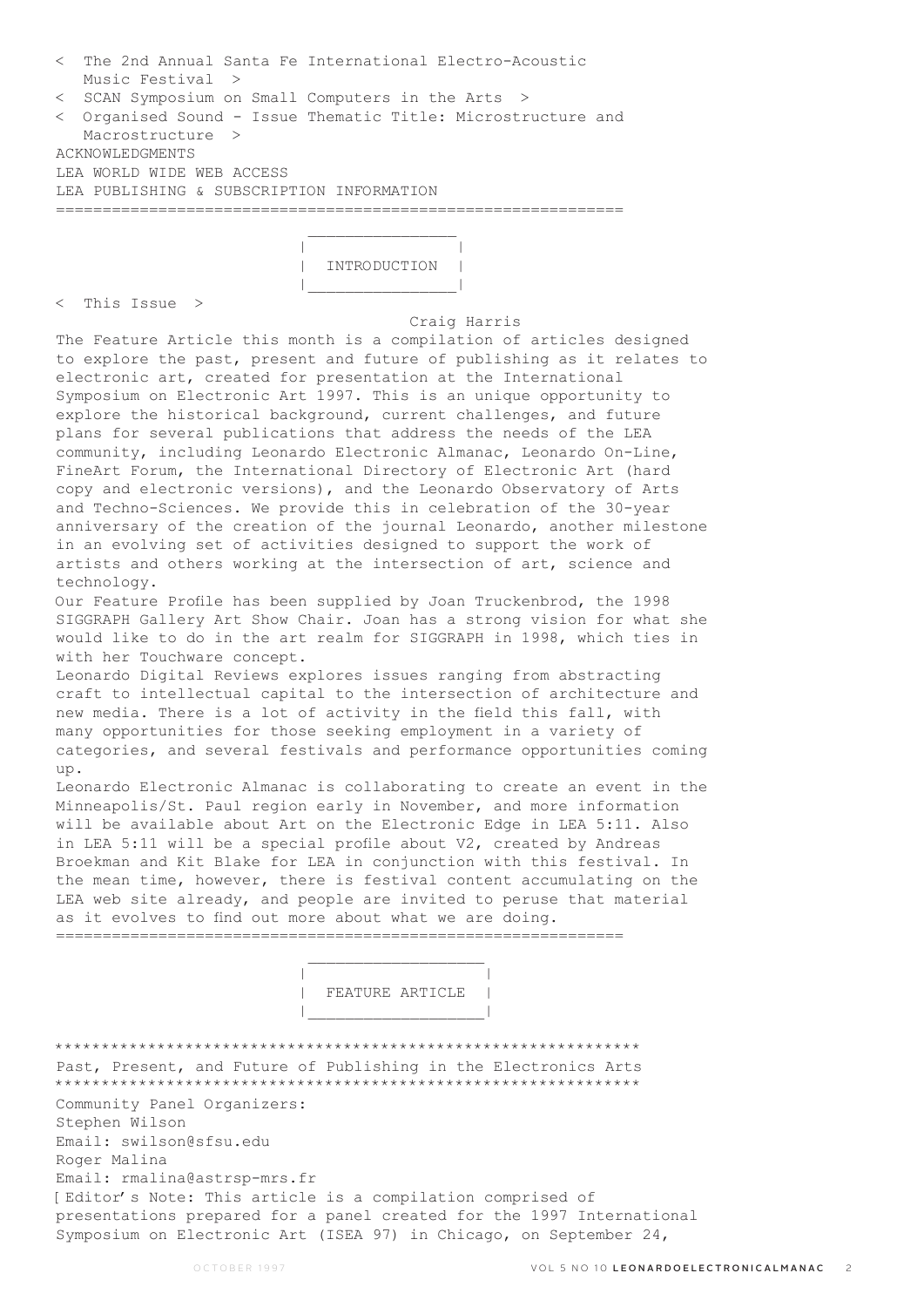1997. A lively discussion took place after the presentations, mainly focusing on issues of access to technology, and addressing Roy Ascott's opening of the discussion of the technoetic perspective. We are grateful to the presenters for providing us with their ideas for publication in Leonardo Electronic Almanac, and invite additional perspectives and further discussion from those who find the issues raised relevant to their work. A reception at the Chicago Cultural Center followed the panel, celebrating the 30th Anniversary of the publication of the journal Leonardo. This was great fun, and also provided opportunities to meet with many LEA participants who have contributed to the content in the last five years, as well as to establish contacts for future content development. Thanks go to the ISEA organizers and to the Chicago Cultural Center for hosting the gathering!]

## --------- Abstract:

---------

Is print publishing dead? This panel explores the ways that electronic on line publishing is radically altering the future of publishing aimed at the electronic and technology arts community. It considers several different publishing purposes including publicizing; archiving; providing contexts for commentary and interpretation; supporting communication and collaboration among artists; facilitating access to information about competitions, funding and exhibition opportunities; identification of relevant developments outside the art world including political and technical news; audience development; and providing contexts for actual implementation of work. Participants include editors of the print journal Leonardo, Fine Arts Forum, IDEA Resource Handbook, and Leonardo Electronic Almanac. Other panel members will provide additional perspectives including analysis of the needs of emerging countries, projections about the future impact of new technologies and research, and analysis of the role of electronic arts publishing within larger cultural trends. Audience members will be invited to make concrete suggestions for how these publishing services can better serve them in the future. The panel commemorates the 30th anniversary of Leonardo, the international journal of art, science and technology published by MIT Press. After the panel, audience members will be invited to join a birthday cake celebration.

------------------

Panelists include:

------------------

Roger Malina is Chairman of the Board of the International Society for the Arts, Sciences and Technology and Executive Editor of its journal Leonardo. He is an astronomer and Director of the NASA EUVE Observatory at the University of Claifornia, Berkeley and of the CNRS-CNES Laboratoire d'Astronomie Spatiale in Marseille, France. Stephen Wilson is an artist who explores the cultural implications of new technologies and head of the Conceptual Design/ Information Arts program at San Francisco State University. He has written numerous articles and several books including World Wide Web Design Guide. He is one of the international editors of Leonardo.

Craig Harris is a composer, new media artist, writer and educator, creating works for concert performance, music theater and performance art, dance, video, multimedia and art installation. Harris is Executive Editor of the Leonardo/MIT Press electronic journal Leonardo Electronic Almanac, and is contributing author for the Leonardo Book Series.

Annick Bureaud is art educator, curator and publisher of the IDEA International Directory of the Electronic Arts. She is president of the Art, Science, Technology Network (ASTN) and of CHAOS. She is also a curator, professor, writer, and advisor to the French government. Paul Brown is editor of FineArt Forum and professor at Griffith University in Australia. He is an artist, curator, and writer on the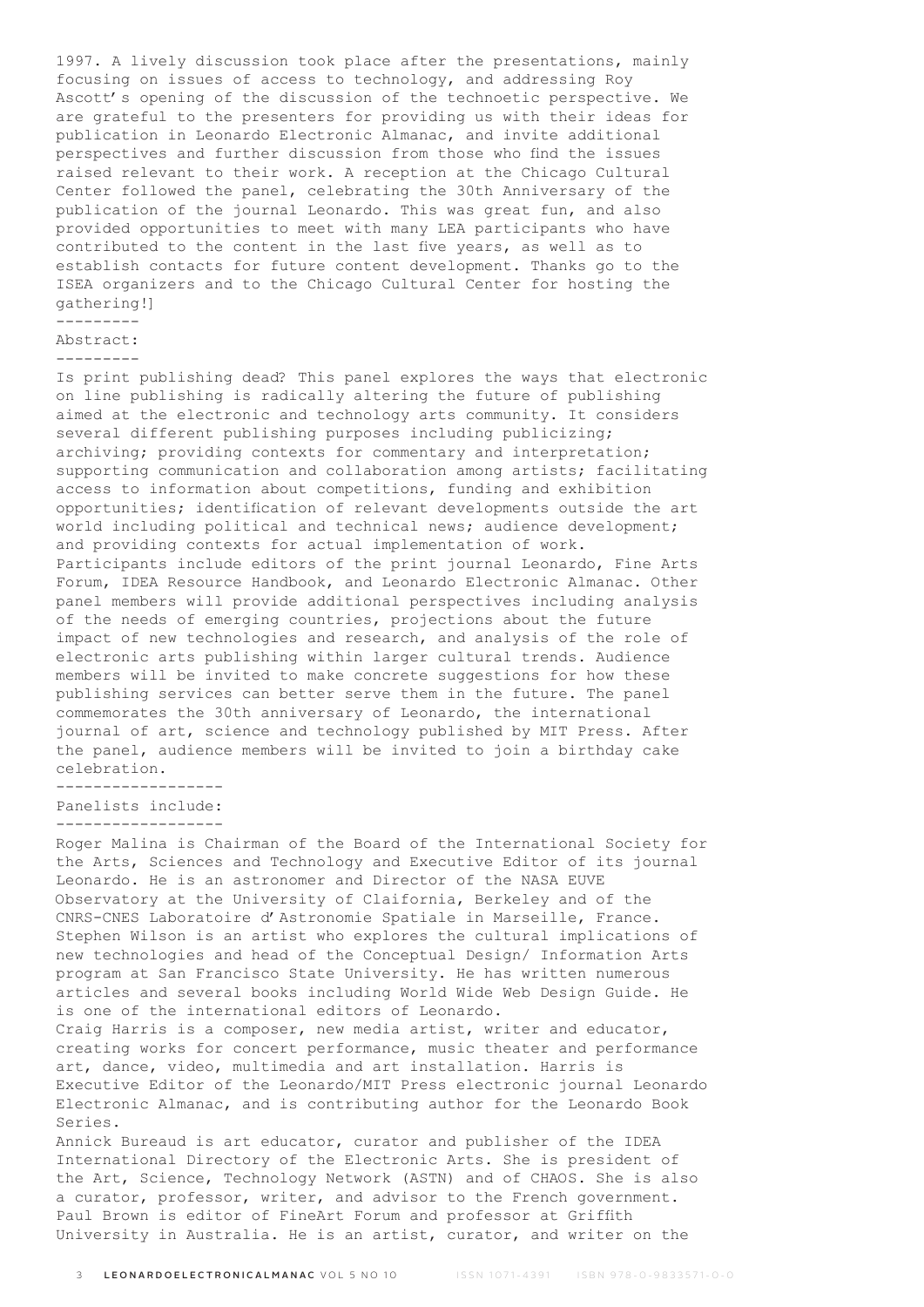cultural implications of art and technology. Rejane Spitz is the Coordinator for Postgraduate Studies at the Department of Arts at Pontificia Universidade Catolica do Rio de Janeiro, Brazil. She also coordinates the Electronic Art Center, a research, development and production lab which she founded in 1993, at PUC-Rio. As a multimedia artist, she has been recently awarded the Golden and Platinum Records from WEA Music for the creation of the interactive track of the CD "ALBUM" (Barao Vermelho rock band). She has curated several exhibitions on Electronic Art in Brazil, and has written extensively on socio-cultural issues related to the use of computers and the role of electronic artists in developing nations. In 1992 she started the South American branch of ISEA (Inter-Society for the Electronic Arts), which she coordinates since then. She is the ACM SIGGRAPH Education Committee Representative in South America (since 1991), and a member of the Editorial Board of Leonardo (since 1993). Roy Ascott is Director of the Centre for Advanced Inquiry in the Interactive Arts (CAIIA) at the University of Wales College, Newport. He is a pioneer of telematic art and a theoretician who has published extensively. He has served as advisor to numerous international art projects and juries. \*\*\*\*\*\*\*\*\*\*\*\*\*\*\*\*\*\*\*\*\*\*\*\*\*\*\*\*\*\*\*\*\*\*\*\*\*\*\*\*\*\*\*\*\*\*\*\*\*\*\*\*\*\*\*\*\*\*\*\* Purposes of Publishing in the Electronic Arts Community and Future Technologies that will affect Publishing. \*\*\*\*\*\*\*\*\*\*\*\*\*\*\*\*\*\*\*\*\*\*\*\*\*\*\*\*\*\*\*\*\*\*\*\*\*\*\*\*\*\*\*\*\*\*\*\*\*\*\*\*\*\*\*\*\*\*\*\* Stephen Wilson Conceptual Design/Information Arts Art Department, San Francisco State University Email: swilson@sfsu.edu URL: http://userwww.sfsu.edu/~swilson Goals of the panel: 1. Theoretical consideration of future roles of print and electronic publishing 2. Provide guidance to those directing current publishing efforts ------------------------- Definition of Publishing: ------------------------- Presentation of information in print or electronic form for use by a public audience not necessarily present at the creation of the information (Examples of non-published presentation - email, making something public in performance or exhibition, non permanent announcement). Summary of purposes served by "publishing" in the new tech arts community: 1. Artist communication with each other about technical, aesthetic, critical, political, economic issues related to their work. 2. Artist communication with critics, curators etc (to explore conceptual issues, Jachieve recognition, exhibition opportunities, and support). 3. Artist communication with general public (to achieve recognition, build audiences, gain support). 4. Archival records of work (for future artists, historians, etc.) 5. Presentation for actual works (eg net artworks). 6 Access to current information about art events, support opportunities. 7. Communication of non-art world information (eg technical or socio/political developments) 8. Validation, Curation, Editing - determinations of value -------------------------------------------------------------- Future Technological and Techno-cultural Developments Relevant to Publishing in the Electronic Arts: -------------------------------------------------------------- 1. Electronic micropayment systems 2. Printing on demand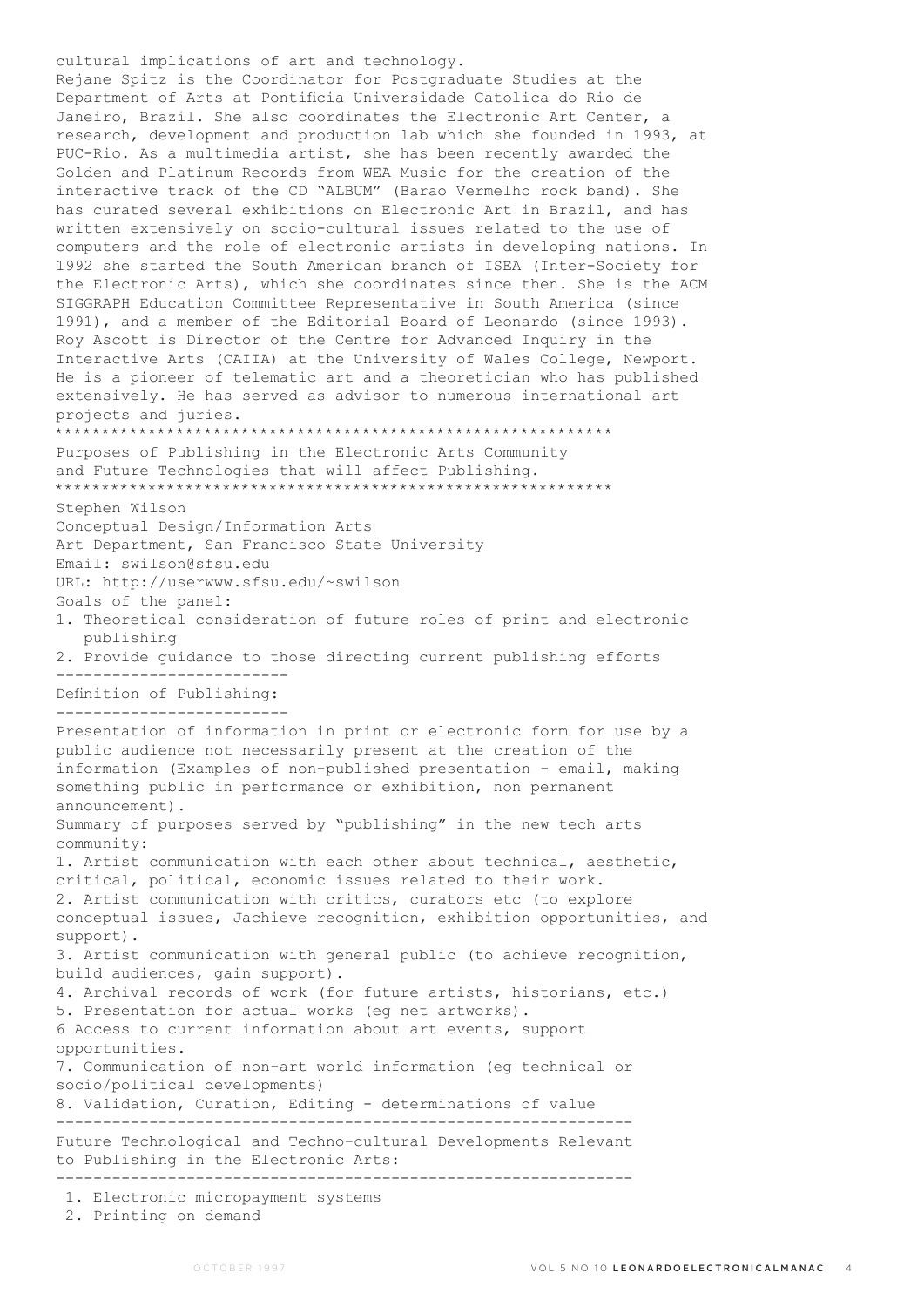3. Electronic paper 4. Wireless mobile communication 5. Video and audio teleconferencing 6. Groupware support of collaboration 7. Automatic language translation 8. Electronic copyright enforcement 9. AI Agents 10. Continued blurring of publishing, art, media, entertainment, education, commerce boundaries \*\*\*\*\*\*\*\*\*\*\*\*\*\*\*\*\*\*\*\*\*\*\*\*\*\*\*\*\*\*\*\*\*\*\*\*\*\*\*\*\*\*\*\*\*\*\*\*\*\*\*\*\*\*\*\*\*\*\*\*\*\*\*\*\*\*\*\* Leonardo - the next 30 years and the impact of electronic publishing \*\*\*\*\*\*\*\*\*\*\*\*\*\*\*\*\*\*\*\*\*\*\*\*\*\*\*\*\*\*\*\*\*\*\*\*\*\*\*\*\*\*\*\*\*\*\*\*\*\*\*\*\*\*\*\*\*\*\*\*\*\*\*\*\*\*\*\* Roger Malina Leonardo/ISAST 425 Market Street, 2nd Floor San Francisco, CA 94105 Email: rmalina@astrsp-mrs.fr Leonardo will be celebrating its 30th birthday over the coming year. It is a good chance to take stock and look forward to how Leonardo will evolve over the next 30 years in response to the needs of the professional community. We should thank first all those who have been involved in the Leonardo enterprise. All those who work in the non-profit world know that survival and evolution are no mean tasks. Today over 150 individuals are involved in the producing of the Leonardo publications and projects. These individuals serve on advisory and editorial boards, as reviewers, as sponsors, as editors, as web site managers. Over 30 years we have published the work of over 3000 authors. This is of course what Leonardo is about. The underlying shared beliefs of this community is that creators and scholars today should use whatever fruits of science and technology are at their disposal. There is no shared name for this diverse art/science/technology community, whose work ranges from the electronic arts, to space art, to art and biology, from visual to sound to performance work. This community is clearly growing as can be seen by the birth of new institutions, educational programs and publications. These artists and scholars are seeking to produce truly contemporary art appropriate to our world and environment. As we look forward to the next 30 years, we can only expect that electronic media and publishing will provider better tools to allow this community of shared interests to support the institutions they need for their professional work. Already as we go about publishing, we see the way this is changing the way we think. More and more Leonardo organises "Special Projects" which involve a group of people working together through email, and using publishing venues from the print journals, to the web sites to the electronic journal for their purposes, and coming together in physical meetings and workshops. In the case of sound work and web based work we can now provide not only texts about the work, but in some cases the work itself (see the LEA and LOL galleries, the LMJ CD for instance). I have sometimes referred to this as an electronic monastery, although I don't like the word monastery, to indicate that the electronic media provide new ways for artists and scholars with shared interests to work together, to nurture new ideas until they are ready to be shared with a broader community. Another point that is basic to this community is that artists themselves should be the first presenters and explainers of their own work. One of the frustrations that led my father to found Leonardo, was the impenetrable wall of art critics and galleries and publications who had no interest in innovative art making. A basic principle is that Leonardo is first and foremost a series of venues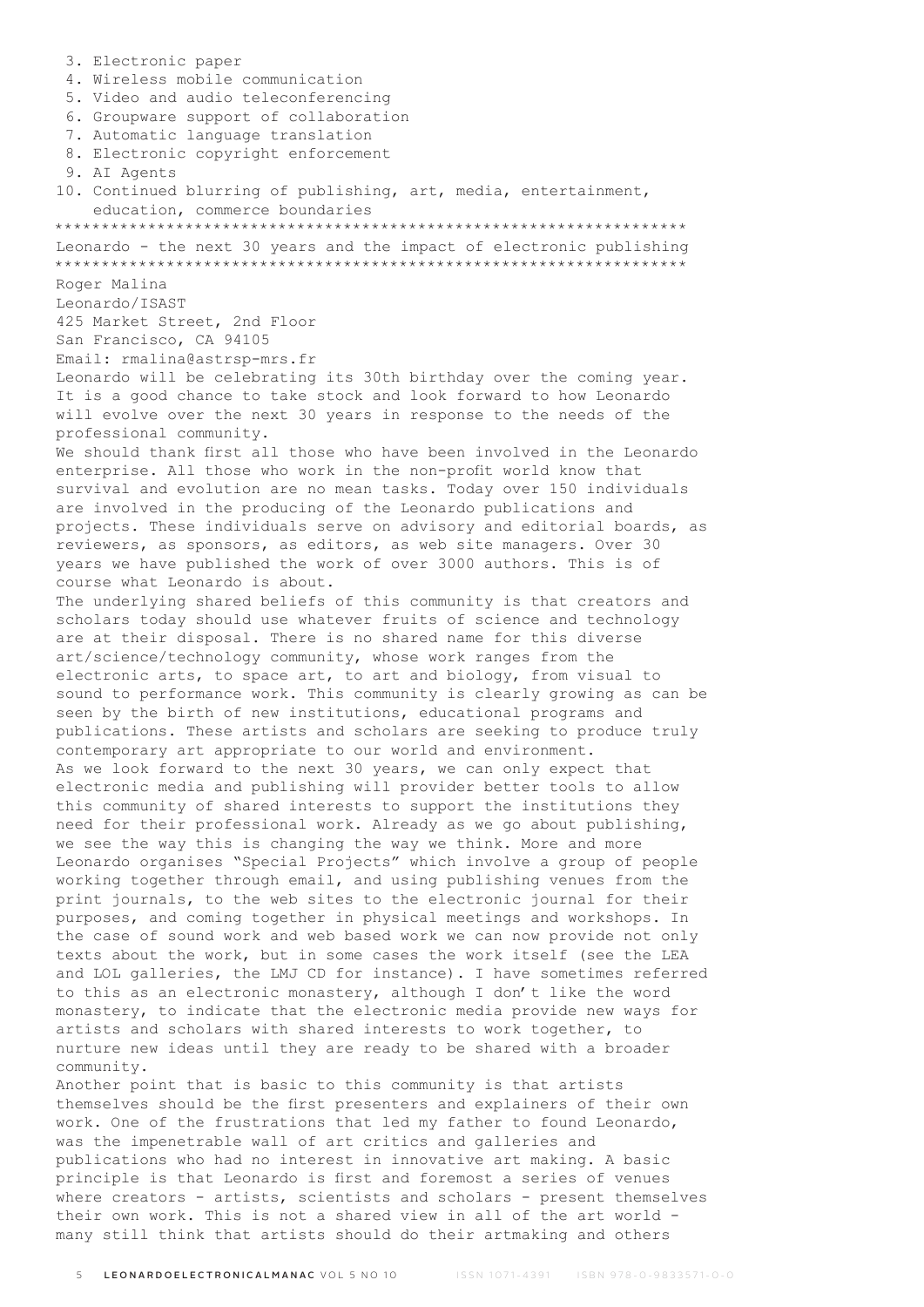should write and discuss it. The Leonardo community stands resolutely opposed to this notion. Clearly the Internet and the web have provided new ways for creators to make their work available directly to an international audience. Leonardo then provides an "Observatory" function, a sifting and filtering system to bring to the attention work that is judged to be of particular interest and significance. Another way of looking at this is by reflecting on the two basic goals of Leonardo/ISAST. These are: a) First to help make visible the work of artists using contemporary science or technology. b) Second to help foster collaboration between artists, scientists, engineers and scholars.

How do electronic media and publishing affect this? The answer is: totally - from top to bottom, A to Z. I am sure that thirty years from now we will not recognise the kinds of products and services that Leonardo is involved in.

I should say that we are lucky enough to work with a publisher, MIT Press, that has understood that the world has changed, and that their community of authors will require a transformation of the systems of scholarly publishing.

MIT Press has for instance made a long term commitment to maintain and upgrade the Leonardo web sites. They just carried out an expensive and thorough upgrade of their system. This will be required periodically to assure that the material on the web sites now will still be available ten or twenty years from now. This archival commitment is critical to the community, otherwise the discourse will evolve in a rapidly ahistorical vacuum where key sources disappear within months of their initial availability on the web. This is already a problem. The web is almost an oral medium.

We are just completing a collaboration with Xerox PARC to digitise all thirty years of Leonardo - 10,000 pages, 6000 illustrations. This collection will be made available through the web. As we incorporate the web collections into the Leonardo opus, slowly we are inverting the way we view what we do. The digital archive becomes the primary subterranean resource, and over the years different kinds of publishing products will produced from this warehouse of material. Finding the right combination of electronic and physical media will be a continuing opportunity and challenge. In current jargon we need to both "pull" our audience to the available resources, but also "push" material of specific interest to them for easy access.

As a byproduct of this, we have begun new kinds of services. One example is the posting of bibliographies on hot topics on the web site, These are appreciated as a resource by educators, students and scholars. Another is that we have now started publishing on-line monographs. Clearly electronic publishing is making possible a new way to make monographs available to the small interested communities that are interested in them. Traditional scholarly publishers have abandoned this market; the electronic media will re-open new venues for scholars. We are just starting a new collaboration with Rhizome Internet LLC to provide an organised system so that authors and readers can contact each other, and experts can set up collaborations with each other. Finally, we are now setting up German language and French language web sites. The diversification into other languages will be a growing trend. English is not and will never be a global cultural language. The new electronic tools allow us to find different ways of working without always imposing the dominance of English. As we look to the future, one basic task that is not changing but rather is increasing in prominence is the task of editorial boards and advisors. We are able to work more easily with them, and as a result respond more quickly to the evolving discourse and focus on new work of interest.

I am personally involved in three of Leonardo's special projects - On Art and Biology, Virtual Africa, and the Working Group on Art and Space Exploration. These projects are making use of all the electronic tools and media at our disposal. Thirty years from now, I look forward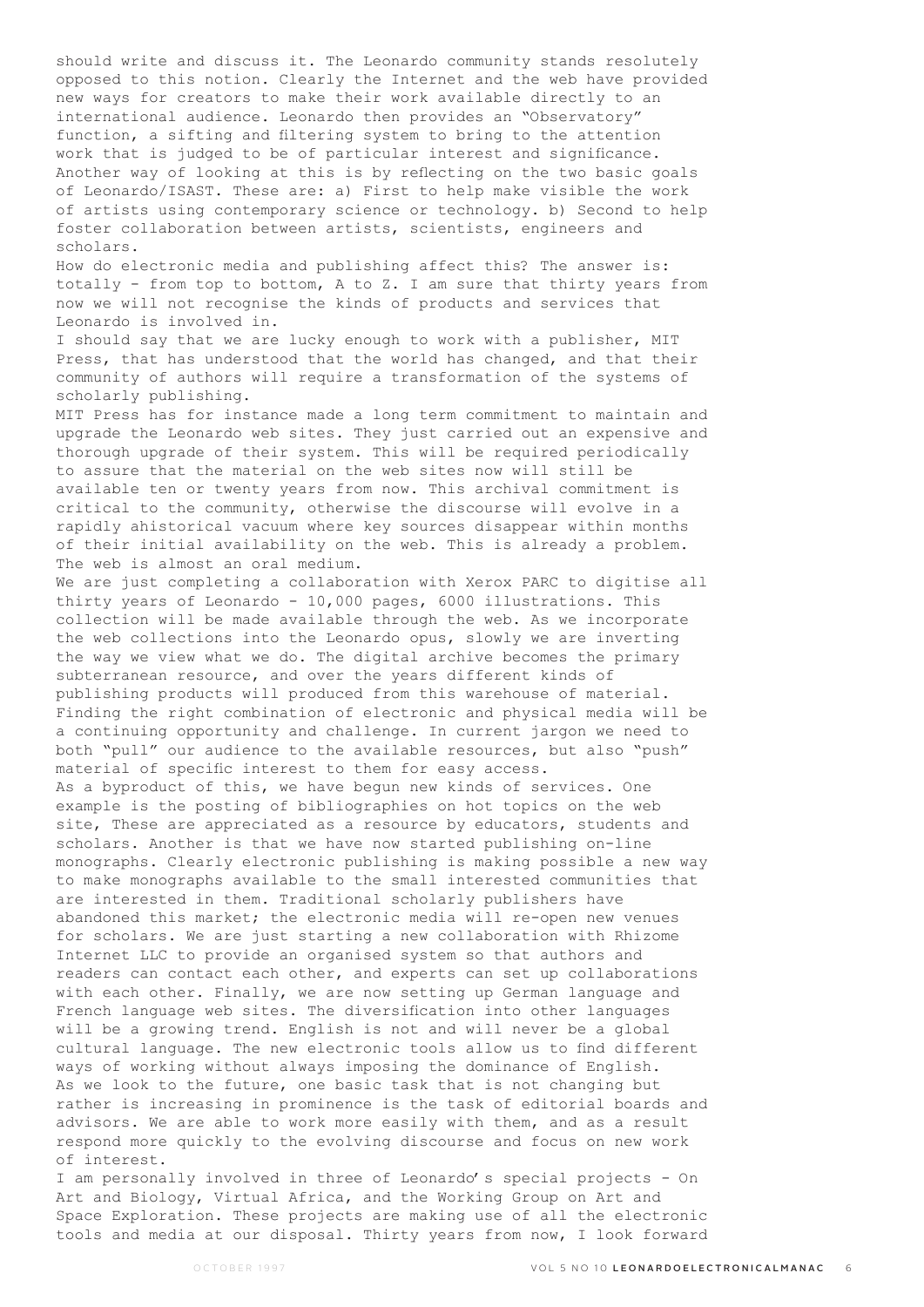to seeing these projects bear fruit at ISEA in Senegambia 2027 with a satellite event on the International Space Station. \*\*\*\*\*\*\*\*\*\*\*\*\*\*\*\*\*\*\*\*\*\*\*\*\*\*\*\*\*\*\*\*\*\*\*\*\*\*\*\*\*\*\*\*\*\*\*\*\*\*\*\*\*\*\*\*\*\*\*\* Leonardo Electronic Almanac - Past, Present and Future \*\*\*\*\*\*\*\*\*\*\*\*\*\*\*\*\*\*\*\*\*\*\*\*\*\*\*\*\*\*\*\*\*\*\*\*\*\*\*\*\*\*\*\*\*\*\*\*\*\*\*\*\*\*\*\*\*\*\*\*

Craig Harris LEA Executive Editor Email: lea@mitpress.mit.edu URL: http://mitpress.mit.edu/LEA/ -------------------------- LEA Historical Perspective --------------------------

Leonardo Electronic Almanac finds its origins in the long-term publication plan of the International Society for the Arts, Sciences and Technology (ISAST). ISAST was celebrating 20 years of publishing its renowned hardcopy journal Leonardo in 1988, as chairman and Leonardo Editor Roger Malina was laying the foundation for an electronic presence in ISAST's direct involvement at the initial stage of FineArt Forum's evolution. Serial text delivery via electronic mail messages was the mode, in a mixture of announcements and dialog among artists working in new media moderated by Ray Lauzzana. In the second stage of development the size and scope was extended under the direction of Judy Malloy and Nancy Nelson.

As FineArt Forum and the internet evolved, the potential was evident for providing in depth content with substantially enhanced resources in a timely manner to a rapidly developing community of artists, scientists and technology developers. The journal Leonardo expanded to 6 issues per year, including the newly launched Leonardo Music Journal, and still there was a need to address the volume and variety of work taking place, and an urgency to respond to the longer publication cycles affecting hard copy journal publishing. There seemed to be both need and a feasible approach towards responding to that need.

The move to MIT Press was a significant step in this process, because of their interest in Leonardo, and also due to their affinity with our longer-term goals of creating a book series and developing electronic publications. Today, in addition to the continuing publication of the journal Leonardo, ISAST has established a fascinating book series, and has a strong and diverse presence on the World Wide Web. Leonardo Electronic News (LEN) was created late in 1991 as a spin-off publication from FineArt Forum. FAF concentrated on announcements about international activities in the field, and LEN provided a venue for developing organization/artist profiles, publication/exhibition reviews, bibliographies, and other areas that may arise as being relevant with respect to deep content. In 1992 we created a hardcopy book, the Leonardo Almanac: International Resources in Art, Science and Technology, comprised of material collected in serial fashion through LEN, additional solicited information, features about ISAST's society activities like the Speaker's Network and prize winner profiles, and a detailed survey of individuals and organizations, assembled and organized into a group of resource tables. The process undertaken to create the book formed the foundation for creating Leonardo Electronic Almanac, which was established in 1993. There were few models for creating a subscription-based journal on the Internet, and Leonardo/ISAST and MIT Press agreed to collaborate without knowing how we would sustain the activity. MIT Press provided the file server and handled circulation and promotion; Leonardo/ISAST provided the content and the resources to develop what was at first a lengthy email message and an ftp archive, and what was to become the LEA World Wide Web journal. FineArt Forum was transferred over to the able and adventurous direction of Paul Brown, whose strides you will hear about later in this session.

Since its inception LEA has created a text-only, email-distributed version of the journal. Even as hypermedia resources and higher speed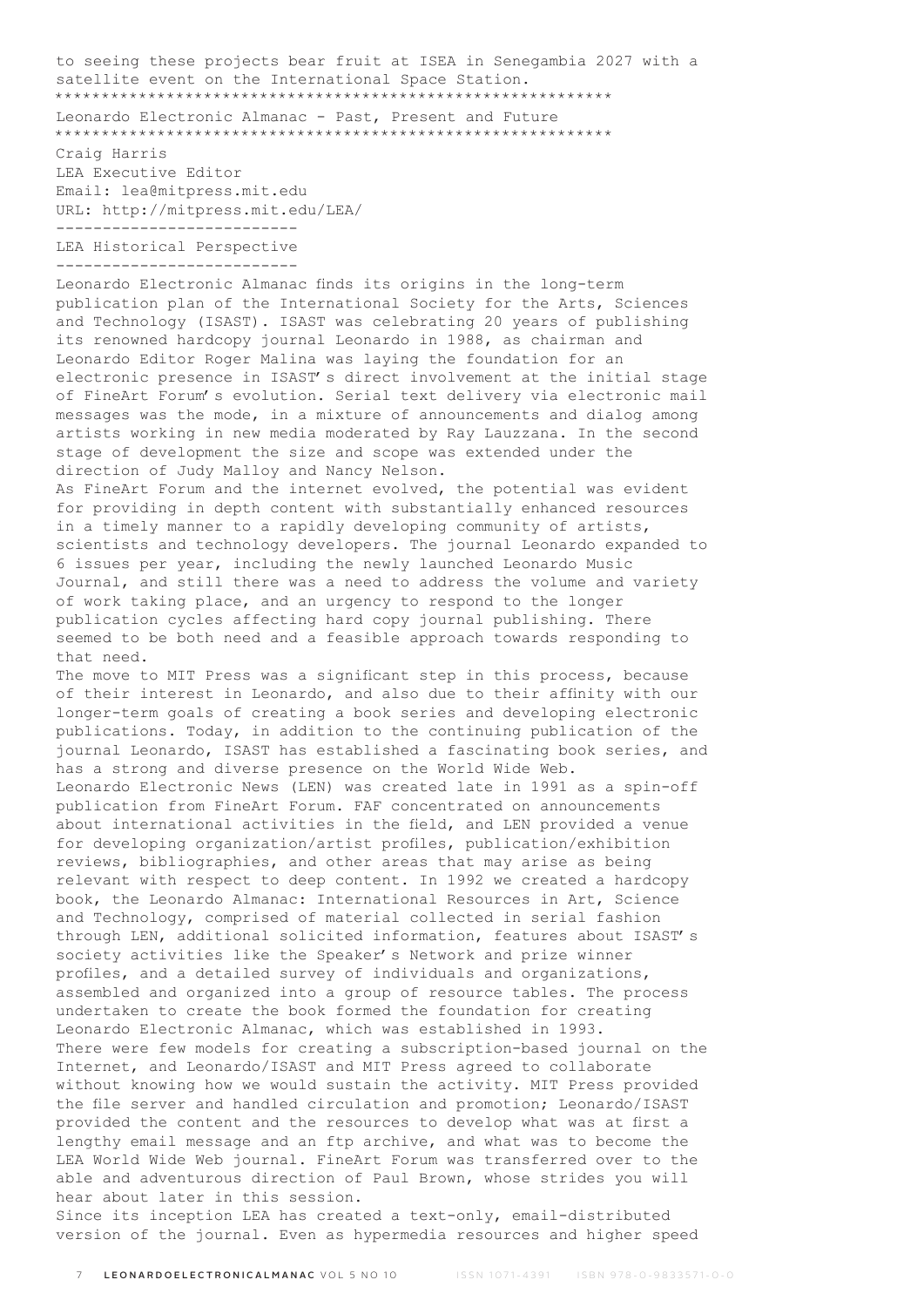bandwidths proliferate on the Internet, our communications with artists, researchers and organizations around the world indicate that a large gap remains in access to technology. Whether the technological limitation exists in a creative research community in a developing country, in an artist's studio in downtown Chicago, or in an elementary school in rural Alaska, the availability of information could be crucial. The artist may connect with the very information that is required to complete a new and challenging work, or may in turn provide the creative insights that could fill an urgent need in a research project taking place on the other side of the world. Or the student may intersect with the spark that could ignite years later in an era of artists and scientists who grow up with the Internet as a fundamental resource from birth. We have explored alternatives, as we watched other Internet publications move entirely or mostly into hypermedia web presentation. We considered providing only brief abstracts, for example, with pointers to additional information on our own or other web sites. We run the risk of providing too little information for readers to assess and follow up on areas of interest, and we can potentially block opportunities to include important communities in the dialog. So as our own web resources evolve, we maintain the text component, in a continuing commitment to provide sufficient information for readers to assess the relevance of the work to their interests and needs, and to maintain an open line of communication with those experiencing limited access to the high speed hypermedia resources.

---------------------------------- Editorial and Archival Imperatives ----------------------------------

LEA had the challenge of establishing itself as a viable publication in its own right, and not simply as an electronic though enhanced appendage of the hardcopy journal. There was a clear need for this latter function, but LEA was mandated to forge its own identity from the outset. There were natural affinities with its parent journal, and the reputation and good will in the community established for what was then 25 years were important factors in setting the stage for the endeavor. At the same time, it was important to view this as an inherently electronic activity, and allow the nature of the medium to play a significant role in defining the publication. The goal was and remains to merge the immediacy and communication resources of the World Wide Web with the depth of content exhibited in the hardcopy journal.

It is both a beauty and a challenge to have access to this remarkable explosion of human presence on the internet, exemplified by an ever increasing number of independent artist and artist collective web sites, art organization-based web activities, and an enormous list of news and interest groups. At times it is even difficult to get a sense of who, either individually or collectively, is creating the constellation of files designed to communicate to known and unknown people both near and far. In the midst of this LEA provides an editorial focus and an archiving function that is intended to reveal current work, to facilitate self assessment of the content, and to act as a catalyst for communication and collaboration.

LEA establishes its identity through its particular orientation towards activities in the international arena. We don't try to duplicate the role that FineArt Forum performs, but rather complement it with in depth coverage and long term archival value. Few people receiving notices about events and exhibitions taking place on the other side of the world are actually able to attend. LEA takes the position that there remains immense value even for those not participating directly, if sufficient information is provided to reveal the essence of the activities.

In the extended descriptions of events, exhibitions and symposia we can explore both history and trends that reflect the collective interests of what has become an enormous international convergence of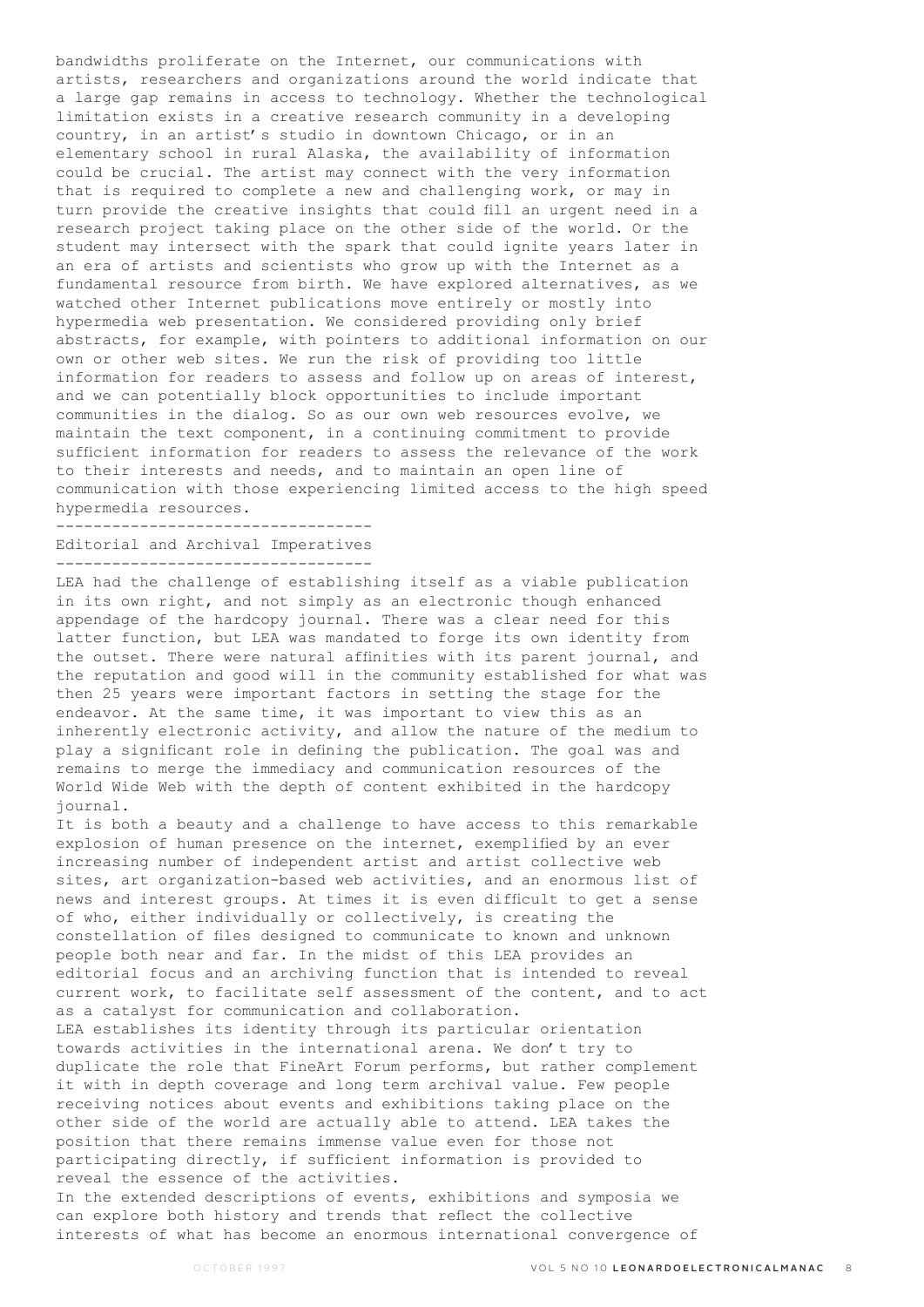human endeavors directed towards understanding ourselves and the world around us. In the Profiles of Media Arts Facilities we reveal in depth information about the orientation, resources and educational opportunities at institutions around the world, facilitating the exchange of knowledge and experience, and acting as a catalyst for collaborations. In the Gallery we feature new work, providing a venue for new media artists to present and reflect upon their most recent works and concerns, often using the same media for both art work and description. The value of the archive as a research resource, in addition to its role as a conduit for information about current activities, is fundamental to the design of LEA. As web sites come and go, as exhibitions launch and fade, and as conferences and festivals bring people together for a vibrant but brief moment, LEA provides a constant in the equation. It is a location and an activity that exemplifies a connection with the past as it reflects the present, and participates in creating the future. To aid in this process I am fortunate to be working with an experienced group of editors and an active editorial advisory board. We contact artists, researchers, and those who send notices about activities in the field, requesting that they provide abstracts of articles or presentations, artist statements, samples of work being presented, preface material from new publications, detailed profiles of media arts facilities, and extended theoretical perspectives. We peruse the web for related activities and negotiate with prospective content providers to identify material that would be of interest to the LEA community. The current publication year has seen a remarkable boost in our development. Patrick Maun completely renovated the site, launching Phase I of the reconstruction last July. We needed to create a framework that could encompass the large archive of existing material, showcase the current issue, and allow for growth for the future. There are over 600 files covering articles, profiles, gallery works and publications, and while the archive has been accumulating for several years, the resources for locating information has been admittedly less than facile. This is an area where we expect to see substantial improvements in the upcoming year. Patrick is continuing now with Phase II, and has taken on the role of Gallery Curator. He recently sent out a call for new works, and I encourage people to contact him about their work. Craig Arko is our Coordinating Editor, and he has taken a leading role in preparing each current issue for publication. Roger Malina continues to provide Leonardo Digital Reviews with Kasey Asberry, working with an established group of reviewers. LEA exists on the basis of a combination of grant funds and subscription income. Interval Research Corporation has been an invaluable supporter in making it possible for LEA to thrive. Establishing a strong paid subscription base has been problematic for a variety of reasons. This is partly a function of a technology still identifying effective ways to reach audiences and convince people of the value of paying for content on the Internet. On the other side of the issue is the desire to serve diverse communities, and we are concerned about limiting our presence to those with both the interest and the money to participate. The economic situation would be very different if more of the people who actually do benefit from the publication were to subscribe, or get their institution to subscribe. In addition to enhancing our budget, which would result in improving the resources, a paid subscriber base helps tremendously to support the case for relevance as we work with MIT Press to develop our resources, and as we approach prospective funders for grants. ----------

The Future

----------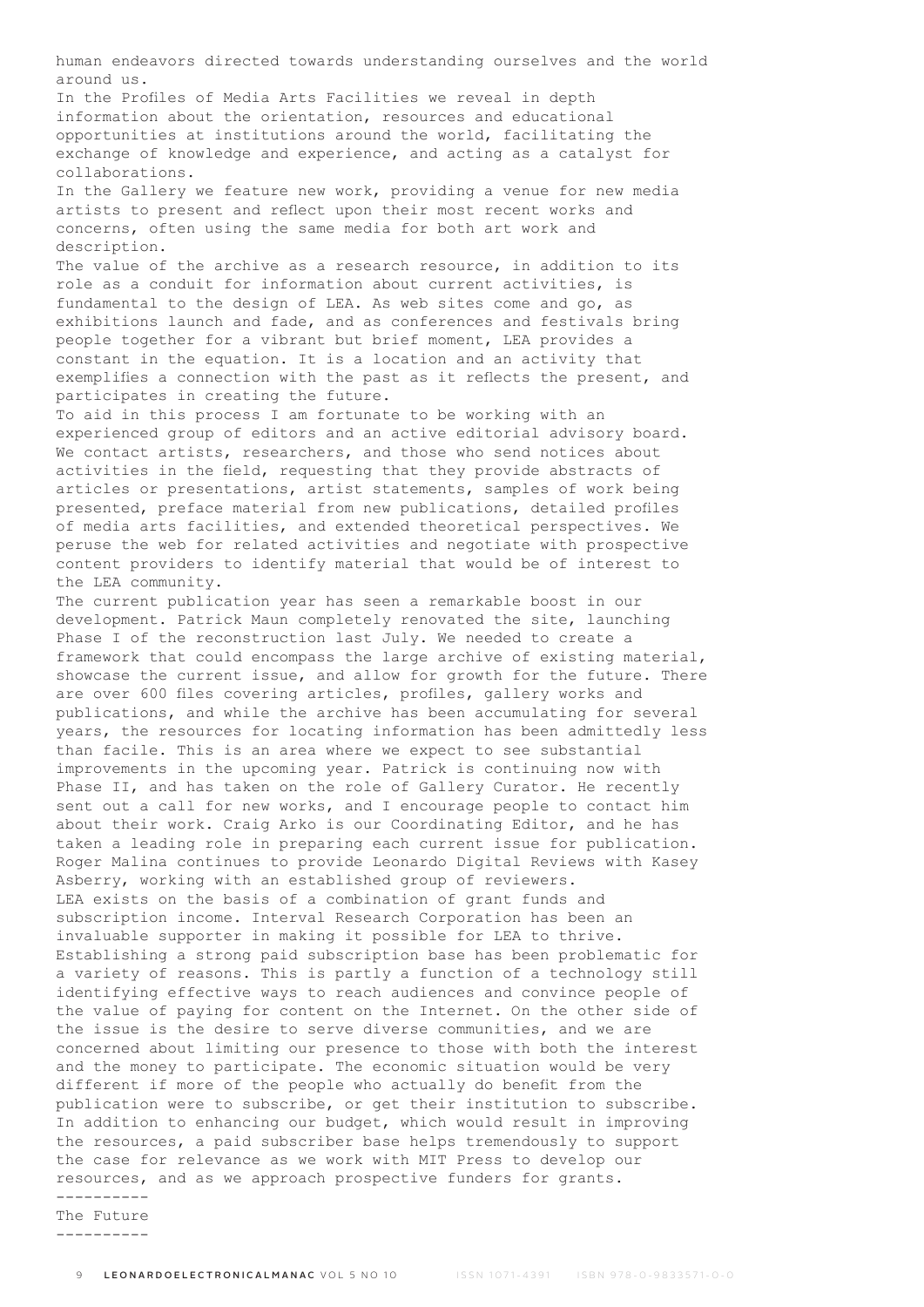We're committed to improving access to the archives. To this end we are exploring ways to establish a more effective database, and better interactive resources to obtain information.

LEA is becoming more involved in live event production, as real time broadcast becomes more prevalent on the web. This is intended to increase visibility for LEA, to establish strong bonds with supportive organizations and individuals, to provide new content, and to explore ways that live events can be brought into LEA on a more established basis.

Several years ago ISAST designed a project called the Speakers Network, designed to connect Leonardo authors and artists with opportunities to share their work with professionals and students at host organizations. This project was difficult to support when the predominant communications technology was limited to hard copy and telephone, with the only viable means of establishing a connection being to synchronize travel schedules and limited guest speaker budgets. This kind of project requires the immediacy of the Internet, placed in a context of a site that has the necessary information and the credibility to shorten the search for successful matches. Advances in distance education and real time multimedia communications have significantly resolved the problem of creating effective connections. The original Speakers Network concept was founded on a recognized need to establish interdisciplinary connections - to make it easier for host organizations to identify individuals who work in areas that intersect with their areas of interest, and to make it easier for individuals to share their work on a wider scale. The technology exists now to realize those goals, and LEA is an ideal setting to provide this kind of service.

Finally, we hope to create stronger bonds with the science and technology communities, in addition to the media arts community. The Leonardo paradigm is founded on a mutually beneficial intersection among the art, science and technology communities. Much has changed from C.P. Snow's original Two Cultures proposition. The existence of Leonardo, LEA, FineArt Forum, the ISEA society and symposia, and the work of the participants in this festival are evidence of a massive transformation in attitudes and education with respect to artists' relationship with science and technology. At the same time, I'm not as convinced that the science and technology communities have established as strong a connection with the concerns of artists. This is an area that requires attention - one that will find its way into the LEA equation.

\*\*\*\*\*\*\*\*\*\*\*\*\*\*\*\*\*\*\*\*\*\*\*\*\*\*\*\*\*\*\*\*\*\*\*\*\*\*\*

FineArt Forum, Past, Present and Future

\*\*\*\*\*\*\*\*\*\*\*\*\*\*\*\*\*\*\*\*\*\*\*\*\*\*\*\*\*\*\*\*\*\*\*\*\*\*\*

FineArt Forum, past, present and future Paul Brown/Amanda Crowley

FineArt Forum url: http://www.msstate.edu/Fineart\_Online/ Paul Brown's url: http://www.msstate.edu/~pgb2/ [Editor's Note: Paul Brown's article has been published in FineArt Forum and on Paul Brown's web site, and can be found at the URL addresses listed above.]

Although it is always fun to indulge in genderbending it still seems strange for me to speak though the mouth of an avatar. I would like to thank Amanda for assuming this role for me today. Amanda has autonomous intelligence and, in addition to interpreting my words, will also be able to answer your questions and contribute to your debate.

FineArt Forum was launched in April 1987 as an email newsletter and bulletin board service based at the University of Amherst in Massachusetts, USA. Many of the early issues are online and announce major historical events like the establishment of ZKM in Karlsruhre. FineArt Forum is the newsletter of the Art, Science and Technology Network but it exists autonomously and is now produced in Brisbane, Australia in cooperation with the Department of Communication Design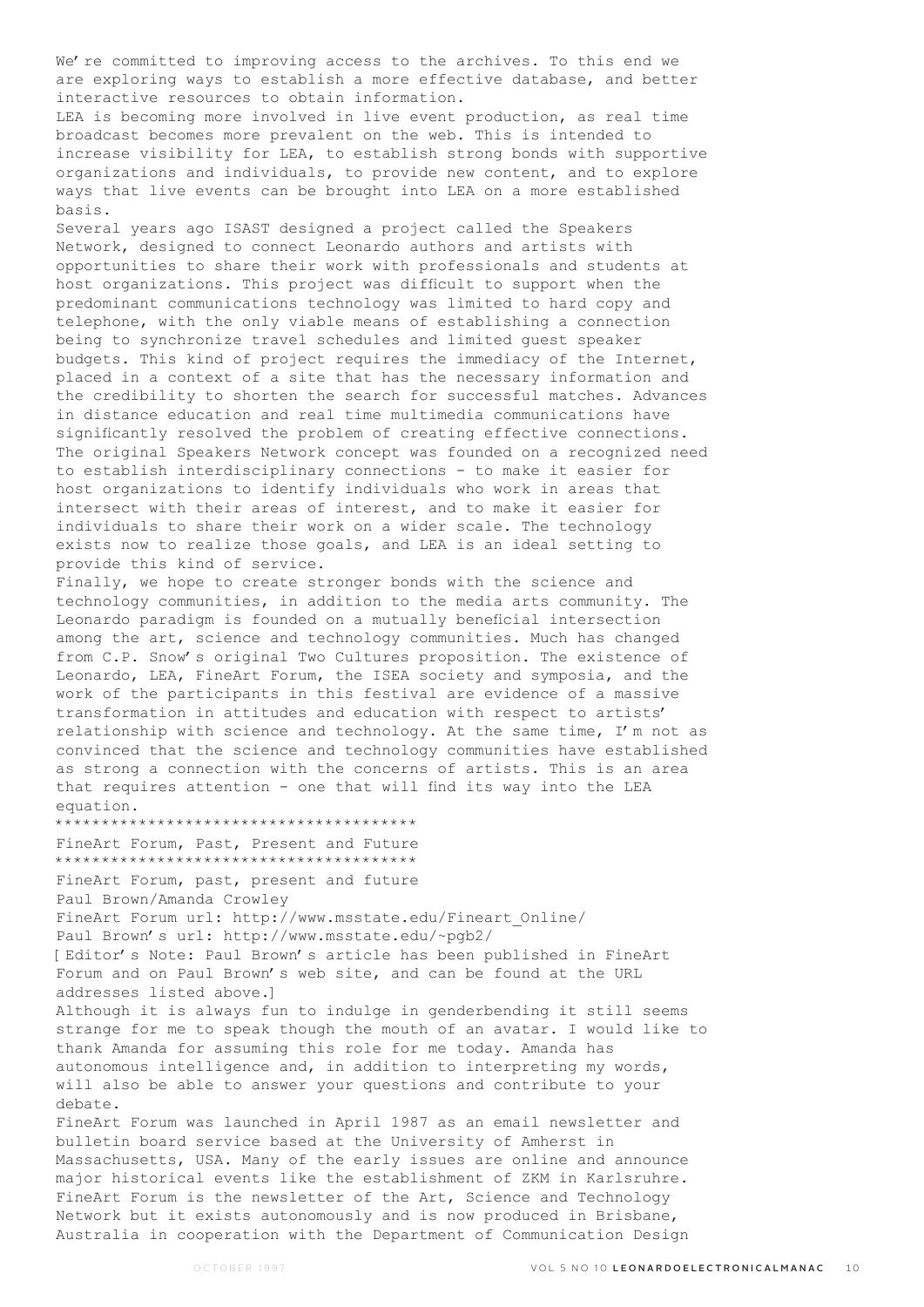at the Queensland University of Technology. Our internet services are provided by Griffith University in Australia and Mississippi University in the USA.

In 1992, soon after I became editor, we launched an interactive server-client-based Gopher version of the newsletter. In January 1994 this was superseded when our World Wide Web version came online. When the web first became popular we were one of the few arts resources available and we attracted and have maintained a large and influential readership. Upwards of 15,000 people read our Web version each month (based on our hit rate of 70-100,000 per month). In addition over 1500 professional practitioners of art and technology subscribe to the email newsletter.

The web version expands our services for the more general reader and includes:

- \* a hyperlinked version of the monthly newsletter;
- \* a monthly update of new art web sites;
- \* the recently relaunched "Reviews" section;
- \* a permanent and substantial listing of other art resources on the internet moderated and maintained by Jeliza Patterson; and
- \* a gallery section which has been undeveloped for some time but will soon be relaunched. It includes work by Hellaman Fergusson and Joseph Delappe as well as a portfolio of early work by STELARC and the independently curated Trophies of Honour indigenous art space.

Apart from it's public success as an art & technology net 'zine FineArt Forum is primarily produced on a voluntary basis by members of the art and technology community as a professional resource. It's major content is news and announcements which include: events; opportunities; resources and publications.

FineArt Forum is a clear example of the egalitarian nature of the internet. It enables a global community of interest to maintain contact and keep each other informed and to do so both inexpensively and efficiently. Since the advent of the web it has also enabled them to present their work and concerns to a much larger general audience. Looking to the future I hope and expect that we will see more of the same: practitioners sharing useful resource material with their colleagues worldwide.

What will change is the bandwidth, the interface and, I hope, the paradigm. Right now the web is a metaphor driven phenomenon. We frame our publications in the context of printed "pages" and architectural "sites". Both of these focus on heritage assumptions of established media and, arguably, have little relationship to the plural geography of cyberspace.

As readers of my earlier publication will know I believe that the move from our current heritage-based media preconceptions to a totally new and media-intrinsic mode of expression and communication will be achieved by young emergent talents who have not yet been conditioned by the current and past media paradigms.

I am pleased therefore that our new relationship with the Communication Design Department at QUT offers the opportunity for young people to work on the publication. Our current student interns range in age from 16 to 30 years old and they bring a wealth of lateral skills to the project. They range from computer science undergraduates to mature students with experience in broadcast television production.

The department itself was recently established (within the experimental ethos of QUT's Academy of the Arts) in order to specifically address the paradigm shift that will be generated by the increased assimilation of digital communication technologies within society. The Communication Design field is also refreshingly free of the pretentious avant-gardeism that still epitomises much of the fine arts.

It is an excellent home for FineArt Forum and I remain optimistic that this new relationship will enable us to remain at the leading edge of the communication revolution during our second decade.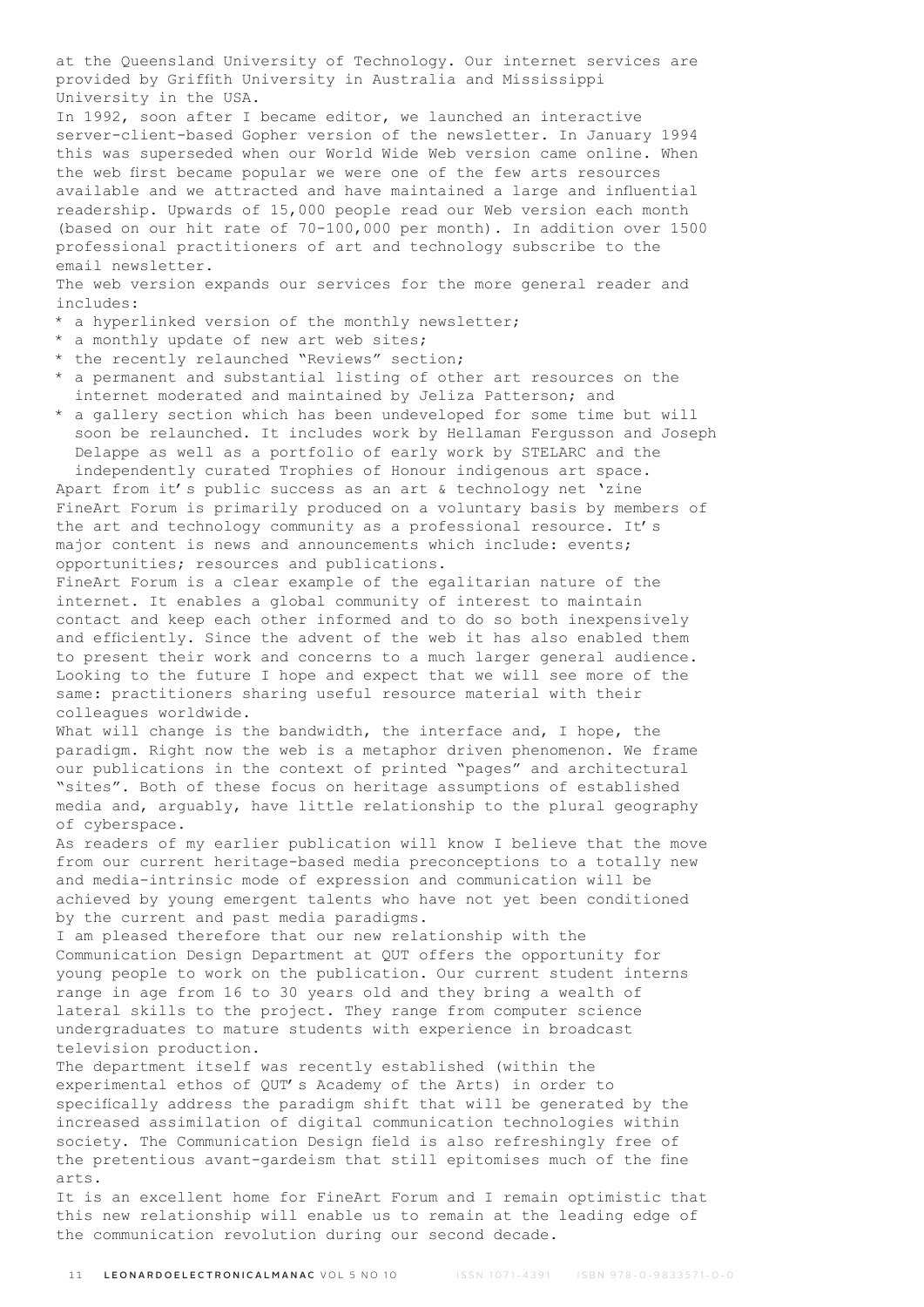I remain concerned about the commercialisation of the internet. It seems likely that a few strong service providers will monopolise the new superhighway. Names like Rupert Murdoch and Times Warner spring easily to mind. I would be surprised if the owning cartels will allow the laissez-faire internet ethic to survive. It's far more likely that they will want to strictly control and licence content and, in particular, limit free access to individuals and non-profit groups who wish to publish their work. This is a global problem and one which I believe can only be solved by strict national regulation which should insist that superhighway facilitators offer community access. Unfortunately this kind of centralised legislated control runs contrary to the right-wing rational economic policies that are now endemic in the USA, Europe and many other parts of the world. My other hope therefore is that the current internet framework will survive and be tolerated by the superhighway builders as an "off Broadway" talent breeder. We shall see. I understand that this panel will finish with a party to celebrate the 3rd decade of Leonardo. I was 20 when I saw Leonardo Volume 1 No. 1 and I feel that my career has often been helped by the credibility that this important publication has created for the art & technology fringe. The history of FineArt Forum has been closely linked with Leonardo and it's now a great honour for me to be a member of their editorial board. Through the mouth of my avatar I wish them, and you all, a successful and enjoyable party. I would like to ask you, in your celebrations, to remember that this is also the tenth birthday of a arts 'zine that may not have been the first on the internet but is one which has survived to become one of the longest established. In closing I would like to thank all the many contributors, volunteers and organisations who's commitment and generosity has enabled FineArt Forum to survive its first decade. They are far too many to mention and several will be in the audience today. To all of you my sincere thanks and my sorrow that I can't be with you today. \*\*\*\*\*\*\*\*\*\*\*\*\*\*\*\*\*\*\*\*\*\*\*\*\*\*\*\*\*\*\*\*\*\*\*\*\*\*\*\*\*\*\*\*\* From "Product" Thinking to "Process" Thinking \*\*\*\*\*\*\*\*\*\*\*\*\*\*\*\*\*\*\*\*\*\*\*\*\*\*\*\*\*\*\*\*\*\*\*\*\*\*\*\*\*\*\*\*\* Annick Bureaud Email: bureaud@altern.org IDEA URL: http://nunc.com OLATS URL: http://www.cyberworkers.com/Leonardo In this communication I would like to try to question the word "publishing" associated to the word "electronic". Are we really doing "publishing" online or are we starting something else in the way we are dealing with the distribution and sharing of thoughts, ideas and knowledge? In 1990, I published the first edition of IDEA/the International Directory of Electronic Arts on paper. The next and fourth edition is due in March 1998. In 1996, I put it online (http://nunc.com). Both have the same content: names, address, telephone, fax, email, URL and a short description of the activities of organizations, individuals and periodicals active world-wide in the field of art, science and technology. However I don't feel that I am doing the same thing and that IDEA online is "publishing". ------------------------------------------------------- Publishing: The Book as a Container of Frozen Knowledge ------------------------------------------------------- With writing and printing, humanity has externalized its memory, kept therefore outside the brain and outside the original community, in containers of "finished" knowledge, the books. A recent issue of Visible Language (31.2) dedicated to "Interactivity, Interconnectivity and Media", and guest edited by Dietmar Winkler has remarkably

addressed this. The covers are white. On the front cover one can read the word "begin" and on the back cover the word "end". The printed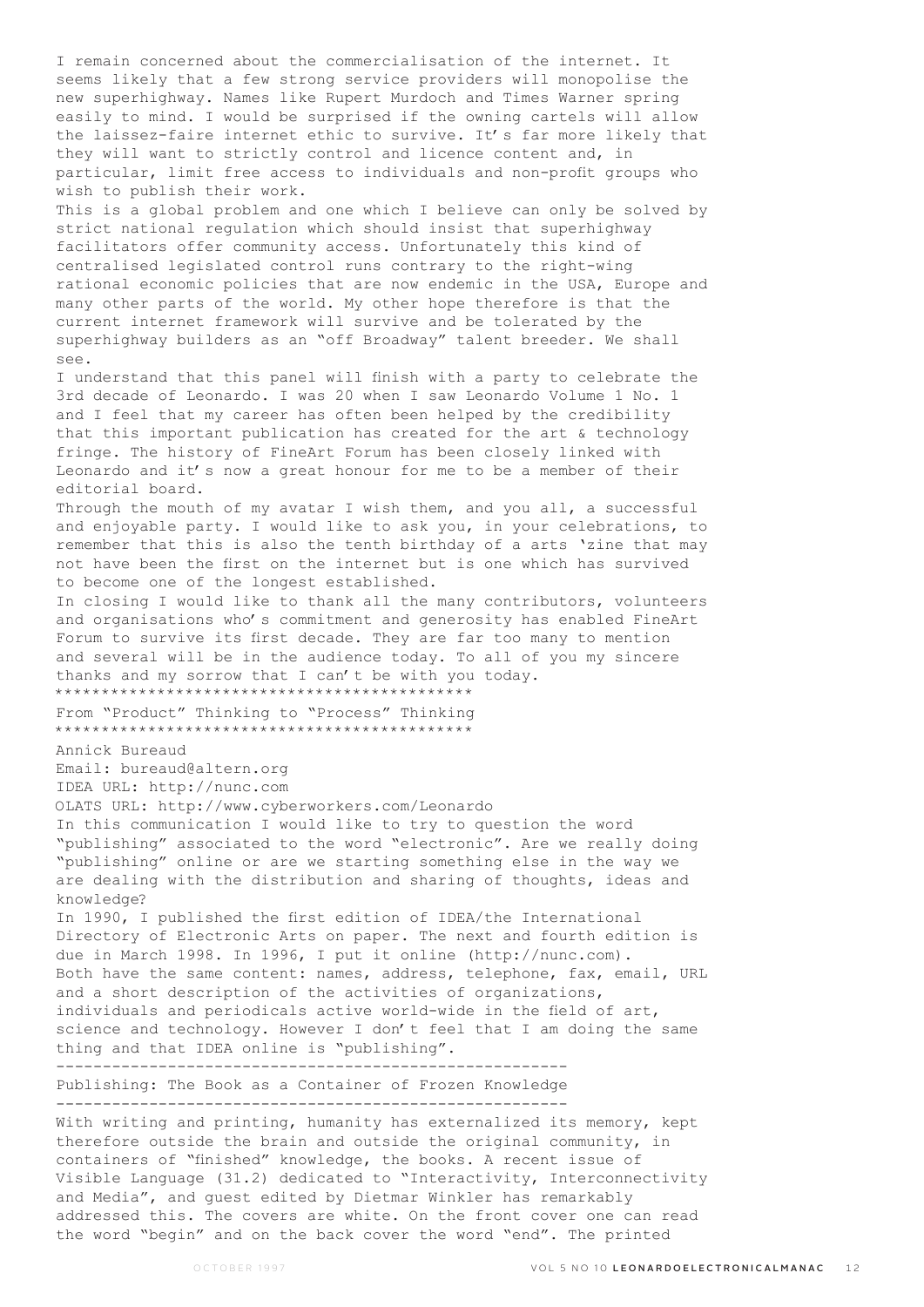media encapsulates a frozen knowledge within the borders of the covers.

-----------------------------------------

Electronic "Publishing": a Living Process -----------------------------------------

Most of what is currently written, said and discussed about electronic publishing actually deals with the building of a shared common knowledge that we all need to find, access and "read" online stuff. The questions of web design, intuitive interfaces, copyright, scientific and intellectual validation of thoughts and ideas, not to mention how to make money out of it, are in fact the set up of new conventions we need to cope with in relation to this new media, but these issues do not describe or address the issue of electronic communication. With electronic communication and storage, humanity is starting to

externalize the process of creating thoughts itself. The process of elaboration of thoughts, ideas and knowledge, and the process of publishing or "making public" merge to some extent. In this respect, IDEA on paper is a snapshot - a still, frozen image of knowledge at a certain time, in other words a "directory". IDEA online is a "database", always changing and always subject to change. The users of IDEA on paper know that, in a way, it is a "dead" matter which cannot be changed within each edition; the users of IDEA online are expecting different, new and evolving information each time they visit the site. In the first case, I am "publishing", releasing the "state of what I know", carefully edited; in the second one, I am sharing my database with others who, then, can "monitor" if I am late in my daily work or not.

With electronic communication, information, ideas and thoughts are released at the same time as they are available. It is a permanent flux, a living process. I guess it relates to what we call "collaborative work" or "collective intelligence".

----------------------------------------------------- The Container Becomes a Carrier of a Living Knowledge -----------------------------------------------------

In the Rhizome digest of September 9th 1997, Munro Galloway writes about Digital Delirium (edited by Arthur and Marilouise Kroker, New World Perspectives): "Digital Delirium reads a lot like the web - unorganized and chaotic, a mix of good and bad writing, left largely untouched by the editors. The guise of this compilation in book format is deceiving, except for the cover and pages it's printed on, this is raw web material. My advice to the reader of Digital Delirium is to read it like you might surf the Web -- pick a topic that interests you (and there is a wide range here) and read until you've had enough. Don't feel under any obligation to finish what you've started, as these are not 'finished' texts."

In this comment, Galloway clearly states the difference between "publishing" and online or electronic communication.

---------------------------------------------------------------------- OLATS: Observatoire Leonardo des Arts et des Techno-Sciences (Leonardo

 Observatory of Arts and Techno-Sciences) URL: <http://www.cyberworkers.com/Leonardo>

----------------------------------------------------------------------

From my point of view, the key question is how can we provide a context for this new process of living, externalized thinking process with the same demands we have toward printed matter? Different experiments are being conducted. At Leonardo, along side with the original web site we have started this year the Leonardo Observatory of the Arts and Techno-Sciences (OLATS), mostly in French. OLATS has 3 main parts:

- Books & Studies: presenting Leonardo Books Series and, in the future, in depth articles or studies.
- Reperes (Highlights): this section tries to point to landmarks in the flow (to select those landmarks too), to highlight milestone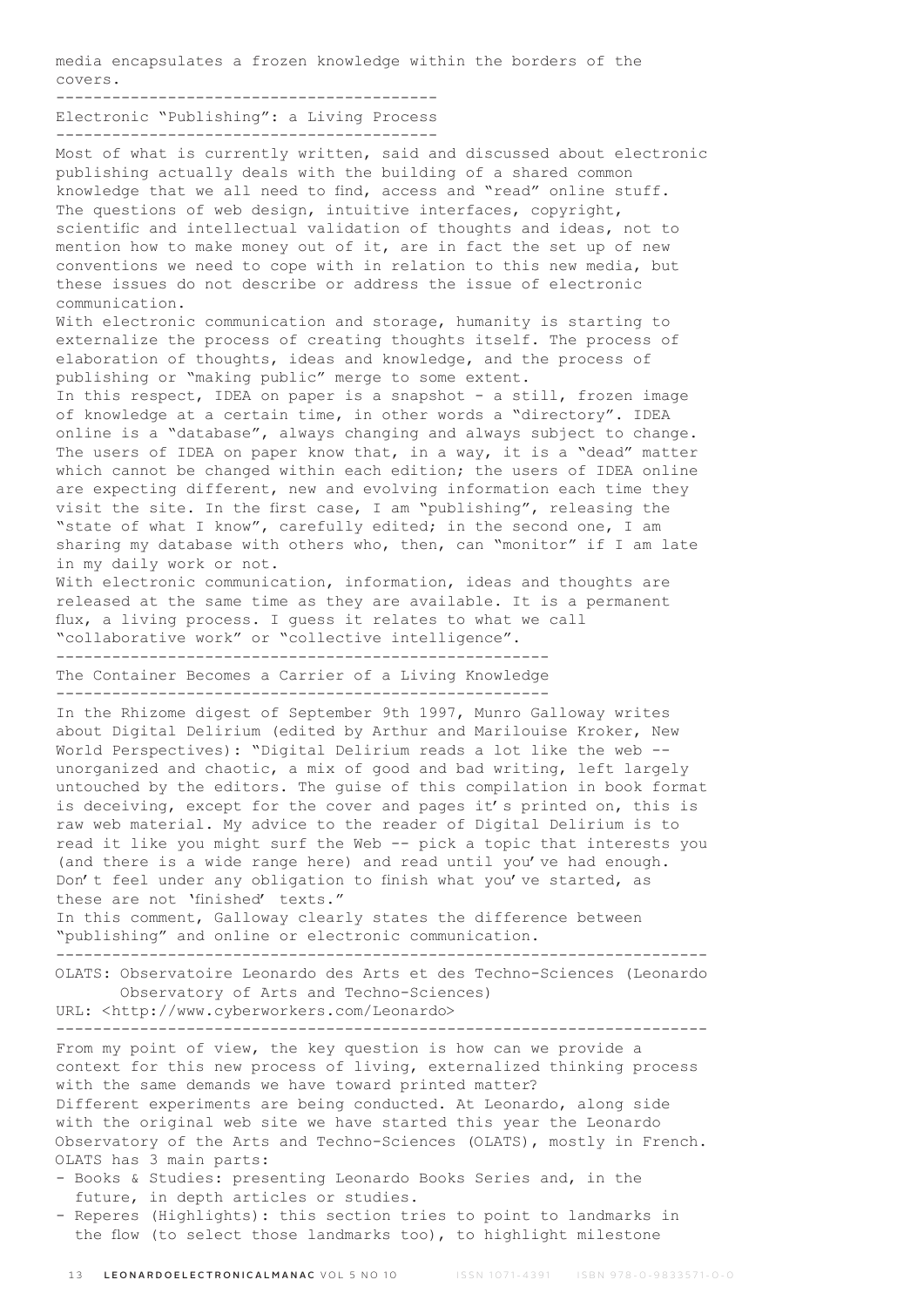artworks, artists and concepts.

## - Specific Projects:

- \* Virtual Africa, starting and leading the current project;
- \* Symposium "Les Treilles", about the aesthetics of technological art. The first one took place in March this year;
- \* "April 13th Workshop", about Space and the Arts. The first one took place in April this year and was dedicated to "The Artists as Space Explorers". The next one will focus on the theme "Space Art - Earth Art". This workshop is part of a larger Leonardo project: the Leonardo Space and the Arts Project.

--------------------------------------------- From "Product" Thinking to "Process" Thinking ---------------------------------------------

Normally, we tend to think and organize our work in terms of "products" (books, reviews, articles, conferences, etc.). Then, we start working to achieve, to realize those outputs. With OLATS, we have tried to identify the work to be done (in terms of ideas, concepts to promote, information needed, etc.), to define the "raw material" that Galloway was referring to (and which is already "shaped" information) and to put online, in an as much as possible organized way (in other words, easy to get), those little "bricks" of evolving knowledge, which can be used for different "buildings" within the Observatory or outside, online or offline, in different kind of outputs.

It is a collaborative work.

It is not, strictly speaking, publishing. And, as Roger Malina puts it, it is the beginning of a Food Chain.

\*\*\*\*\*\*\*\*\*\*\*\*\*\*\*\*\*\*\*\*\*\*\*\*\*\*\*\*\*\*\*\*\*\*\*\*\*\*\*\*\*\*\*\*\*\*\*\*\*\*\*\*\*\*\*\*\*\*\*\*

Electronic Publishing: Special Needs of the Developing World: Will The Donkey Take A Bite Out Of The Carrot? \*\*\*\*\*\*\*\*\*\*\*\*\*\*\*\*\*\*\*\*\*\*\*\*\*\*\*\*\*\*\*\*\*\*\*\*\*\*\*\*\*\*\*\*\*\*\*\*\*\*\*\*\*\*\*\*\*\*\*\*

Rejane Spitz Department of Arts / PUC Rio de Janeiro, Brazil Email: rejane@venus.rdc.puc-rio.br ------------------------------

Internet or the Promised Land? ------------------------------

The mechanistic view of the communications process as a closed circuit of senders, messages and receivers neglects the complex social contexts in which communication occurs, and ignores the notion of meaning as an actively constructed, mediated, produced and circulated element. Although this view has been displaced in communications theory for decades, it seems to be still embraced today by those who consider that the Internet provides democratic access for acquisition and distribution of knowledge, and represents a new public and participatory forum for international and trans-cultural communication.

According to Weston (1997), the Net can be seen as "the technosocial accident that gives large numbers of people the means by which they can speak for themselves in public." He considers the Internet is an ironical reversal of the historical centralizing communication technologies that have molded the social relations of modern society: "Since it was first observed that there just was not enough available bandwidth to let everybody send smoke signals or bang drums, we've been organizing and reorganizing to determine who would, and who would not, get their hands on the blankets and the drums - and the presses, the microphones, and the cameras... Until very recently, there was no reason to imagine that questions would ever have to be asked about societies with abundant access to the means of media production, exhibition, distribution and reproduction of cultural offerings. Suddenly, it is time to start imagining the questions. That is what the Internet is about." (Weston, 1997, p. 195) An estimated 50 million people are connected to the Internet worldwide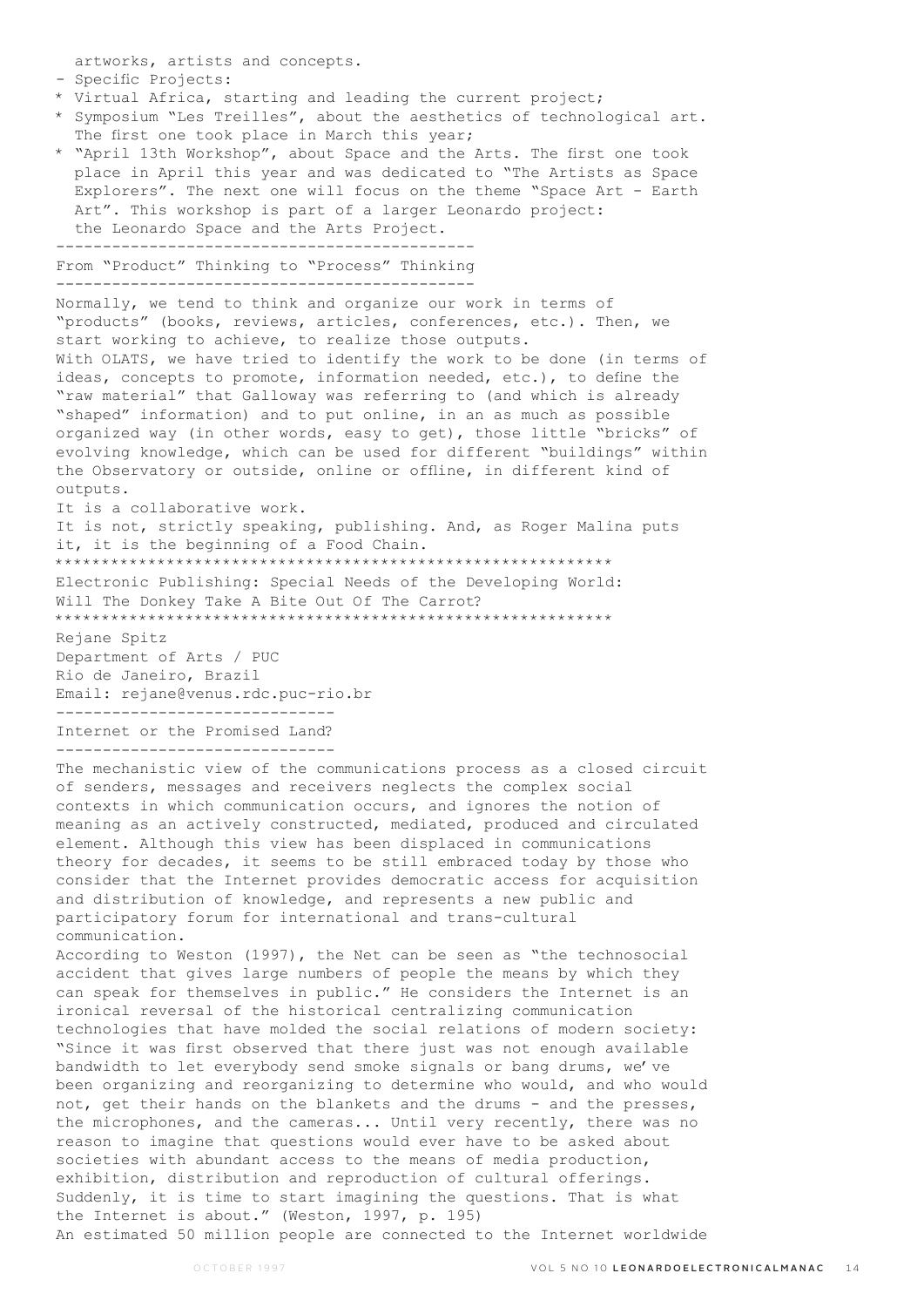today, comprising about 16 million computers connected to 800 thousand domains in 150 countries [1].

But in a world of social, cultural and economic disparities, could the Internet come to be the Promised Land - where every human being may have a voice, a space and a will? (Spitz, 1996)

Shallit and Lyons (1997) ask if the Information Highway will become the "town hall" of the next millennium - where citizens could freely debate and resolve issues - or if it will be "an electronic red light zone, where crime and pornography flourish, or an Orwellian nightmare of government regulation and control?" (p. 147).

Undoubtedly, a real world wide web can only exist if woven by hands of different shapes, smells and colors: but there are still too many hands which will never have access to a piece of thread [2]. Therefore, the major challenge in the information age is to encompass the communities that are today on the fringe of the networking society: "only a fraction of the world's people have a presence in cyberspace: the rest are outsiders" [3].

In his work "Colonial Ventures in Cyberspace", Hertz (1997) observes that "by a curious reversal of causality, the technotopian vision is portrayed as the motor of technological progress, while the relations of production that construct technological society - relations of class, economic dominance and cultural hegemony - sink below the level of social consciousness." For him, this issue becomes "strikingly clear" in relation to the emerging networking society, "where a stream of commercial propaganda portrays a world where conflicts and differences will vanish. What better reason to build technology could there be? Indeed, it becomes easier to adopt a visionary attitude with respect to technology than to untangle its infrastructure."(p. 250) Besides all those problems concerning information content and access, we must also analyse the problems concerning the userâs attitude towards content and access on the Web. For the purpose of this paper, we will discuss three different types of Internet navigators: the crusader, the tourist and the anthropologist.

The first one - the crusader - has no intention of exchanging knowledge or meaning, but only the desire - and the power - for confiscating and stealing all the goods found along the route. A crusader might interfere, destroy or get hold of proprietary information without fearing the possible consequences of such acts. Navigating as a tourist can be slightly different: in general, there is an interest in learning and exchanging codes and information with other people along the journey, even if this attitude is just superficial or temporary. Tourists buy guide-books about other cultures, taste their food and sometimes try to speak their languages, but his/her interest in exchanging values and experiences is usually over by the end of the trip. Some pictures and gifts will serve as reminders of the difference, but no profound change is verified in the touristâs daily life after getting back home.

The anthropologist - the third type of navigator - has a genuine interest in learning about other cultures. It is vital for him/her to understand the significance of things and concepts according to the other person's point of view. It is also important to record, to analyse, to write extensively about everything, considering all the details of each experience and the broad context in which each activity happens. The anthropologist gets embedded in the web of significances of the other, aiming at augmenting existent knowledge about people and their different views, objects and meanings. According to our view, the navigation itself is just a means, a technique which is used by a person in order to get to different places. What really matters are the goals, the attitude, the approach of the navigator.

In the words of Mehta and Plaza (1997), "not only does the Internet possess the potential to overcome geographical, social, and political barriers and to act as a medium for the exchange of ideas, but it also has the potential to undermine local laws, customs, and mores in its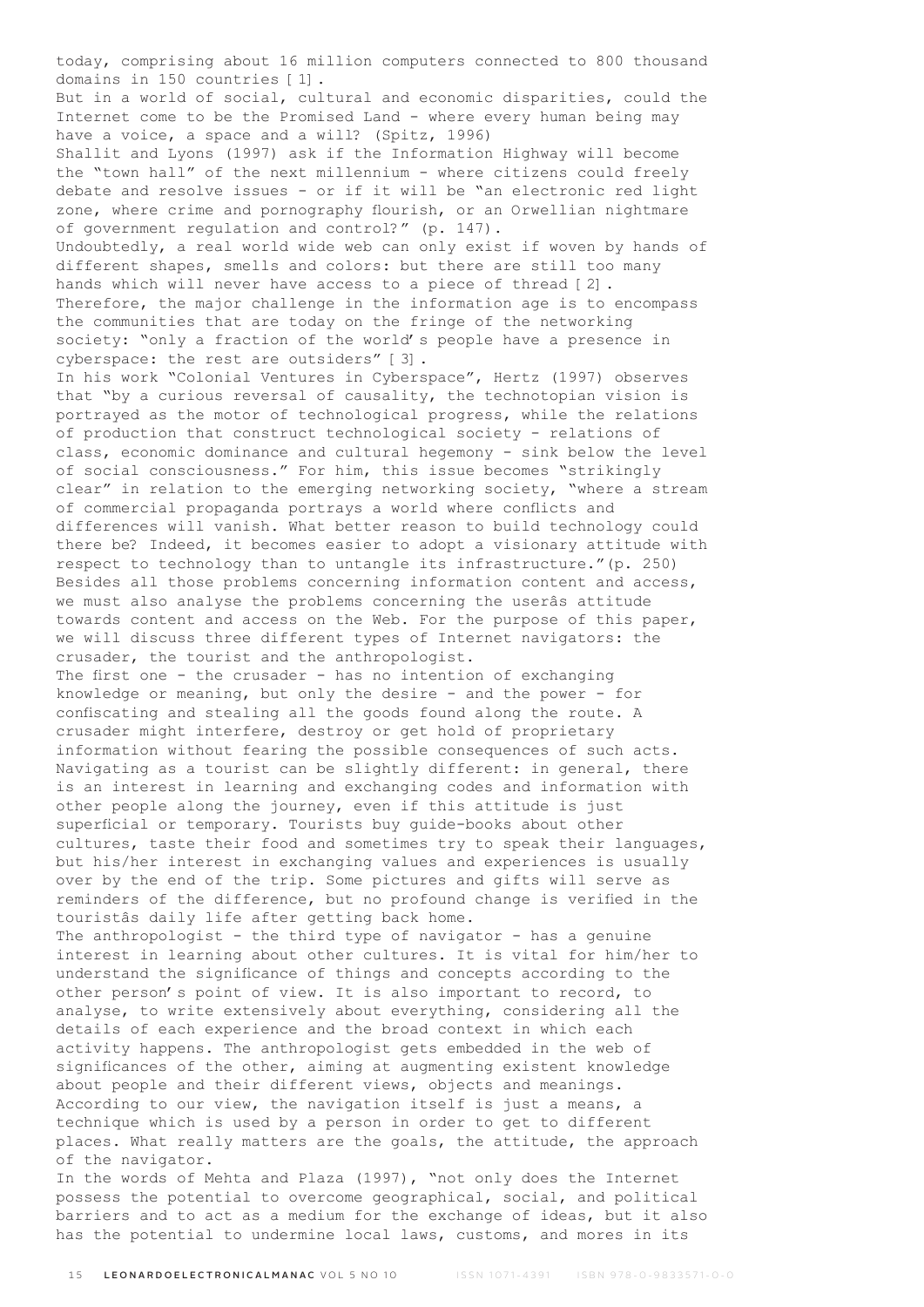currently unregulated form. The Internet has outpaced current rules and regulations regarding intellectual property rights, definitions of obscenity, publication bans, and government excise mechanisms." (p. 161).

The idealistic - perhaps romantic - view of the Internet as a participatory forum takes for granted that users will mainly act as anthropologists, or sometimes as tourists. Perhaps most of us have been acting more as crusaders, instead. For many people the term crusade still means a struggle in support of something believed to be good or against something believed to be bad.

-------------------------------------------------------------------- Electronic Publishing and the Third World: the Donkey and the Carrot --------------------------------------------------------------------

Among those proponents of the Internet as a democratic provider for information certainly are many electronic publishers. In their impetus for announcing their new web sites, and in their excitement for releasing an endless list of publications and images available on line, they seem to forget the diversity of the other end of the communication process. But who could resist the temptation for augmenting a publication's audience in a world-wide scale, without making a single change to its content or form, as has been the usual practice in this new medium?

In addition to misunderstanding the limitations and inherent complexities of the web, most electronic publishers make a mistake when they consider that their web sites have world-wide access. Their sites do have world-wide distribution, but, on a trans-cultural basis, emphasis must be placed on the process of decoding messages. Could an article be read - and understood - by anyone who could access it? What's the point of publishing on the Internet a paper, an announcement or a book review in a single-language version? Should translation be considered an ethical issue in electronic publishing? At this point, we could draw an analogy between the concept of the carrot and stick method of driving donkeys, and the concept of the Internet as a driving force for the Third World's technological development.

At first glance, the focus of the problem seems to be the length of the stick - which determines the distance between the carrot and the nose of the donkey.

If the carrot is too close to the donkey it just stops and eats it. If, on the opposite, you take the carrot too far away, the donkey will decide that it is too much effort and not bother. Keep the carrot at the right distance and the donkey will follow wherever you lead. In our view, though, the major and central problem does not reside in the stick, but in the nature of the carrot itself. The core of the Internet today - and of the whole issue of electronic publishing - is literacy. Before trying to desperately eat the "Internet" carrot, or in parallel to that effort, the Third World must attempt to solve a fundamental problem: illiteracy.

Let us consider the case of Brazil, where more than 20 million people are illiterate, and approximately 40 million people are semi-literate (which represents one fourth of the Brazilian population). What is the point of having access to information, if there is no understanding? The problem of illiteracy is increased by the fact that Brazil, as a whole, is a non-reading society. If you take the tube in London everybody will be reading a book, or a newspaper. In Brazil, people talk on the tube, people make friends along their journey. This is a society of story-tellers, of story watchers, not of story-readers.The TV phenomenon in Brazil illustrates this fact. In a non-reading society, a non-reading TV is the major means for information and leisure.

----------------------- The Internet in Brazil: -----------------------

So, the logical result one would expect would be that the Internet in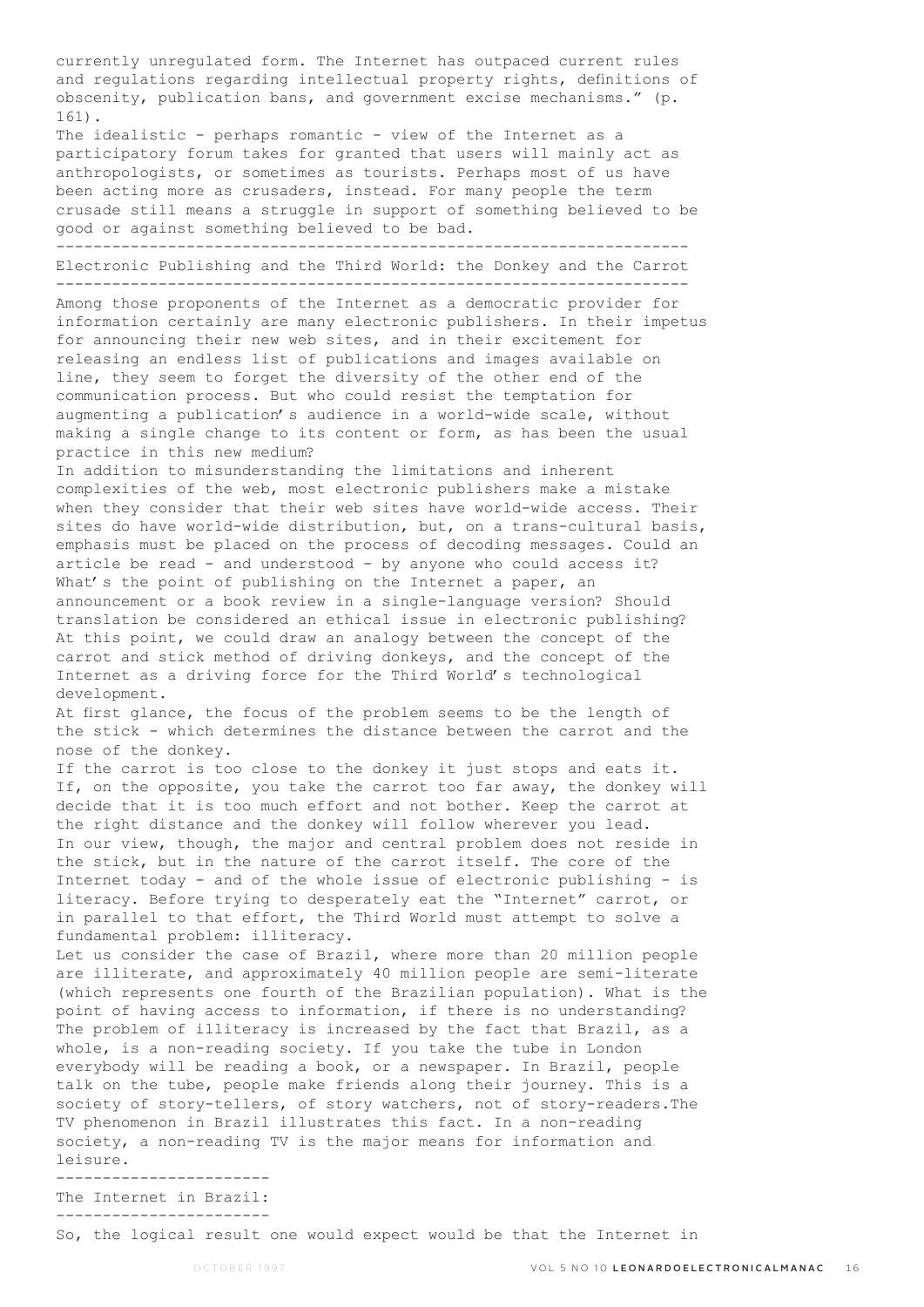Brazil would be a failure. Wrong! Surprisingly, the Internet in Brazil is experiencing a dramatic growth, which has taken unique pathways compared to other countries. It was the fastest growth of Internet verified in a developed country. In January 1996 the number of hosts in Brazil was 17.429, in June 1996 it rose to 45.684, and in June 1997 - only one year later - it increased to 110.624 - which puts Brazil in the ranking of the 20 largest Internet national services. If in the world as a whole the Internet doubles every 15 months, in Brazil it tripled in 12 months (during 1996), and is keeping an explosive growth rate in 1997. It was the fastest growth of Internet verified in a developed country. Internet in Brazil is bigger than the sum of all Latin America, including Mexico (Lucena, 1997). Electronic publishing also had a surprising growth in Brazil. Starting with one pioneer newspaper in June 1995, today there are about 200 newspapers and 200 magazines on line in Brazil. According to the Brazilian Internet World Magazine there are today about 16.000 institutional Web pages in Brazil compared to 11 in mid 1995 [4]. It is estimated that there are over one million users in Brazil today, compared to about 80.000 in August 1995. Of course, a research on the basic profile of a Brazilian Internet user would demonstrate that education and wealth are still the main determinants for Internet access. The gap between those who have and those who do not have might be equal or even bigger than the gap between those who know and those who are on the fringe of the information society. According to Relatorio Reservado (1996), while Brazil invests US\$10 per capita in research and development, the United States invests US\$507, Germany US\$576, and Japan US\$619. So what exactly do the spectacular figures of the Internet dissemination in Brazil reflect? ----------------------- Which is the best way? ----------------------- We should then ask which way are we headed on the Information Highway in Brazil. Will the country maintain its networking pace of growth and provide access for the illiterate and the poor, or will it repeat its historical tendency to exclude the mass of the population from the benefits of accumulation and technical progress? In the first case, in order to content the illiterate and semi-literate with visuals and sound, will the Internet become a TV-like media? If so, will electronic publishing still have a space in such a combined media, as it has today in the Web? According to Neves, Galindo & Cunha (1997), the Internet must propose a new relationship between the "sayers" and the "listeners": the sayers must find adequate mechanisms for making their words intelligible for their audience. If we consider the second alternative, Internet's electronic free speech will create a space where only the loudest voices can be heard

(Shallit And Lyons, 1997). We will have to accept the prospect of a dominant electronic elite, imposing its values, rules and beliefs to all other semi or unplugged communities, for the sake of technological development.

Talero and Gaudette (1995), in their article "Harnessing Information for Development - World Bank Group Vision and Strategy", defend the idea that revolutionary advances in information and telecommunications technologies have two concurrent impacts on developing countries: first, they open up extraordinary opportunities to accelerate social and economic development; second, they create a pressing reform and an investment agenda both to capitalize on the new opportunities and to avoid the deterioration of international competitiveness [5]. In his analysis on the impact of the Internet technology on Brazilian economy, Lucena (1977) addresses a fundamental issue: "Which are the bonuses for those countries which implement first their information economies? Will they be able, for instance, to overcome underdevelopment?".

Perhaps it is still too early to attempt to answer those questions. With all these pros and cons of a networked society in mind, we must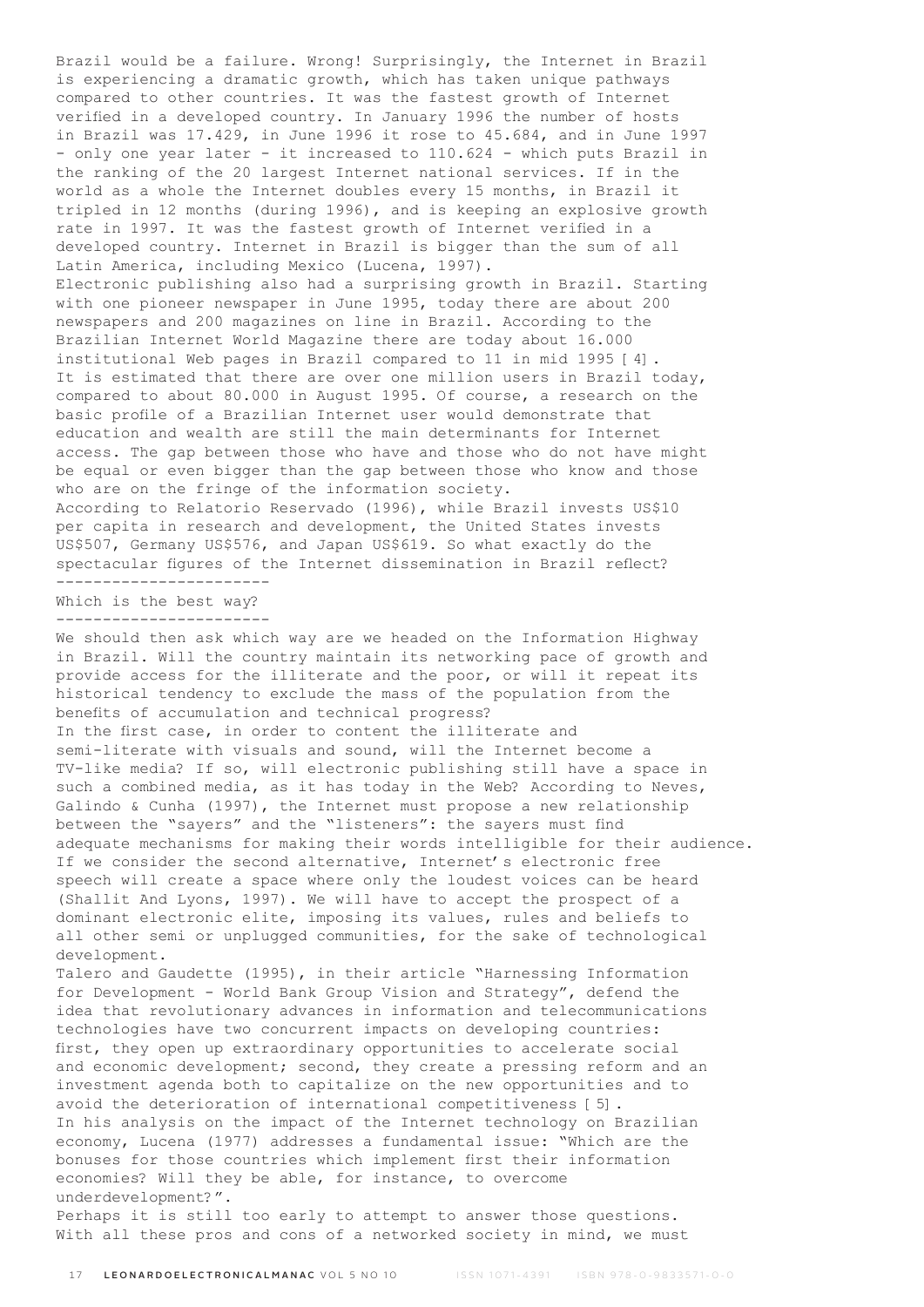strive to find an acceptable balance between participation and alienation, between involvement and detachment, until we fully understand the promises and problems of the Internet, and their impact on the Third World. ------ Notes: ------ [1] see http://www.nw.com [2] see Spitz, R. "Private Domain: please, keep off!" URL: <http://venus.rdc.puc-rio.br/rejane/private-domain> [3] Hertz P. "Colonial ventures in cyberspace". The Leonardo Gallery, LEONARDO, vol.30, n.4,1997, p.249. [4] Lucena, J. C. "The impact of the Internet technology on the Brazilian economy", Dept. Informatica / PUC-Rio, 1997, p. 16. [5] in Lucena (note 4), p. 19. ----------- References: ----------- Hertz, P. "Colonial ventures in cyberspace". The Leonardo Gallery, LEONARDO, vol. 30, n.4. 249-259, 1997. Lucena, J. C. "The impact of the Internet technology on the Brazilian economy", Dept. de Informatica / PUC-Rio, Rio de Janeiro, 1997. Neves, A., Galindo, M. and Cunha, P."Onde as ruas nao tem nomes: um olhar sobre o ciberespaco", Editora UFPE, 1997. Relatorio Reservado, n. 1508, "Quem globaliza quem?", 8-14 April 1996, p. 7. Shallit, J. and Lyons, H. "Social Issues of Networking in Canada's Information Society", The Information Society, 13:147-151, 1997. Spitz, R. "Private Domain: please, keep off!", in Hertz, Paul "The Homestead/La Finca - a colony in cyberspace", on-line exhibition, June 1996. URL: <http://omnibus-eye.rtvf.nwu.edu/Homestead> Weston, J. "Old freedoms and new technologies: the evolution of community networking", The Information Society, 13:195-201, 1997. \*\*\*\*\*\*\*\*\*\*\*\*\*\*\*\*\*\*\*\*\*\*\*\*\*\*\*\*\*\*\*\*\*\*\*\*\*\*\*\*\*\*\*\*\*\*\* The Future of Publishing in the Technoetic Era \*\*\*\*\*\*\*\*\*\*\*\*\*\*\*\*\*\*\*\*\*\*\*\*\*\*\*\*\*\*\*\*\*\*\*\*\*\*\*\*\*\*\*\*\*\*\* Roy Ascott These comments are dedicated to the memory of Frank Malina, with whom I had the privilege of engaging in much fruitful discussion in the years in which he founded Leonardo, and whose vision guaranteed clarity and authenticity as much as it inspired originality and insight in the publication of artists' writings. Just as the age-old dependency on the reflexes of 'fight or flight' in much of our history can be said to have shifted in the 20th century towards a more rational desire for 'sight and flight', I foresee that we are moving towards an era of 'insight', in which a more profound understanding of consciousness, both human and artificial, and a more direct responsibility for reality, both given and constructed, is our objective. I call this the technoetic era. Technology follows human desire, and amongst our 20th century priorities there are two predominant categories that the rubric 'sight and flight' is intended to encapsulate: - the desire to make visible all that is invisible in the world: forces, fields, relationships, systems, and processes of emergence and transformation. This involved new perceptual procedures and cognitive strategies, leading to the faculty of 'cyberception'. - the desire of both body and mind to fly, swiftly from point to point, to be both here and elsewhere at one and the same time. This involves both geographical and mental connectivity and compression: place on place, mind on mind, and in an important sense time on time. In terms of the artist's response to these desires, the technologies of computer and communications - telematics, the Web, VR, augmented reality, multimedia, hypermedia, and visualization at all levels and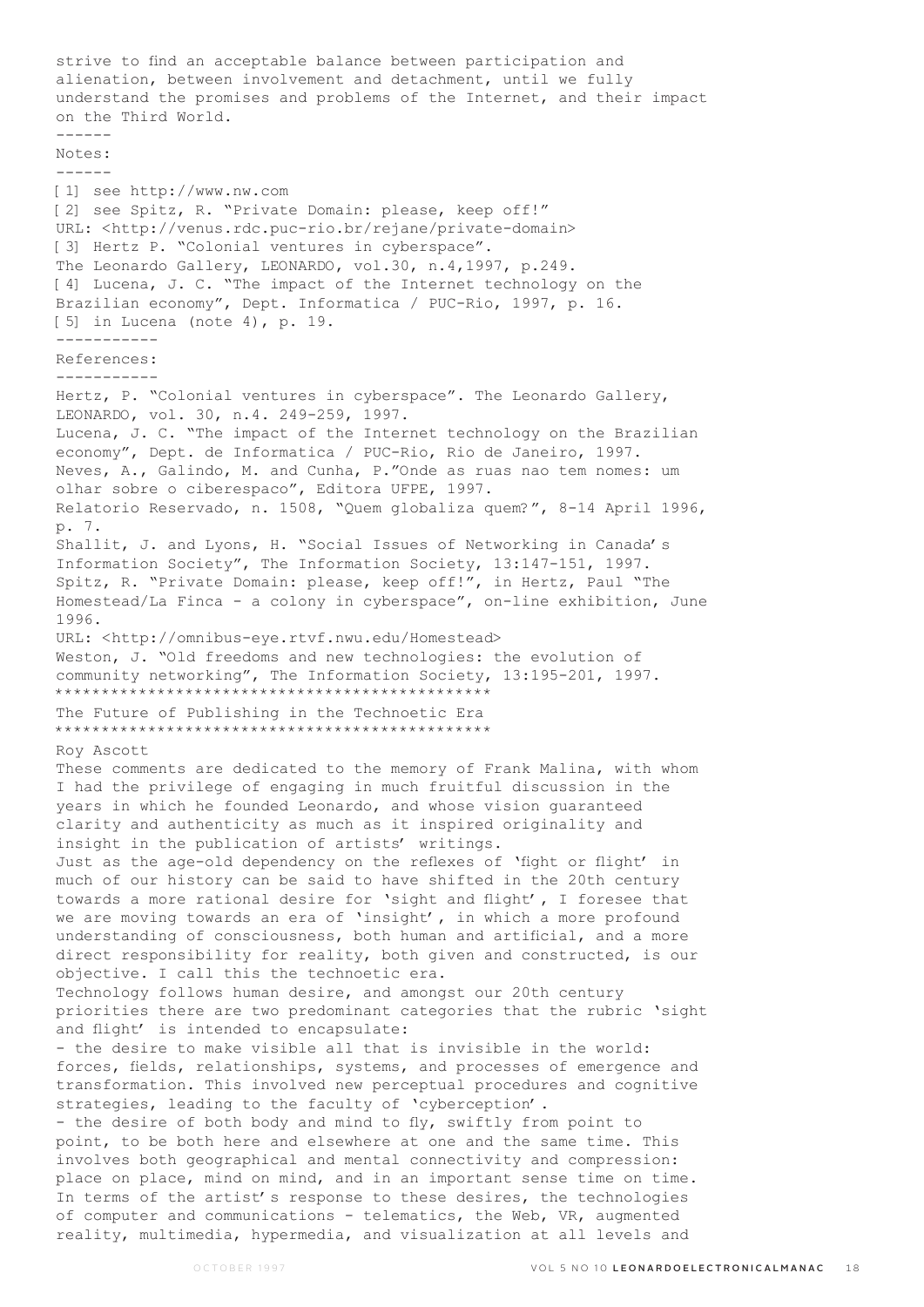on all scales from the atomic to the galactic, as well as robotics and digital systems - have made important contributions to the agenda. Leonardo charts the artist's involvement in these developments - not only in the content but also in the form of its publishing. Now, as we move into a new century, we see another shift of objectives and priorities which will involve us in 'psychic space' as much as in cyberspace, actually taking us into the domain of consciousness and the emergent technologies of mind. We shall have to re-examine many ideas formerly disregarded, telepathy, remote viewing, clairvoyance for example. This may lead us to insight. The search is not restricted to art, or science or technology alone, nor is it simply to be seen as located at the convergence of these disciplines. It is probably best approached as a wholly new field of inquiry and practice. (It is an emergent field to which Leonardo will be devoting a four page section of the journal on a regular basis). While the formula 'from cyberspace to psychic space' is crude it may help to point us in the right direction. There is no doubt that the technology of mind is of central importance here. Mind on mind communion is an implicit goal, and thus the technology of telepathy may come into focus. Of course, interspecies communication, especially as between human beings and artificial life forms, is central to the inquiry. Bio-telematics will be the technology of choice. At all events, the matter of consciousness necessarily includes emergent

forms of artificial mind, the substrate of which will be moist, that is in a space between the silicon state and our own wet biology. The impact of these researches upon our relationship to 'reality' is that increasingly we shall be inclined to construct it rather than 'receive' it. Many political, religious, cultural and scientific orthodoxies which have long provided us with authorized versions of reality will doubtless collapse. The (re) construction of reality will be as much on the material level as within the domain of consciousness and mental life.

Thus the lessons we learn in Alife and nanotechnology, for example, or from generative systems, genetics, neurodynamics and other insights into reality building, not to mention the heritage of both technological and psychic visualization and transformation, lead me to suppose that Leonardo's future will, in some sense, involve moist media and molecular publishing. What precisely this will mean eventually is of course yet to be discovered but we would do well to prepare ourselves now critically and culturally for the technoetic era, just as our mid-century immersion in early cybernetics, relativist philosophy and the new metaphors of science prepared us for the eventual impact of computerization on all aspects of society. =============================================================

 | | | PROFILES | |\_\_\_\_\_\_\_\_\_\_\_\_|

< SIGGRAPH 98 > Joan Truckenbrod Art and Technology Department The School of the Art Institute of Chicago Email: truckenbrod@siggraph.org Email: siggraph98@siggraph.org Tel: 1-312-321-6830 URL: <www.siggraph.org/s98/cfp/art/>

 $\mathcal{L}_\text{max}$  and  $\mathcal{L}_\text{max}$  and  $\mathcal{L}_\text{max}$  and  $\mathcal{L}_\text{max}$ 

As cyberspace races towards the future, there is a cry for the "hand" in this virtual ecology. Linking to cyberspace, where is the touch, the tactility, the physicality of experience? The "reach out and touch" of telephone mythology has become the banner of the WWW. Email and the internet provide a long distance touch with an immediacy, simultaneity and multiplicity of connection. But the behavior and feel of this linking is flat - a projected world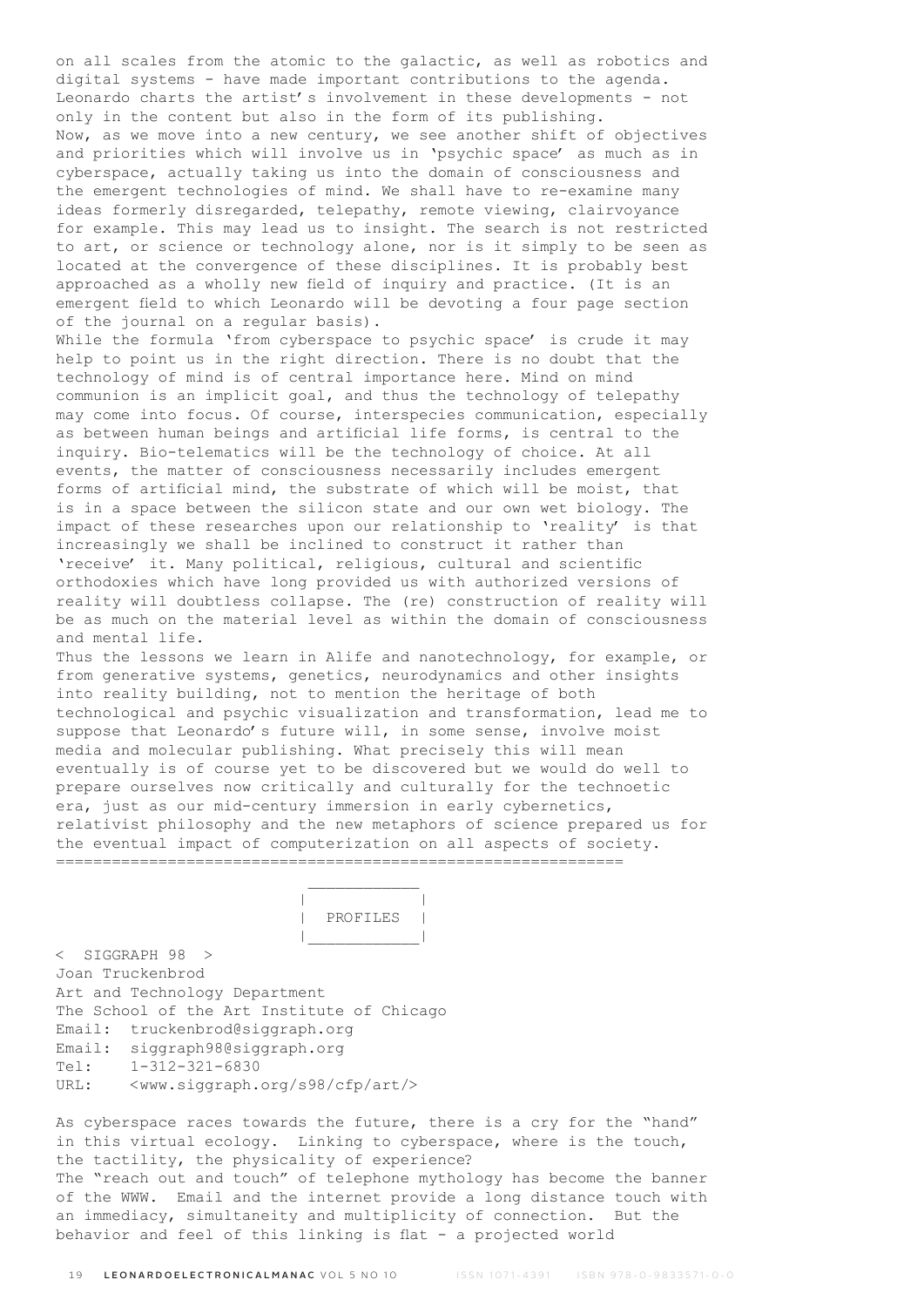connected through a flat light screen. In this monodimensionality the visual is dominate over the other perceptual senses. These other sensory experiences like touch are diminished. McLuhan viewed the printing press as an invention that segmented sensory perceptions, preventing kinaesthetic experiences in which there is a synthesis of hearing, seeing, tasting and touching. The internet is an extension of the printing press, except that the internet is rhizomatic rather than linear. When an individual perceptual sense becomes locked in a technology, it becomes separated from the other senses. This portion of one's self closes, as if it were locked in steel. Prior to such separation, there is complete interplay among the senses. According to David Tomas, virtual experience "overthrows the sensorial and organic architecture of the human body by disembodying and reformating its sensorium in powerful, computer generated, digitized spaces". Cyberspace, for me disengages from physical reality - sensory experience is reduced to a monomedium of digital coding. My current artwork confronts this digitization of experience. Touch is the intersection with electronic technology. My interactive installations take place in the twilight juncture , mediating between the real and the cyber-mythical to rematerialize digitized experiences. This artwork embodies my construct of Touchware as I engage the viewer using various aspects of physical touch to confront the disembodied touch of cyberspace. As Art Show Chair for SIGGRAPH 98, I am creating an exhibition titled Touchware to address these issues. This exhibition will focus on rematerializations of digital or digitized experiences. The tactiltiy of the image, the touch and feel of an interface, the responsiveness of an artwork through the sense of touch is juxtaposed with the ephemeral sense of touch in VR, the WWW or telecommunications artworks. Artists are challenged to proble the simultaneity of touch as sensory experience, and the ephemeral experience of being in touch electronically. This exhibition will highlight the contemporary aesthetics of the electronic image: as visual image, interactive image, animated image, virtual image, WWW image and telecommunicated image. Innovative strategies for engaging the viewer through ideas of touch are probed. Artists are challegned to explore the tactility of materials in the electronic or printed pages, touch-based responsive processes of the interface, or the extension of our experience of physicality to the ephemeral emotional touch of being linked to someone across the globe via the internet or telecommunications. ----------------------------- This exhibition will include: ----------------------------- 2D prints, drawings, photographs, mixed media and artists' books 3D sculpture and kinetics Interactive Installations ARTSITE Web Projects Live Telecommunication Events Performance Events ---------------- Art Show Catalog ---------------- Artists, curators, critics and art theorists are invited to submit critical essays for the art show catalog. ---------- Deadlines: ---------- Critical Essays: December 3, 1997 Artworks: January 14, 1998 For submission information and forms: email: siggraph98@siggraph.org phone: 1-312-321-6830 web: www.siggraph.org/s98/cfp/art/ =============================================================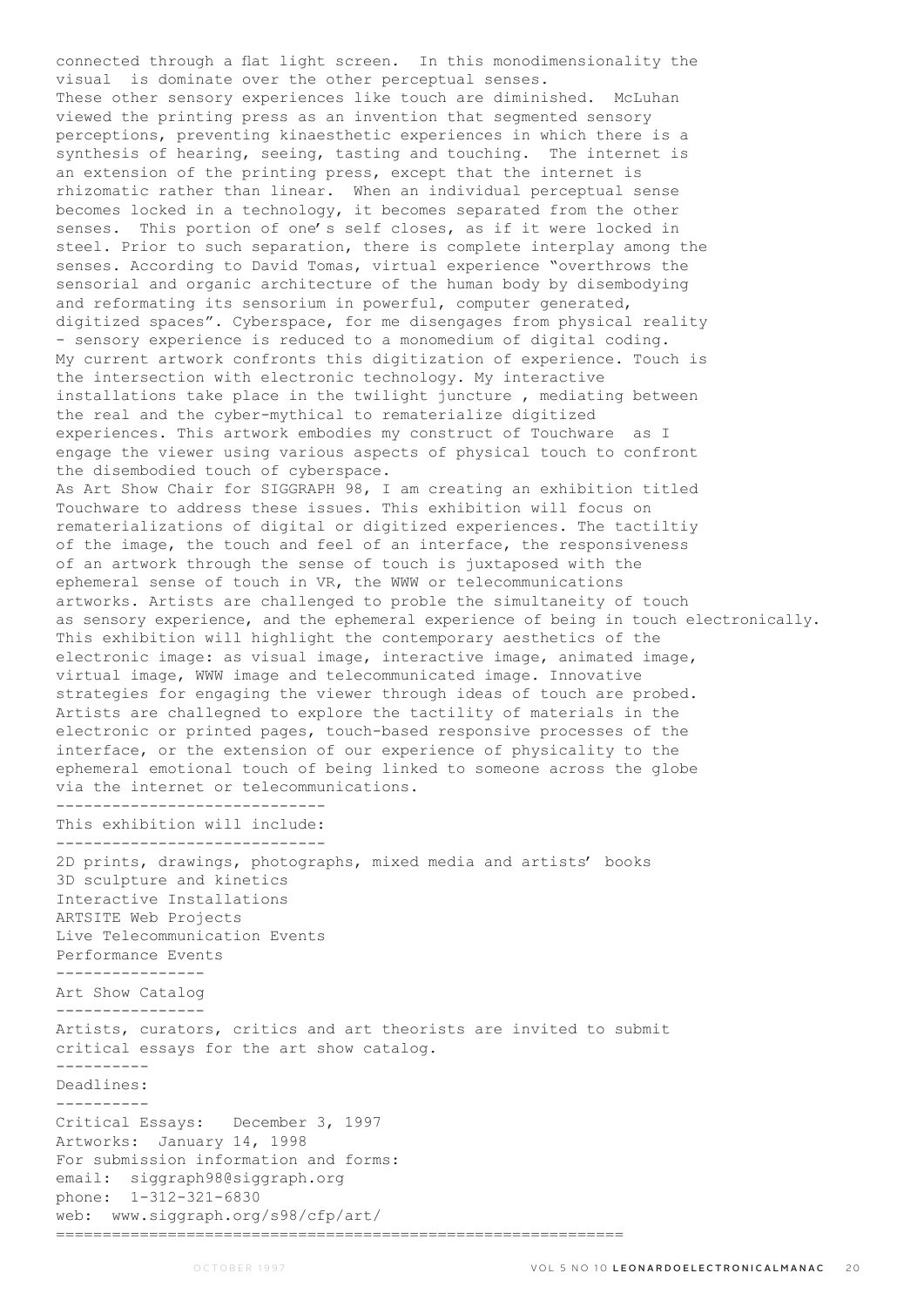LEONARDO DIGITAL REVIEWS October 1997

 $\mathcal{L}_\mathcal{L}$  , which is a set of the set of the set of the set of the set of the set of the set of the set of the set of the set of the set of the set of the set of the set of the set of the set of the set of the set of | | | |

 | | |\_\_\_\_\_\_\_\_\_\_\_\_\_\_\_\_\_\_\_\_\_\_\_\_\_\_\_\_\_\_\_\_\_\_\_\_|

Editor: Roger Malina Coordinating Editor: Kasey Rios Asberry Editorial Advisors: Chet Grycz, Judy Malloy, Annick Bureaud, Marc Battier Corresponding Editors: Nathalie Lafforgue, Roy Behrens, Molly Hankwitz Review Panel (includes): Rudolf Arnheim, Wilfred Arnold, Marc Battier, Eva Belik Firebaugh, Robert Coburn, Shawn Decker, Michele Emmer, Josh Firebaugh, Geoff Gaines, Bulat M. Galeyev, George Gessert, Thom Gillespie, Francesco Giomi, Tony Green, Molly Hankwitz, Istvan Hargittai, Gerald Hartnett, Paul Hertz, Richard Kade, Curtis Karnow, P. Klutchevskaya, Richard Land, Barbara Lee, Roger Malina, Diana Meckley, Axel Mulder, Kevin Murray, Youri Nazaroff, Simon Penny, Clifford Pickover, Sonya Rapoport, Henry See, Kasey Rios Asberry, David Topper, Jason Vantomme, Rainer Voltz, Christopher Willard, Stephen Wilson ============================================================= < Editor's Note: Intersections with New Media Series > This issue includes a new feature for Leonardo Digital Reviews, Intersections with New Media, where we invite corresponding editors to contribute from the point of view of their own discipline's interface with emerging disciplines native to digital expression. If you are interested in making such a contribution please contact Kasey Rios Asberry at kasberry@humanorigins.org. \*\*\*\*\*\*\*\*\*\*\*\*\*\*\*\*\*\*\*\*\*\*\*\*\*\*\*\*\*\*\*\*\*\*\*\*\*\*\*\*\*\*\*\*\*\*\*\*\*\*\*\*\*\*\*\*\*\*\*\*\* < Intersection of Architecture & New Media: Intimacy, the Spiritual and the Communicative > By Molly Hankwitz Intimacy, the Spiritual and the Communicative--How Public is Public Space? by Molly Hankwitz Email::molly@ata.org Interiority is the distinctive mark of the private, ever inscribed on the "inside" of architectural and literary consciousness in the form of places which we inhabit and in which we enjoy the most intimate aspects of our consciousness; the unconscious repositories of selfhood and the memories of lived experience. Interiority is something which modern philosophers such as Wittgenstein, Heidegger and Sartre recognized as the starting point for the revolution of modern philosophy away from organized religion and the universalization of selfhood into a secular pursuit of knowledge in which alienation, and its components could be measured and described. The metaphoric relationship between interior and exterior in the human subject is most noticeably expressed in the culture of architecture, wherein we record human desire and in which we distinguish between permanence and impermanence; the public and the private. As a rule, the stronger an individual's relationship to privacy aka interiority--the space in which spiritual 'rest' occurs, the stronger becomes the human character and the stronger is that character's relationship to public culture--that place wherein a profound understanding of social life in all its dimensions, emerges. This primordial aspect of human existence--the dynamic between interiority and exteriority--is consciousness itself, differing from culture to culture yet a fundamentally human condition. In architectural discourse, critique of public space is ever present. In fact, critique of public space is generally viewed as the most uncompromising imperative in any worthy discussion of urbanism.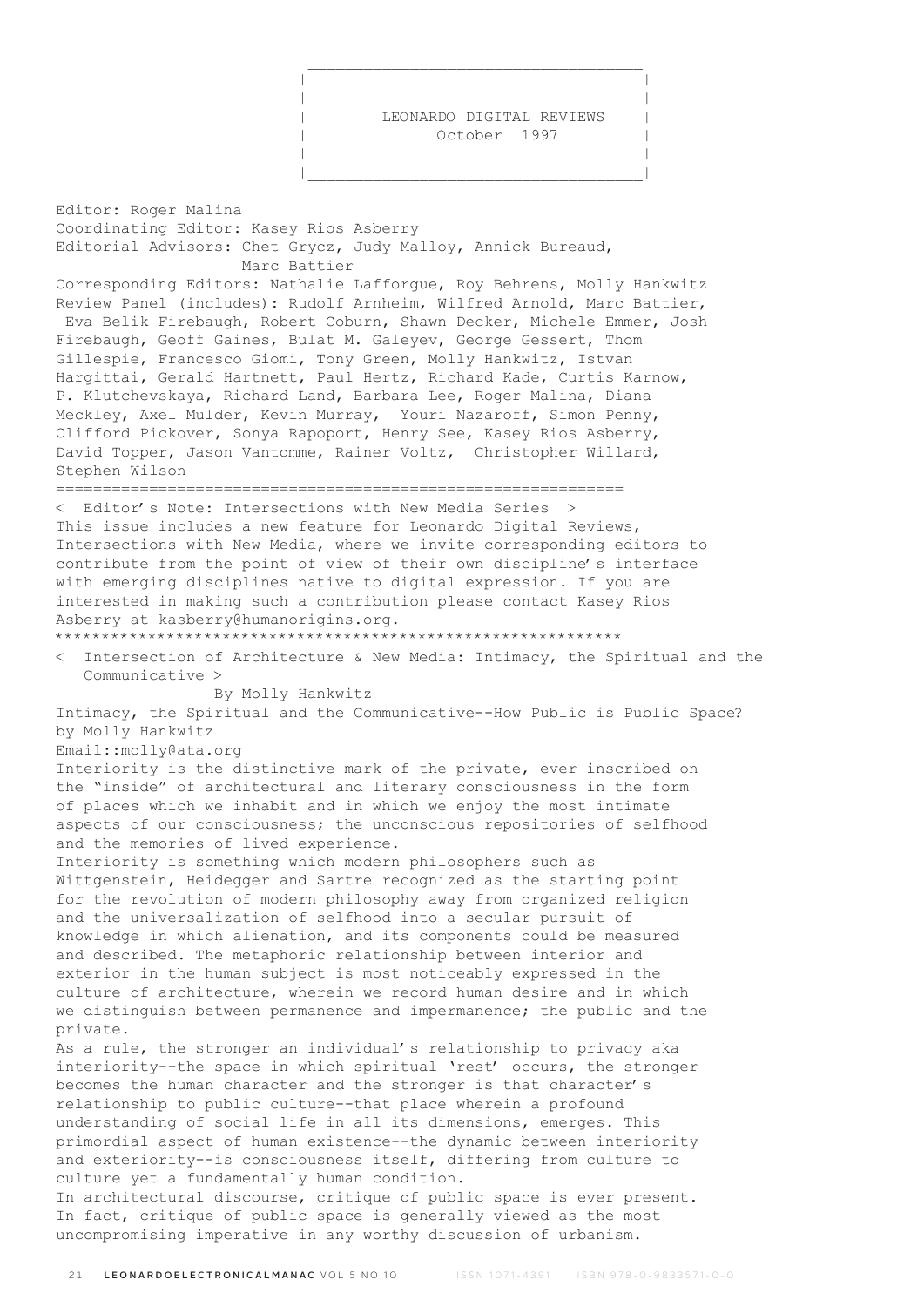However, in practice American architecture and urban planning, especially modernist practices rarely seem to satisfy critics and artists working in public space. It rarely seems to go far enough to engage enough issues or to work at solving the discomfort or the diversity of the city. The focus of much criticism of public space is too often relegated to a bleak rundown of the ineffectiveness of unused plazas, empty spaces, deteriorating parks, underscored by a general sense of dispossession and lack. This is all true. Our cities are full of these spaces found often in conjunction with those designed for 'public' use such as transportation systems, streets or parks.

Within this paralytic critique is another disquieting voice: that of nostalgia for some ideal and a neediness for something to be given that is not given. Rarely are suggestions offered and too often is "historic" redressing the outcome, as in the resurgence of typological remakes of "Main Street" promoted by certain post-modern planners as a way to reconnect urban places to collective memory. Inevitably in all the discussion, architects and city planners are left to take the responsibility for lacking solutions and part of this dilemma is that the Sublime as offered by "historic" typologies often winds up a bleak or neo-conservative failure.

Public space over all is not heralded as the space of leisure for the working classes as Frederick Law Olmstead proposed. His philosophy and design of major city parks promoted this ideal in and of itself. It was through his influence and literature that American city planners took hold of this idea but also borrowed heavily from European city models. Nor is public space viewed first as belonging to the people who use it. The concept of public space is itself part of a debilitated rhetoric. Yet when leisure and its public manifestation are constantly transformed, commercialized, and commodified as they are in our culture, we need to keep asking questions. What do we do for pleasure? Are expensive family theme parks the replacement places for leisure in the twenty-first century? How can public space express our public failings and how can it transcend them? As the Modern Movement took hold in Europe and America at the turn of the century and architecture and city planning responded to the industrial city and to the modern city dweller often alienated from urban space, new categories for public and private emerged in almost every discipline. Institutions of power, the church and the state, viewed as separate from human existence, made way for the interior

'self' to become central. Thus, the modern individual became the focus of knowledge, psychoanalysis and critical consciousness. New freedoms and relationships to space itself developed. After World War II, responses to pain, horror and anxiety proliferated in thought and art. Speedy luxury and optimal domestic models of home and family stabilizing American growth in the 1950's seemed to counteract , superficially at least, on a global scale, the anxiety of world powers thrown into question and the specter of the Cold War. Subsequent wars, and particularly the Vietnam war only exacerbated the sense that the world and its leaders were capable of anything; corruption, human waste, a tenuous future.

The advent of modernity--or the condition of self-reflection, the World Wars, a fascist history and use of the Atomic Bomb at Hiroshima produced widespread fear and a new mobility of displacement. Cities in the modern age tended to be viewed as places of dispersal and insecurity. Nations were now mapped out on a giant game board of power. In the currency of globalism, where privatization is an increasing premium in the mode of exchange and polyethnic mulitculturalism is a dominant discourse in the arts, public space, informed by culture, has new parameters. And these parameters must be addressed. Architecture, vis a vis analysis of public and private, must as an art, absorb the multicultural project, the increasing use of telecommunication and Cyberspace. These are movements leading us into the future, ostensibly to spaces thoroughly informed by their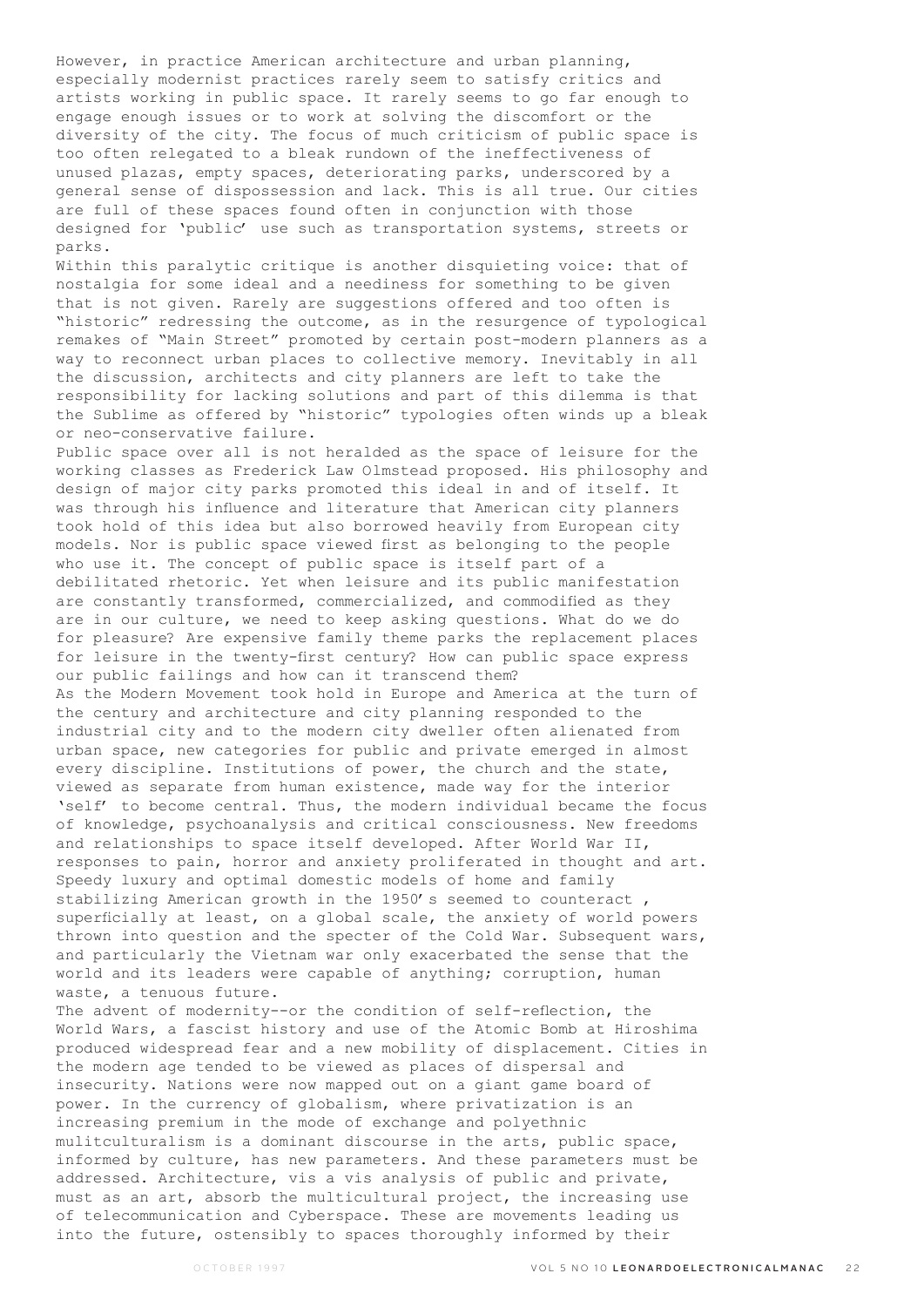progress. These movements are as visible today as are the lacks in public space: the decay of urban neighborhoods, growing numbers of homeless, unequal access to technology and decaying city centers. Computers, VCR's, video monitors, TV's, and extensive sound systems proliferate in use. Anywhere from 16 to 40% of Americans are on-line. The increasing presence of hugely-scaled projects such as the Sony Entertainment Center, planned for downtown San Francisco, or the much touted and criticized Disney Theme parks both here and in Europe, the mega-entertainment centers being built contentiously in Times Square, not to mentioned the increasing appearance of highly mechanized fast-food restaurants and other corporate enterprises in Third World countries and Asia is part and parcel of this trend towards human interaction bound to universalism, bound to commercialism, bound to entertainment , bound to multinational profit, bound to simulacra where consumerist space--space in which "values" are shared as a vast extension of buying power and corporate culture--is the dominant mode of production. All connected; our signs and symbols, logos and machines look alike and are the same everywhere. As the visual landscape is infused with an array of agreement, an array of colors and signs in which capital, commodity-fetishism, and identity are one and the same, other communities in public space fight for representation. Moreover, public space under this definition is paid for and under this definition is often synonymous with the increasing privatization of money, the languages of credit transactions and abstract investment. The pseudo-experiences of corporate advertising and dissemination of 'new information' into this brand of public space...which is paid for...do not suffice to cover the diversity and complexity of history. Public spaces need richness and complexity. Internet and Web access intensify "information." Information appears egalitarian. Communication within this schema is pro-active; a buzzword of new media, a transference of information. It is everpresent , constant, depending on access and availability to the Web. It is that which keeps us in contact, ensures freedom, and appears omni-temporal unless your server is down. The mechanistic languages of these manufactured (and purchasable) products and conduits increases in the vocabularies of public discourse. We traffic in a noise of 'jpegs' and 'softwares' and 'folders' and ' components'. We live increasingly in a world of screens, electronic picture frames, dialog boxes; increasingly more competitive, more readily interactive, more "capable". Digital imaging is present in the formatting of TV and the production of video, from the coolly glowing "screenies" which we use to cover our work, to impressive Web sites. Commercial art and the Web as fine art are more and more visible if you have access and a semblance of how to surf.

So, what is suggested by this landscape, glowing from space to space, which mechanically speaks to us, or pulsates seductively, or reminds us of the time, or the presence of technology or the presence of the future and the presence of telecommunications? Will the future be limber and respondent to mass culture or will we simply produce more mass culture from which we are alienated, more discrepancy between the public sphere and the private sphere, more anger, more fear--less comfort, less complexity? Imagine cities infused with telecommunication. Imagine them replete with terminals for Web access on every corner in every neighborhood, not unlike ATM banking machines, directing us to our desires, to great places, to parks, to events, which connect us to other countries, give us the time, the bus schedule, give us art; a drink of water, allow us to make a digital painting on the street, to engage in public conversation about our surroundings--terminals in which we view film with strangers, get Spell Check in 50 languages, send a digital postcard to a friend in Malaysia, connect to our e-mail, read a book or the latest video while waiting for a friend? Imagine adding your painting to a sidewalk monitor connected to the World Wide Web. (There would probably be a lot of technical maintenance.)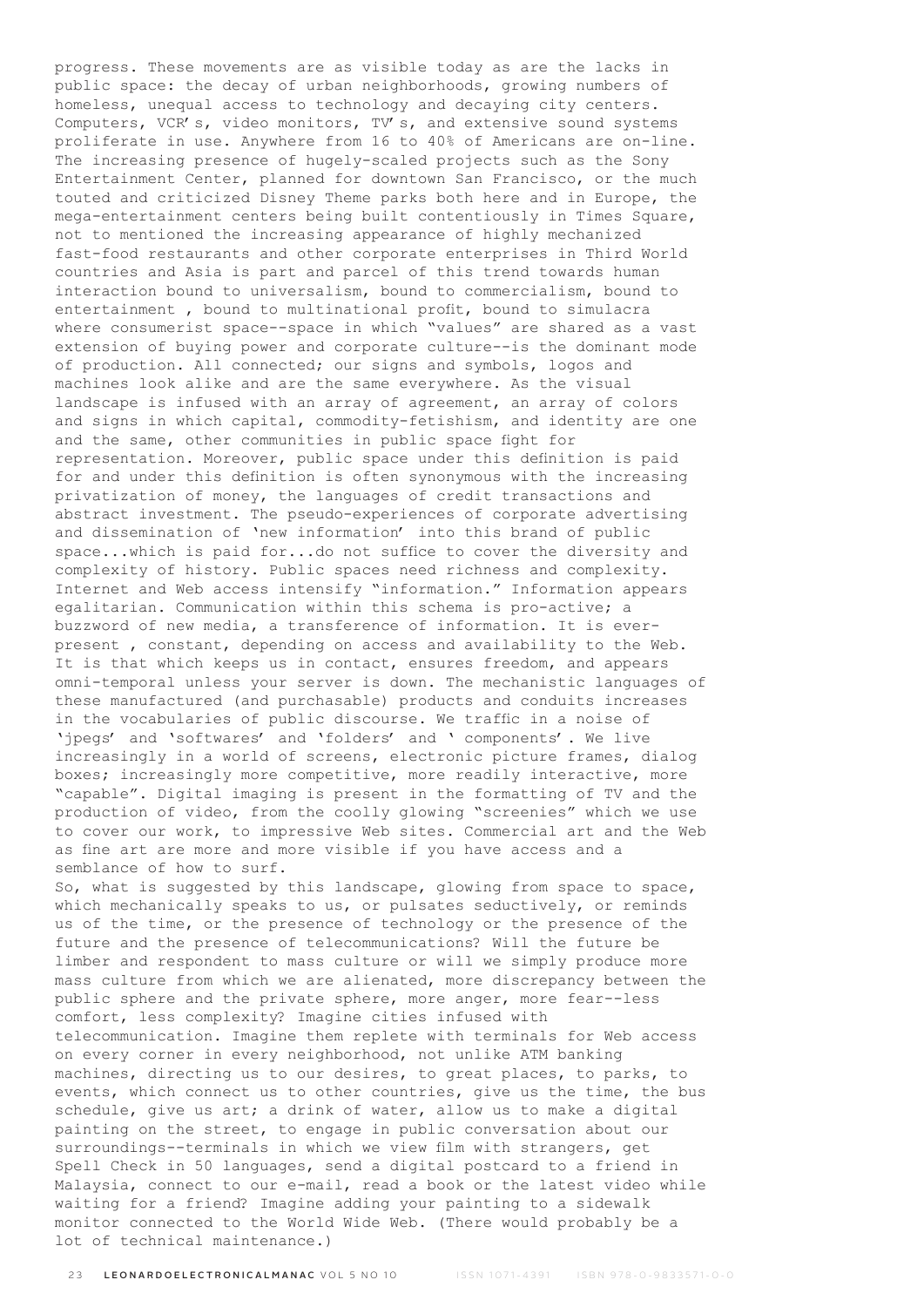Conservative architectural critics and moralists complain that the breakdown of social structure is to be blamed upon the fact that solid home life has deteriorated. Within this discourse, public space is perceived as the threatening depository of social ills. The "inner city" is touted as an open wound. Cruel thrusts of moral discipline are generated from governing bodies. We cycle back into a perceived NEED on the part of governing bodies to increase control, to increase the policing of desire, to increase vandal proofing and security systems, to increase state power of surveillance, to justify the Death Penalty. We revert to reactionary culture aka Jeremy Bentham (1) and a series of decades of architectural space profoundly depleted, anti-social, gated, watched, overly secured; a testimony to our lack of social communication; to our lack of compassion, to social barbarism; to the social production of Otherness; to exclusionary practices. In these historic moments we need to seek a critical outside. A political and intellectual and spiritual answer. One might come from looking. The Yerba Buena Center for the Arts exterior spaces, created to suggest a miniaturization of the unique topography of the city of San Francisco famous for its hilliness is a tour de force work of public architecture mainly because it utilizes the visible structure of the city as a metaphor for the separation of public and private, of the individual from the megoliths of society, of work and organization from free time and the unconscious; of culture from nature. It reinforces and thus valorizes the city as a space upon which we reflect thus a largely differentiated element-- in sharp contrast to-- the space of leisure --which it so eloquently provides. Contained in this dramatic maneuver of miniaturization is open park land, garden, monument, waterfall, fountain, sculpture, and meandering walkways accessible to all via ramps and elevators as well as via a series of celebratory openings along Mission Street. The design picks up on what I have already stated is the potent thread of Olmstead's notion of the park as an American ideal and when viewed from the third floor balcony of the SF Museum of Modern Art appears out from under the California sun as a lushly landscaped interior garden nestled behind and in-between the main buildings of the Center. Thus it invites the public to enjoy the city and their surroundings. For free. And reiterates visually the great notion that public building belongs to the public and represents a synthesis of pleasure and culture. Moreover, its on the Web. 1 See the reference to Anthony Vidler's analysis of Bentham's panopticon. Ellin, Nan. editor. 'Preface' "Architecture of Fear" (NJ: Princeton Architectural Press, 1997) p. 16. \*\*\*\*\*\*\*\*\*\*\*\*\*\*\*\*\*\*\*\*\*\*\*\*\*\*\*\*\*\*\*\*\*\*\*\*\*\*\*\*\*\*\*\*\*\*\*\*\*\*\*\*\*\*\*\*\*\*\*\*\* < Book Review: Intellectual Capital, The New Wealth of Organizations > By Thomas A. Stewart Reviewed by Richard Kade Intellectual Capital: The New Wealth of Organizations by Thomas A. Stewart. New York, Doubleday/Currency, 1997. Reviewed by Richard Kade Email:kade.parc@xerox.com Since the field of "business" exists between the penumbra of art and science, the topic of intangible assets subsumes greater interest. Three books have been published this year, all titled "Intellectual Capital." Of them, the best is Thomas Stewart's. Much of the material will be familiar to readers of Stewart's columns in "Fortune". The first edition has no index but the writing style makes this work such quick reading that this deficiency nearly goes unnoticed. The material is rich in wisdom, spanning Plato to John-Paul II, and humor from such diverse sources as Sid Caesar, Abraham Lincoln, Robert Frost, Charles Darwin and Thomas Edison. The book is divided into three major parts. First is the "Information Age: Context" which is followed by "Intellectual Capital: Content,"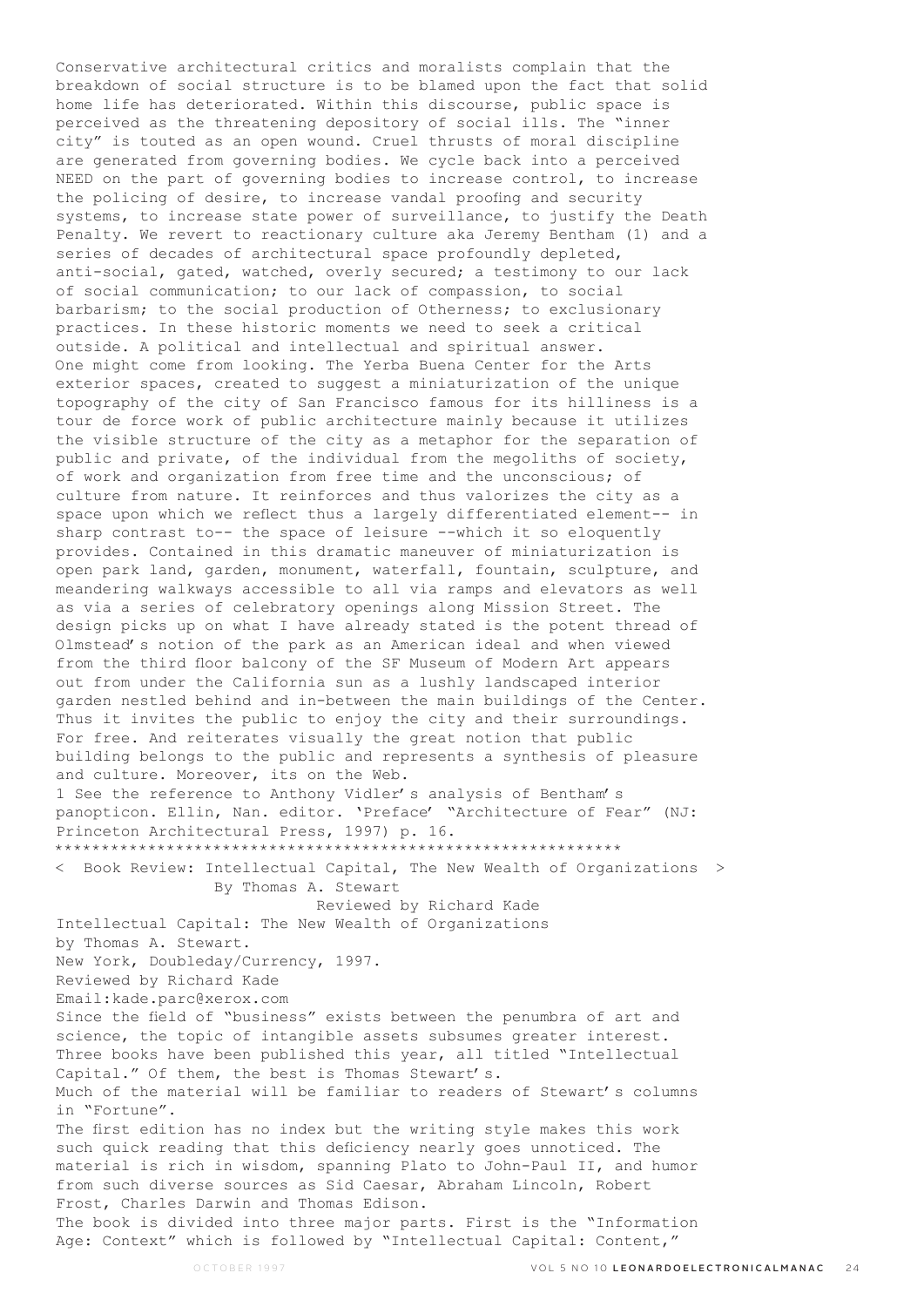"The Net: Connection" and, finally, an appendix which, although replete with formulae, is anything but dry. An exchange between King Louis XIV: "Is it a revolt?" and Rochefoucauld --- "No, Sire, it is a revolution." --- begins the first part, a discourse on the knowledge revolution and its second-order effects. Olds, Ford, the Dodge brothers and their rivals "thought they had improved the horse ... [never] knowing that the automobile would fill the countryside with suburbs --- which, in turn, created thousands of jobs building roads and houses, making lawn mowers, selling tulip bulbs, and delivering pizza." Similarly we can now scarcely begin to see how "informating" alters organizations.

A discussion of Deming's methodologies which developed into "just-in-time delivery," traces the logical economic evolution into such "virtual reality inventory" enterprises as CUC International. Its CEO, Walter Forbes, explains: "We stock nothing, but we sell everything." All this sets the stage for the end of obsolete corporate pyramids of control whose management is superseded by those taking ownership of their destinies.

The second part on intellectual capital is an extended examination of the quest for the "hidden treasure": human capital, structural capital (optimizing knowledge while being aware of the dangers of overinvesting in it) and customer capital, the pursuit of which leads to information wars and alliances. Here the tone is set with an analogy: Plato, likening knowledge, learning and discovery "in the mind of each man" to "an aviary of all sorts of birds --- some flocking together apart from the rest, others solitary, flying anywhere and everywhere ..." in what almost becomes a "pedal-point." We are led through a system of quantifying "passive assets" starting with patents. Dow Chemical Corp. figures that over ten years it will save about \$50 million in tax, filing and other maintenance costs alone and, far better, increase annual revenue from licensing patents from \$25 million in 1994 to \$125 million by the year 2000. Along with this come concrete definitions of "intellectual capital" and its constituent components.

The largest portion of this section on intellectual capital -- structural capital --- rounds out this main body of the book. Both Peter Drucker and Leif Edvinsson concur in the view that structural assets may be more important than the intellectual assets. "The organization, like a blast furnace that converts iron and coke into steel, concentrates, processes and reifies knowledge work. The entrepreneur and inventor are pure human capital whereas the business person is something else. Thus Thomas Edison, when he founded the company that became General Electric, turned human capital into something structural." The experience of Hewlett- Packard shows how a profound understanding of "market-driven knowledge management" and the "physics" of pushing and pulling information are leveraged through an internal charge-back system to make those benefiting from the value of knowledge pay for the costs. For H-P, the most powerful of all bureaucracy busters is the market.

The final part of this section centers on the "intangible value chain" and the dynamics of innovating with customers. Collaborations between Alcoa and Audi and especially between 3M and its customers' customers demonstrate the rewards of knowing the customers' business. A vital passage underscoring this reality concerns internally preoccupied organizations speaking of "internal customers." Stewart points out there "is no substitute for the real thing. Rather than encourage colleagues to treat each other like customers, get them out to mingle with the genuine article."

The final section, "The Net" considers the likely effects of the Internet and Web on commerce, education, communications and everything in between. The earlier "bird pedal-point" of Plato has now transformed into a "leitmotif" --- reminiscent of Escher's "Liberation" (which can be seen at <http://www.cs.utah.edu/~dmcallis/pic/Escher/escher6.gif>) --- as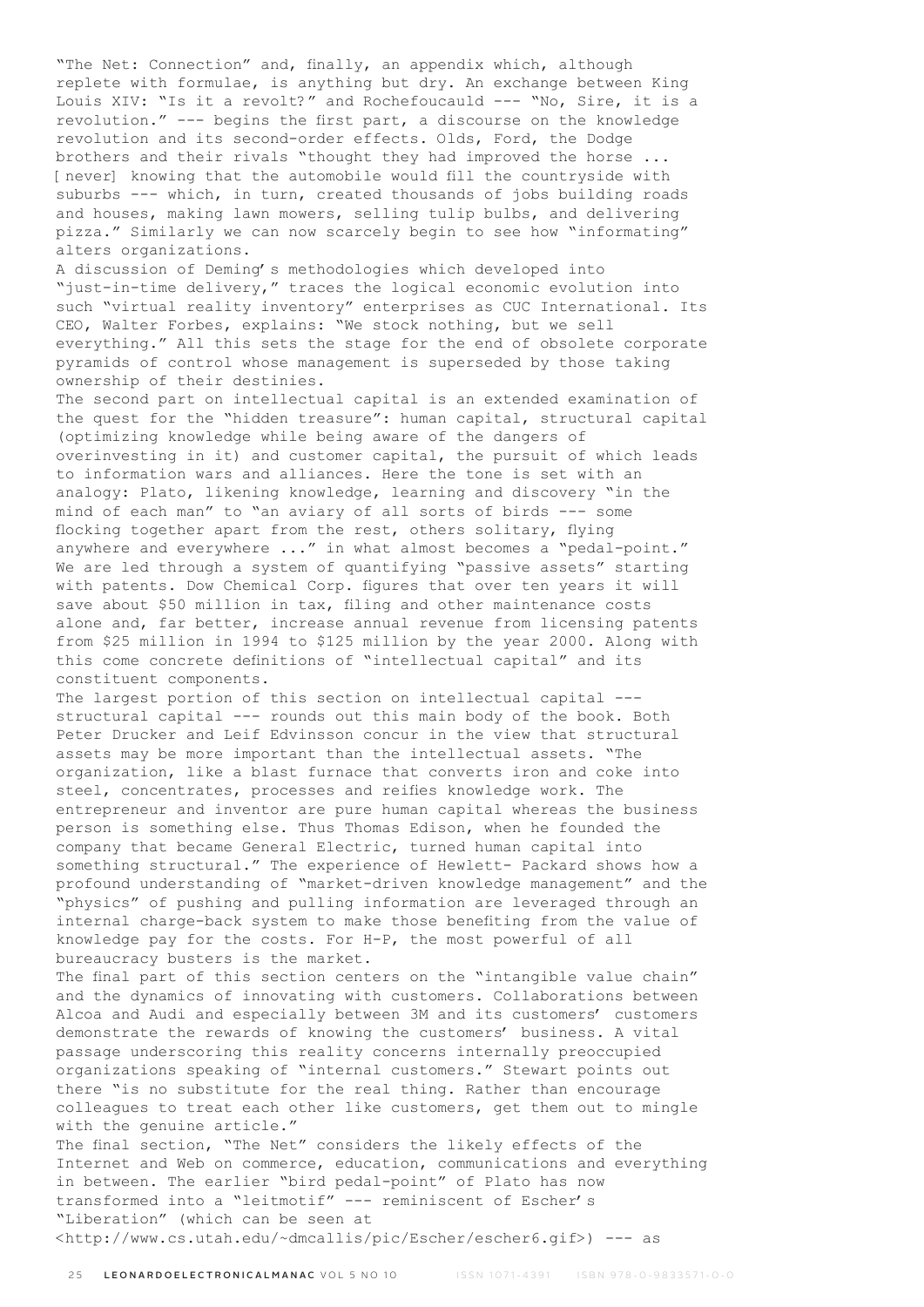Stewart recalls Victor Hugo's observation that the printing press freed mankind of the burden of inscribing "the great book of humanity" in stone. "In the days of architecture thought became a mountain and boldly possessed itself of an age or a place. Now it becomes a flock of birds that scatter themselves unto the four winds of heaven and occupy at once every point of air and space ... It is possible to demolish a pile; but how can we destroy omnipresence?" The central chapter of this part starts with the question "What is the management structure of a flock of birds?" The answer, from scientific studies of geese in V formation, is that "the leader has no special authority ceding his place if he tires or the flight changes direction." In response to a stimulus --- a breeze, a gunshot --- "birds in a flock turn within one-seventieth of a second of one another --- faster than their individual reaction time." There is "no leader, no chain of command, no span of control. There is instead a sort of shared brain, a loosely conjoined network of relationships and impulses." Similarly, in companies whose wealth is intellectual capital, networks replace hierarchies. Now webs, nodes, clusters and flocks supplant pyramids, bosses, departments and troops. The happy ending is that the "old boy network" of yesteryear is finally extinct. Copyright 1997, Xerox Corporation. For exact wording on the "Reprinted/Reposted by permission of" contact Dr. Giuliana Lavendel at 650/812-4040. \*\*\*\*\*\*\*\*\*\*\*\*\*\*\*\*\*\*\*\*\*\*\*\*\*\*\*\*\*\*\*\*\*\*\*\*\*\*\*\*\*\*\*\*\*\*\*\*\*\*\*\*\*\*\*\*\*\*\*\*\* < Book Review: Abstracting Craft > By Malcolm McCullough Reviewed by Kevin Murray

Abstracting Craft: The Practiced Digital Hand By Malcolm McCullough Cambridge, Mass.: MIT, 1996 Reviewed by Kevin Murray

Email: kmurray@mira.net

Abstracting Craft promises much-most of which it delivers. Its main promise is to accommodate the venerable concept of 'craft' to the new media of digital technology. With good management, such an act may reduce the manic pace of technological obsolescence and allow human creativity to catch up. Not all will welcome this association. At the recent Chicago ISEA, Roy Ascott proclaimed the irrelevance of craft to electronic art. The bourgeois nostalgia of Morris and Ruskin has no place in the new universal media, so Ascott claimed. Likewise, Malcolm McCullough questions why anyone should bother with a seemingly nostalgic quest. He deftly sidesteps this sentimentality by using 'craft' as a verb rather than noun. Specifically, McCullough takes the word 'craft' to mean 'intelligent action in a specific

setting'. Such action requires more than book learning; it draws on the embodied experience of the maker with a vocational medium. One way of bring this use of 'craft' into focus is to contrast it with the seductions of 'blockbuster' software, filled with promises to 'do the work for you'.

McCullough's challenge is to assess what has been won and lost because of the revolutionary change in working materials from physical substance to information networks. At first, the persistence of craft seems implausible. Craft requires touch-interplay between maker and material. By contrast, the remote operation of mouse and keyboard offers only impoverished control over one's medium. McCullough here points to recent developments in CAD to show that

continuous manipulation is now possible with computer bytes just as it was once with wet clay. The author's analysis of 'notational density' reveals itself here as a seminal move. McCullough tracks a transition, outlined by Nelson Goodman, from an autographic system to a allographic one. The autographic, such as painting, exists only in the original, whereas an allographic medium like music exists primarily in notational form. What CAD offers makers is the opportunity of turning their very concrete medium into a language that can be edited at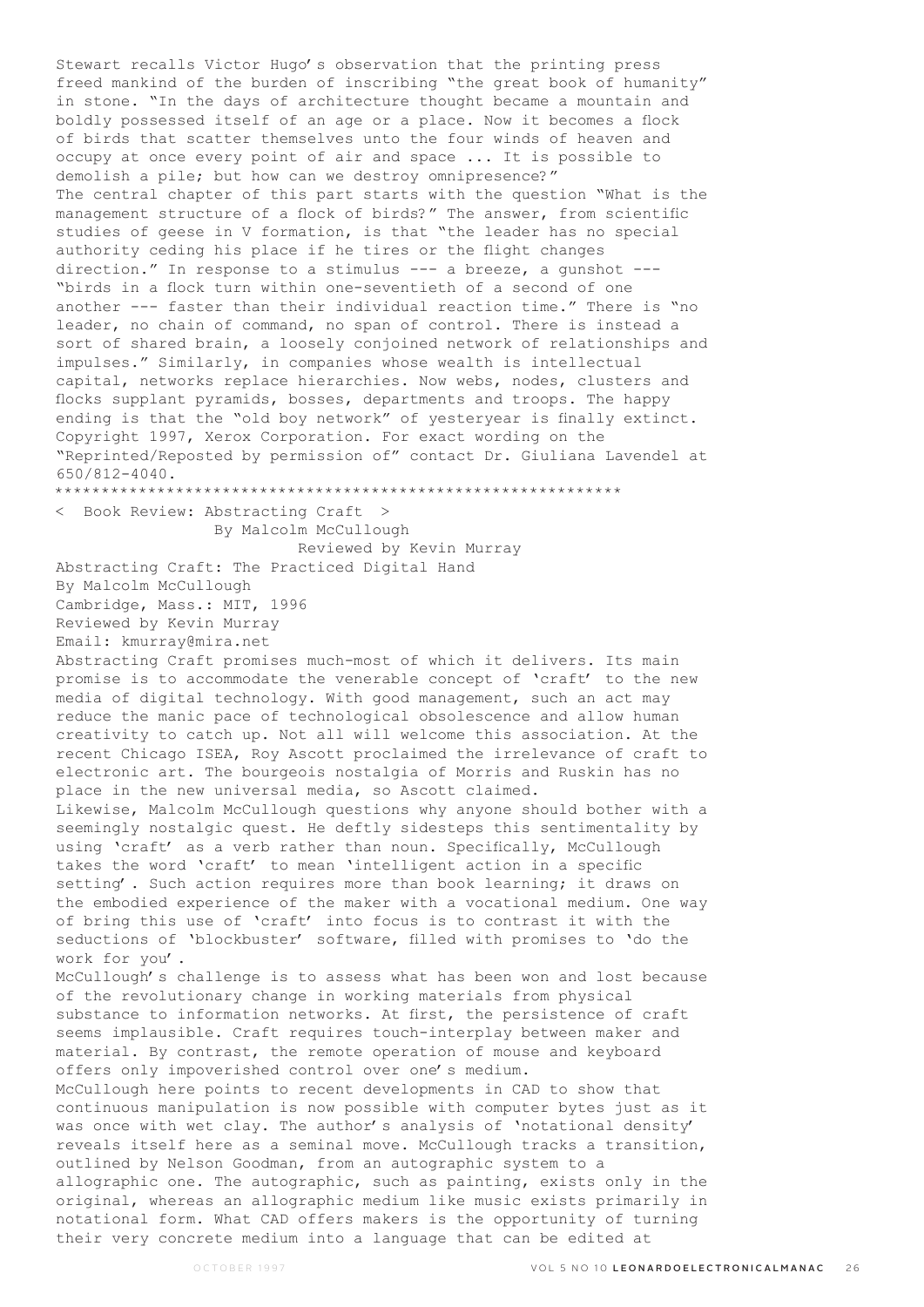leisure before submitting to print. McCullough's argument is like a sucker on glass: its grip proves terrifically strong as long as the pressure maintains the same direction. Likewise, the reasoning in Abstracting Craft makes sense as long as our interest remains only with production. Once our concerns move over to audience reception-those who use and interpret these works-then the argument loses its hold. Take his example of the teapot. As an allographic medium, the teapot can be reduced to 'a few dimensions such as bottom radius, overall height, shell curvature, handle size, handle orientation, and spout length'. While such an understanding might radically reduce the amount of information needed to describe the various species of teapot, it has little to say for the kind of qualities people look for in this intimate object. It is precisely the autographic qualities of a handmade teapot that offer the symbolic capital important for the use of a teapot as a receptacle-not only for tea, but also precious memories. This asymmetry is reflected partly in the book itself. While it is beautifully constructed with a sturdy cover and generous margins, the illustrations are often tangential and the text contains a surprising number of typographical errors. This may seem nick picking, but you expect a book that embodies the values of craft to be flawlessly assembled. At one point, McCullough bravely asks a question which goes to the heart of a technology that has traded materiality for efficiency: 'Must a true medium entail sufficient risk and irreversibility to demand the rigour and devotion that have always been necessary for great works?' Abstracting Craft does not answer this question, but it certainly leads us to the point where we have no choice but to seek answers. \*\*\*\*\*\*\*\*\*\*\*\*\*\*\*\*\*\*\*\*\*\*\*\*\*\*\*\*\*\*\*\*\*\*\*\*\*\*\*\*\*\*\*\*\*\*\*\*\*\*\*\*\*\*\*\*\*\*\*\*\* < Book Review: Paul McCarthy > By Ralph Rugoff, Kristine Stiles, Giacinto Di Pietrantoni Reviewed by Sonya Rapoport Paul McCarthy By Ralph Rugoff, Kristine Stiles, Giacinto Di Pietrantoni. Phaidon Press Limited, London, 1997 160 pp., illust. ISBN 0-7148-3552-8 Reviewed by Sonya Rapoport E-mail: rapop@socrates.berkeley.edu The book, PAUL McCARTHY, beautifully designed, generous color illustrations, and large format presentation, is a scholarly documenation of an enigmatic artist who employs plastic prosthetics, processed foods as body fluids and overt sexual behavior in his own creative process. McCarthy's extensive output of performance, video and sculptural works are described in intelligently parceled chapters: INTERVIEW, SURVEY, FOCUS, ARTIST'S WRITINGS, CHRONOLOGY and ARTIST'S CHOICE. The latter section is McCarthy's own rendition of Jean-Paul Sartre's NAUSEA from which McCarthy spliced fragments from the original text. These selections, perhaps unwitting, reveal McCarthy's visceral core. Kristine Stiles, in her INTERVIEW with McCarthy, attempts to probe beyond the props into his mysterious center by focusing on questions of latent violence and beauty. This exchange between interviewer and interviewee, in which the roles occasionally interchange, creates a tension of hide and seek, resolve and dissolve. He wants to control what his audience sees a la Du Champ's ETANTS DONNE. She wants to go beyond. She is not diverted by his use of metonymical devices. Ketchup for blood appears to be a constant. I suggest they both look at his selected excerpts from Jean-Paul Sartre's NAUSEA. Ralph Rugoff in this excellent SURVEY of incestuous and absurd couplings places the theme of violence within the context of social

conditioning by family and media. His skillful descriptions of the complex work gracefully weave in and out of fine art references that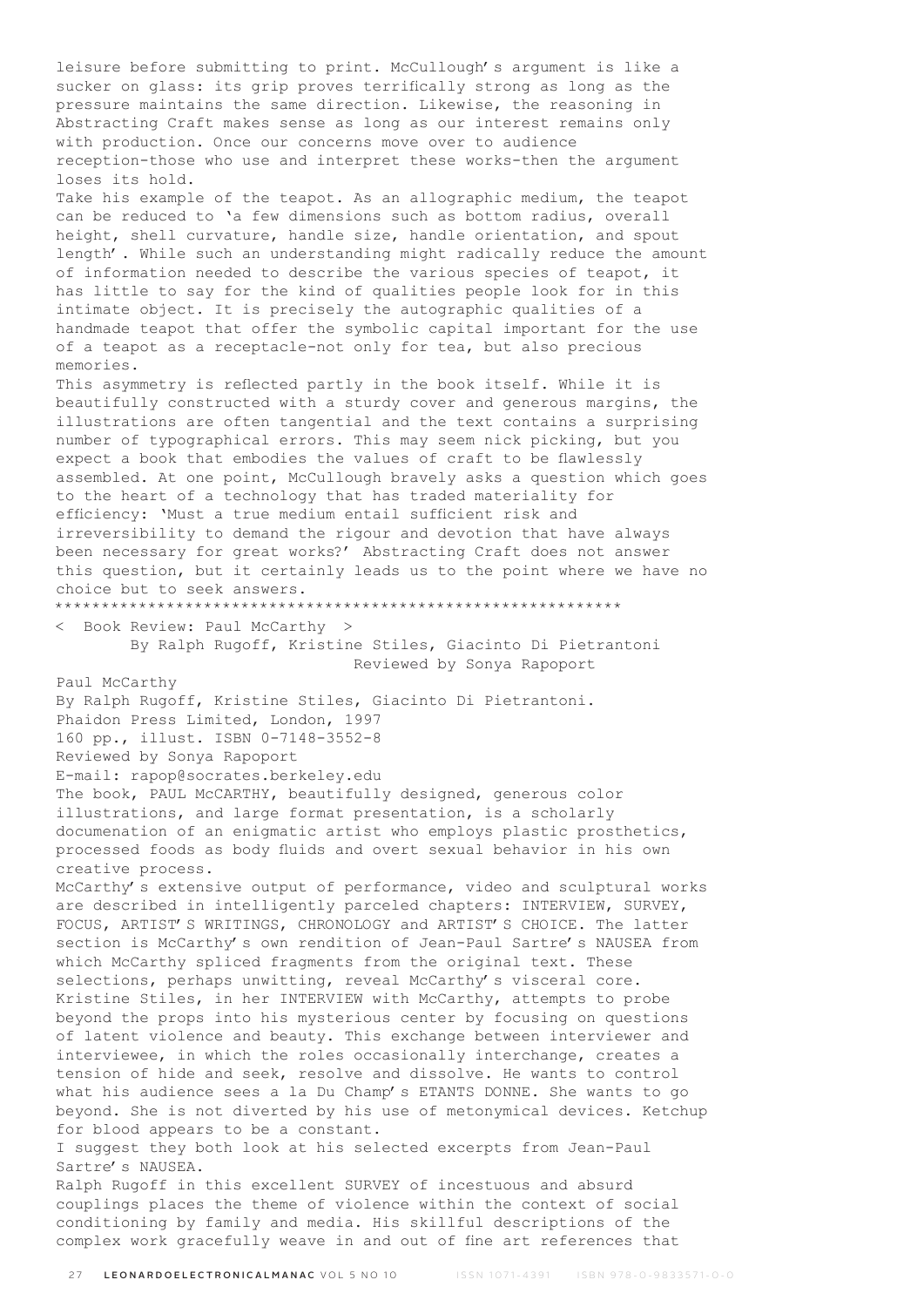clarify the illustrations. Rugoff sees Paul McCarthy as "master of the taboo-smash". I see the work distinctly related to tribal rituals that induce vomiting, nose-penile association, skin stretching, tree-mating and the pig man. The book, PAUL McCARTHY, is a tour de force about a controversial yet important artist of Beuysian tradition. \*\*\*\*\*\*\*\*\*\*\*\*\*\*\*\*\*\*\*\*\*\*\*\*\*\*\*\*\*\*\*\*\*\*\*\*\*\*\*\*\*\*\*\*\*\*\*\*\*\*\*\*\*\*\*\*\*\*\*\*\* < Reviewer's Introduction: Richard Kade > Richard Kade is and has been, since 1989, Ubiquitous Iconoclast for Xerox Corporation serving as cognitive and syllogistic alembic. Previously he was an orchestrator and arranger performing at White House functions during the Nixon and Ford administrations. Kade can be reached at the Xerox Palo Alto Research Center by e-mail <kade@parc.xerox.com> or by phone at 650-813-7672. \*\*\*\*\*\*\*\*\*\*\*\*\*\*\*\*\*\*\*\*\*\*\*\*\*\*\*\*\*\*\*\*\*\*\*\*\*\*\*\*\*\*\*\*\*\*\*\*\*\*\*\*\*\*\*\*\*\*\*\*\* < Digital Review Notes > Leonardo Digital Reviews is review journal published regularly as a section of the Leonardo Electronic Almanac. Leonardo Digital Reviews covers publications, conferences, events and publicly presented performances and exhibits. The focus is the work of artists, scientists, technologists and scholars dealing with the interaction of the arts, sciences and technology. Topics covered include the work of visual artists, composers and multimedia artists using new media and technologies in their work, artists dealing with issues and concepts from contemporary science, the cultural dimensions of science and technology and the work of scholars and historians in related fields. Specifically, we publish: a) Reviews of publications in electronic formats (CD, CDROM, CDI, on-line, diskette, WWW, etc. ...). b) Reviews of print publications, events, conferences, and exhibits dealing with art, science and technology. Accepted reviews will be published in Leonardo Digital Reviews. Reviews of key works will also be considered for publication in the Leonardo Journal and Leonardo Music Journal published in print by MIT Press. Selected reviews will also be republished in the Leonardo Almanac book published by the MIT Press. Authors, artists and others interested in having their (physical) publications considered for review in Leonardo Digital Reviews should mail a copy of the publication to Leonardo, 236 West Portal Ave, #781, San Francisco, Ca 94127, USA. Event and exhibit organizers, and authors of virtual/electronic publications and events interested in having their event reviewed should send information in advance electronically (only) to: <davinci@uclink.berkeley.edu> Individuals interested in being added to the Leonardo Digital Reviews review panel should email (only) their curriculum vitae to: <leo@mitpress.mit.edu> We are particularly seeking reviewers who can review material in other languages than English. Unsolicited reviews are not accepted by LDR. ============================================================= | | | OPPORTUNITIES | |\_\_\_\_\_\_\_\_\_\_\_\_\_\_\_\_\_| ============================================================= < Digidesign Technical Support > Digidesign, 3401-A Hillview Avenue, Palo Alto, CA 94304-1348 Attn: Staffing Fax: (415)842-7999 Email: <jobs@digidesign.com> URL: <http://www.digidesign.com> Digidesign is the leading manufacturer of digital audio workstations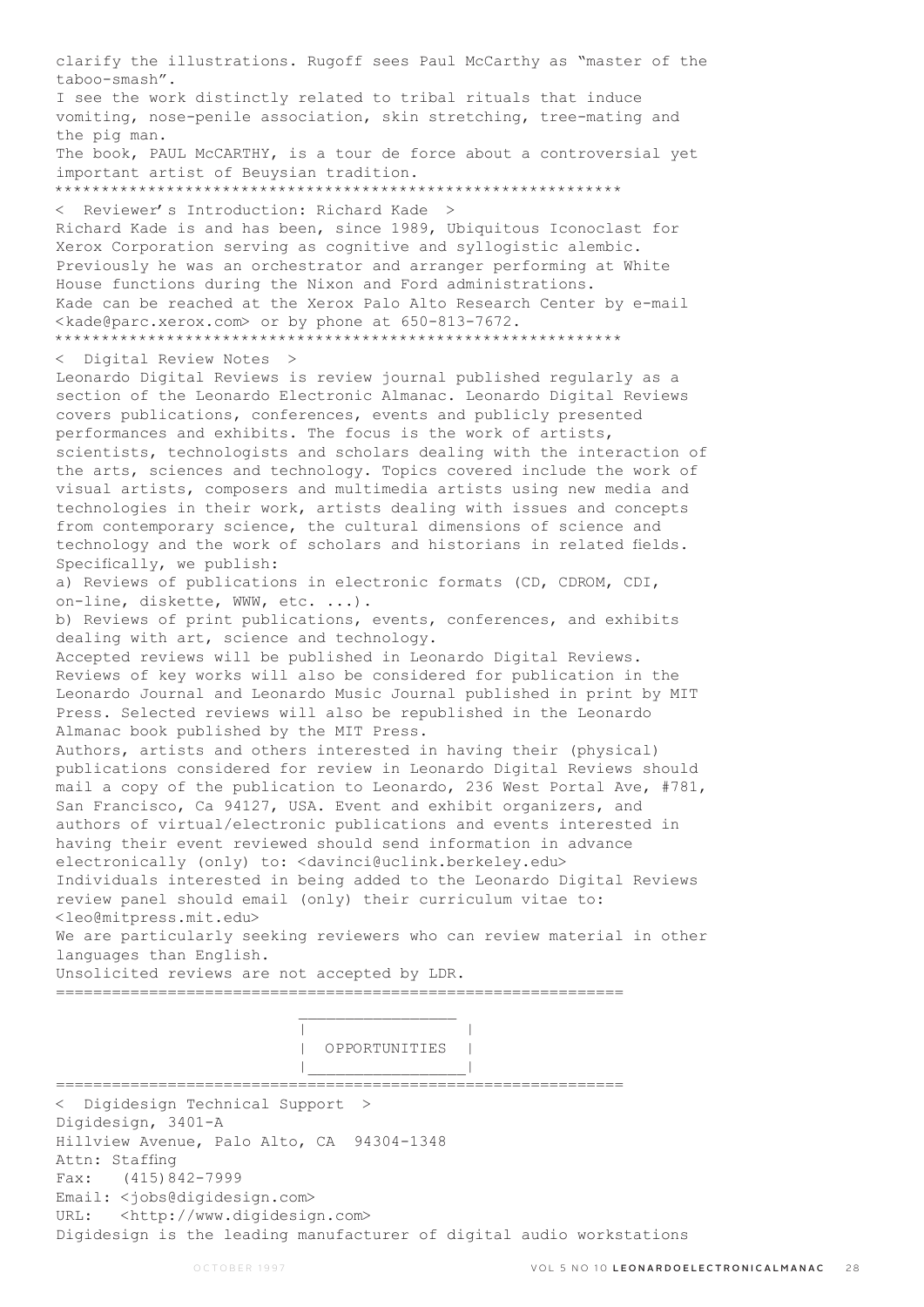for the professional music, recording, film and video markets. Digidesign's software and hardware products are used for the recording, editing, mixing and mastering of sound. These products integrate with industry-standard personal computer and mass storage devices to create cost-effective, random access digital audio workstations. Current Openings: 9/26/97 Technical Support Within the Palo Alto office of Digidesign, provide customers with high-quality, accurate, technical support via the phone and e-mail for all Digidesign products in Mac and Windows operating environments. This individual also produces content for the internal technical support knowledge base and supports web page as needed to assist customers in solving problems. The successful candidate must be experienced with Macintosh operating systems, Windows knowledge a plus. At least one year of technical support or customer service experience is required, as is BS or equivalent. The candidate must possess exceptional problem solving skills, must be self-motivated, able to take initiative, and demonstrate exceptional verbal and written skills in English. Some flexibility with work hours necessary as work demands fluctuate somewhat. Familiarity with digital audio and MIDI equipment, specifically with Digidesign products and third-party sequencing applications are a plus. Engineering PC Software Engineer Responsible for the design, implementation and debug of Digital Audio Workstation (DAW) application software on the WinTel (Windows NT) desktop computer platforms. Emphasis on implementing and debugging high performance graphics and GUI framework software. Requires a BSEE/CS or equivalent and 2 plus years of Windows software engineering experience. Must be fluent in C++, MFC and Visual C++. OOA/OOD/OOP skills and experience are required. Also requires strong problem solving abilities and excellent communication skills. Beneficial skills, although not required, are commercial shrink wrap software product or computer game development experience. We prefer DAW recording/editing experience on either the WinTel or MAC platforms and knowledge of the audio industry. System Software Engineer Responsible for developing Real-Time digital audio workstation software for the Windows NT platform including: Digidesign audio engine (DAE), digital signal processing (DSP) algorithms and device drivers. Work content includes defining problems, modeling algorithms, prototyping designs, writing design documentation, coding, debugging and maintaining software programs Requires BSEE/CS degree or equiv., and 3 years of software engineering exp. Requires fluency in C++, OOP, and real-time programming. PCWindows NT platform programming experience is critical. We prefer candidates with a functional understanding of the Motorola 56000 family of DSP's and experience with high speed data acquisition systems. Experience in the audio recording industry and with Digital Audio Workstations preferred. Marketing Corporate Marketing Communications Writer Collaborate cross-functionally to develop promotional and technical collateral, data sheets, ad concepts, and technical bulletins. Develop creative marketing concepts and work closely with the Marcom Manager and Art Director to bring projects to completion. Requires a BA in Journalism, English, or equivalent and 4+ yrs. exp. writing for Marketing Communications. Must a have a strong background in writing creative, concise and persuasive copy. The ideal candidate shall have exp. in a similar position with a company serving the professional music or video post-production industry. Ability to work on multiple projects with strict deadlines a must. Project management,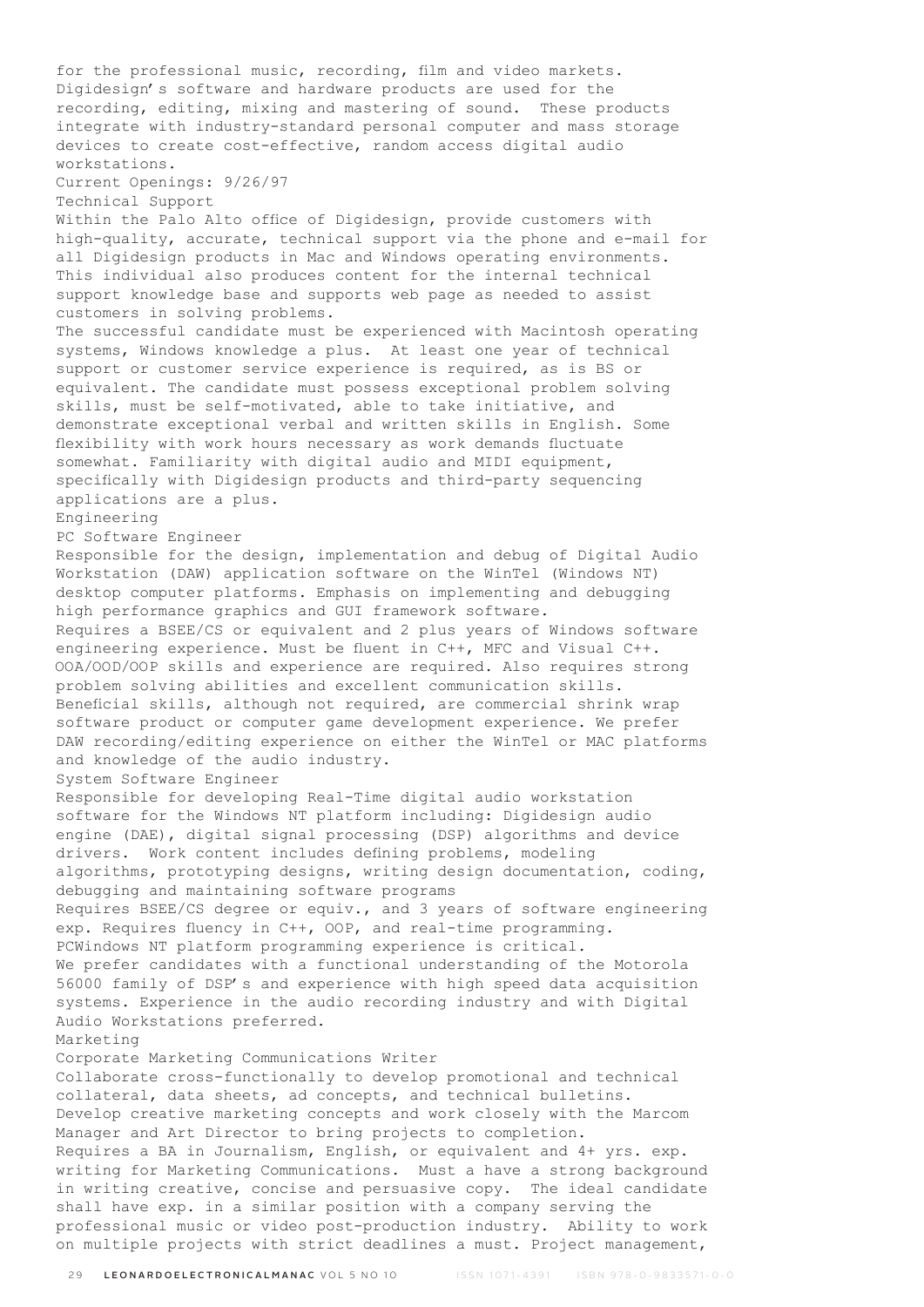prioritization and multitasking skills necessary. Must have Macintosh skills including MS Word. QuarkXpress skills and familiarity with the Internet preferred. Agency exp. and familiarity with Digidesign products also preferred. Portfolio review will be required. Our total compensation package includes comprehensive benefits, 401K, and a profit sharing plan. Please send us your resume, indicating position of interest to: e-mail jobs@digidesign.com, fax: (415)842-7999, or mail: Digidesign, 3401-A Hillview Avenue, Palo Alto, CA 94304-1348, Attn: Staffing. Visit our web site at: <http://www.digidesign.com>. EOE. \*\*\*\*\*\*\*\*\*\*\*\*\*\*\*\*\*\*\*\*\*\*\*\*\*\*\*\*\*\*\*\*\*\*\*\*\*\*\*\*\*\*\*\*\*\*\*\*\*\*\*\*\*\*\*\*\*\*\*\*\* < Department of Music - Princeton University > Chair, Composition Search Committee Department of Music, Woolworth Center of Musical Studies Princeton University Princeton NJ 08544-1007 Tel: 609-258-4243 POSITION IN COMPOSITION The Department of Music at Princeton University invites applications for a position in Music Composition. This is a tenure track appointment beginning September 1998 with a three year renewable term as Assistant Professor. Teaching responsibilities will in- clude instruction at the graduate and undergraduate levels in composition and other areas related to the special interests of the instructor. These areas might include, but are not limited to theory, music technology, performance, improvisation, music for film, theater or dance, or music from a particular composer, country or defining set of circumstances. Ph.D. or an equivalent degree is preferred. To apply, or for further information, write to Please include the following in your application 1. A curriculum vitae, including a list of compositions, performances, publications, activities, or any items which demonstrate your central musical concerns. 2. The names and addresses of three people who know your work and have agreed to write on your behalf. (If you prefer, you may include such letters instead.) 3. A limited representation of your work, in the form of scores, tapes, publications, papers, software, or other examples you feel are relevant to your application. If you want these materials returned, please include a stamped, self-addressed envelope. Applications should be received by January 1, 1998. Princeton University is an Equal Opportunity, Affirmative Action Employer. \*\*\*\*\*\*\*\*\*\*\*\*\*\*\*\*\*\*\*\*\*\*\*\*\*\*\*\*\*\*\*\*\*\*\*\*\*\*\*\*\*\*\*\*\*\*\*\*\*\*\*\*\*\*\*\*\*\*\*\*\* < CagEnt - Audio DSP Software Engineer > CagEnt Phil Burk Email: <phil@cagent.com> Fax (408) 557-3425 to Melissa Zick Job Opening for Audio DSP Software Engineer at CagEnt The audio group at CagEnt is looking for a software engineer to develop audio software for various entertainment products including DVD players and arcade game systems. This is an opportunity to work on state-of-the-art custom ASICs and DSPs. We are looking for engineers with experience in the following areas: \* DSP or RISC assembly language programming, \* operating system or device driver programming in 'C', \* perceptual coding techniques such as AC-3 and MPEG Audio, \* digital audio and MIDI, \* audio synthesis techniques for music and sound effects. Bonus skills include:

- \* Java or Forth programming,
- \* electronic hardware design,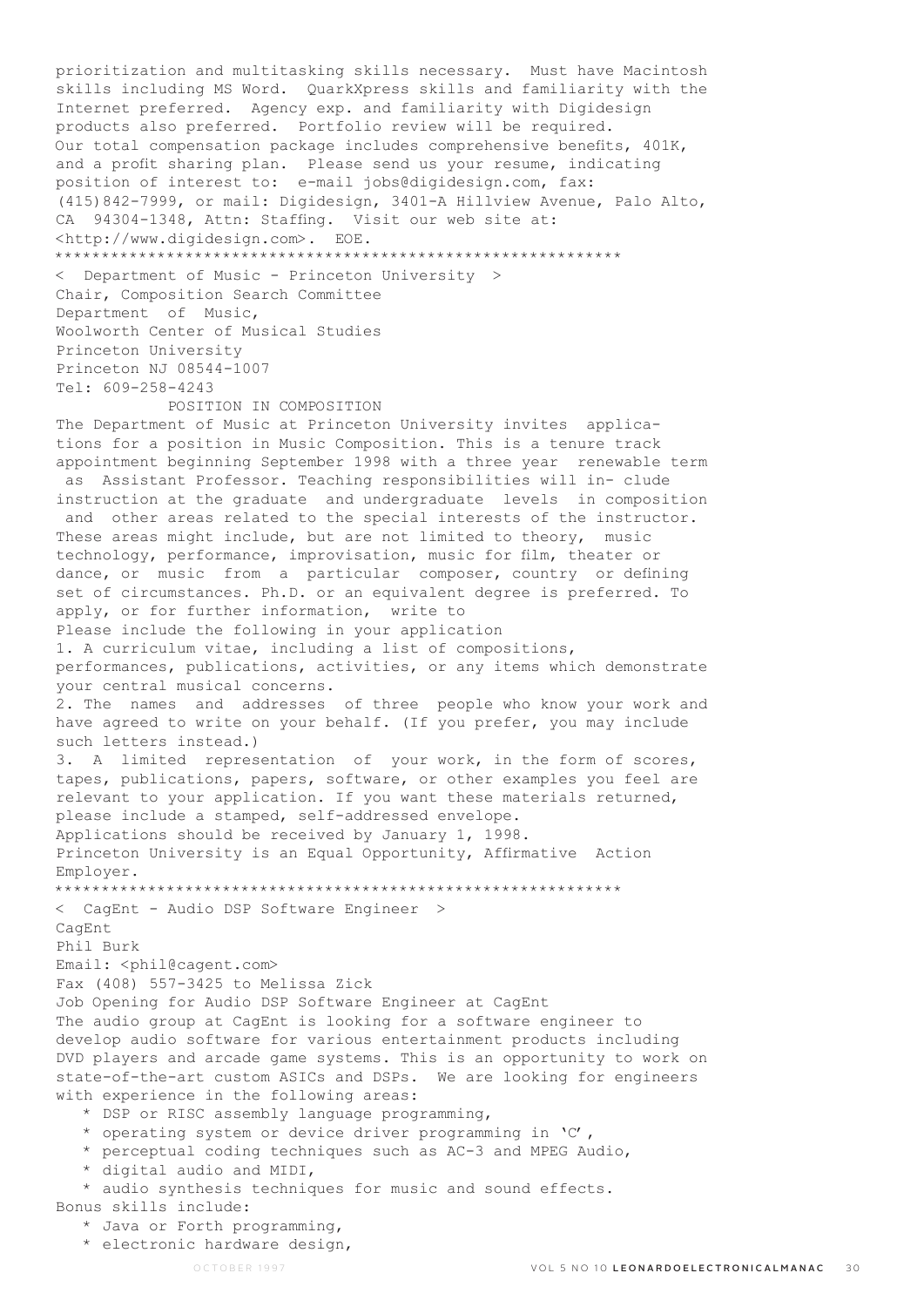\* music composition and sound design, \* knowledge of various audio APIs. CagEnt is a startup company located in Santa Clara, California in the heart of Silicon Valley, next to a CalTrain station. If you are interested, please contact Phil Burk at phil@cagent.com. You can also fax your resume to Melissa Zick at (408) 557-3425. Please reference the audio DSP job on the fax. \*\*\*\*\*\*\*\*\*\*\*\*\*\*\*\*\*\*\*\*\*\*\*\*\*\*\*\*\*\*\*\*\*\*\*\*\*\*\*\*\*\*\*\*\*\*\*\*\*\*\*\*\*\*\*\*\*\*\*\*\* < Nijmegen Institute of Cognition and Information - Music Cognition > Personnel Department of the Faculty of Natural Sciences University of Nijmegen Toernooiveld 1, 6525 ED Nijmegen (Vacancy 118) Department of Personnel & Organization Faculty of Social Sciences University Nijmegen, P.O.Box 9104, 6500 HE Nijmegen, The Netherlands (other vacancies) Job Opportunities in Music Cognition At the Nijmegen Institute of Cognition and Information of the Nijmegen University a research team is being assembled for the Music, Mind, Machine project. This project aims at improving the understanding of the temporal aspects of musical knowledge and music cognition using computational models. The research is interdisciplinary in nature, with contributions from musicology, psychology and computer science. The following positions are vacant: Computer Scientist / Lisp Programmer. (vacancy number 21.2.97) A challenging position is available for a Computer Scientist/programmer with experience in Common Lisp and CLOS. Knowledge of the Macintosh system, MCL, MIDI and audio applications is an advantage. He/she will work on the development of computational models of music perception. The design of WWW interfaces and some maintenance of system software will be part of the task. Appointment will be full-time for four years. This researcher will become member of the Music, Mind, Machine project team at the NICI. Research Assistant (vacancy number 118) The task of the research assistant (AiO) will be to design adaptive methods for learning rhythm perception. Possible methods that will be considered are neural networks, Hidden Markov models and probabilistic graphical models. The candidate needs an excellent background in physics, mathematics or computer science. This work will lead to a PhD degree in Physics. Additional expertise in either music or psychology is an advantage. Appointment will be full-time for four years or 8/10 for 5 years. Gross salary will be NLG 2135 per month in the first year, increasing to NLG 3812 in the fourth year, based on full-time employment. This researcher will become member of the neural network research group at the Laboratory for Medical and Biophysics and will be employed by KUN. This group consists of 8 researchers and PhD students and conducts theoretical and applied research on neural networks. Postdoctoral Researcher (vacancy number 21.7.97) Quantisation is the process of separating the categorical, discrete time components -durations as notated in the musical score-, from the continuous deviations as present in a musical performance. The project has next to the fundamental aspects (connectionist models of categorical rhythm perception and their empirical validation), an important practical focus and aims at developing a robust component for automatic music transcription systems. The postdoc will investigate an existing connectionist model for quatization and will design and evaluate the prototype system and supervise the implementation of the components. Extensions of the model to handle tempo-tracking, polyphony and possibly beat induction are foreseen. Furthermore the theoretical results obtained in the post-graduate project need to be integrated and put to practical use. We look for a cognitive scientist with experience in both experimental methods and in computational modeling, preferably using Lisp. Experience with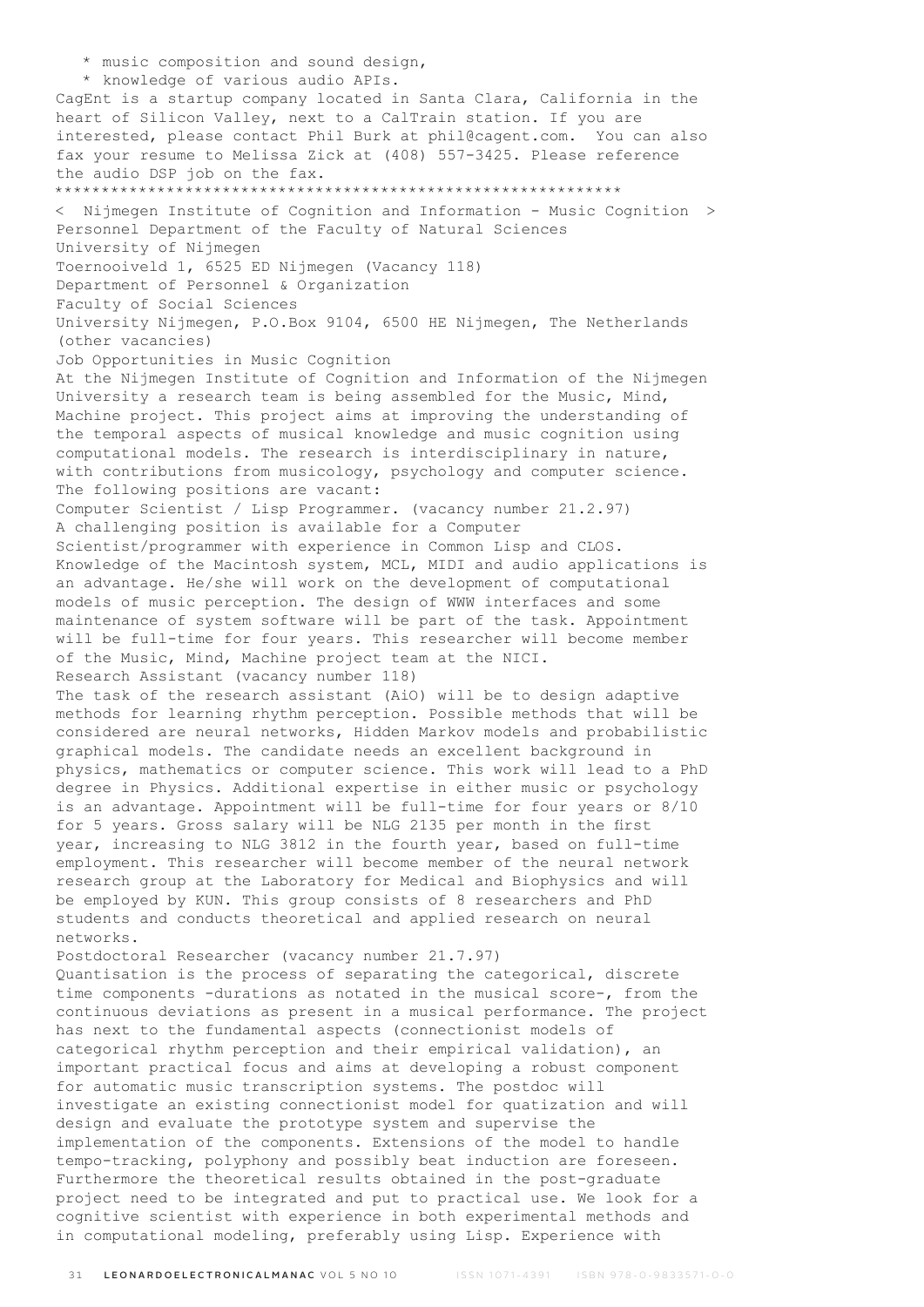quantization and relaxation networks is an advantage. Appointment will be full-time for three years, with a possible extension. Depending on experience, the salary will be between NLG 3882 and NLG 8201 gross per month. This researcher will become member of the Music, Mind, Machine project team at the NICI. Music Technologist/Programmer (vacancy number 21.8.97) This technical assistant will be responsible for setting up the hardand software and conducting the recording of performance data, the construction of user-interfaces, interfaces to existing music notation software, and the implementation of an Internet version of the prototype. We look for an engineer with experience in MIDI and related music technologies, Apple Macintosh, World-Wide Web and Internet, and/or Lisp programming. Appointment will probably be half-time for three years, with a possible extension. The salary, depending on experience, will be between NLG 3694 and NLG 5603 gross per month. This researcher will become member of the Music, Mind, Machine project team at the NICI. More information Details about the context of the research can be found at: <http://www.nici.kun.nl/mmm and http://www.mbfys.kun.nl/SNN> Employment will begin in early 1998. Nijmegen University intends to employ a proportionate number of women and men in all positions in the faculty. Women are therefore urgently invited to apply. Applications (three copies) should include a curriculum vitae and a statement of the candidate's professional interests and goals, and one copy of recent work (e.g., thesis, computer program, article). Please mark envelope and letter with the vacancy number. Applications for the OIO position (Vacancy 118) should be sent before October 25, 1997 to the Personnel Department of the Faculty of Natural Sciences, University of Nijmegen, Toernooiveld 1, 6525 ED Nijmegen (Vacancy 118). Applications for the other positions  $(21.2.97, 21.7.97$  or  $21.8.97)$  should be sent before November 15, 1997 to the Department of Personnel & Organization, Faculty of Social Sciences, University Nijmegen, P.O.Box 9104, 6500 HE Nijmegen, The Netherlands. \*\*\*\*\*\*\*\*\*\*\*\*\*\*\*\*\*\*\*\*\*\*\*\*\*\*\*\*\*\*\*\*\*\*\*\*\*\*\*\*\*\*\*\*\*\*\*\*\*\*\*\*\*\*\*\*\*\*\*\*\* < Ohio University College of Fine Arts - Instructional Technology Specialist > Mail to: Dr. James Stewart, Interim Dean College of Fine Arts Ohio University Jennings House 54 East Union Street Athens, OH 45701 Position: Instructional Technology Specialist Where: Ohio University College of Fine Arts Available: Immediately Following Search Salary: Full-time 12 month appointment; minimum salary \$31,000 with excellent benefits A copy of this information is available in the internet. http://ouvaxa.cats.ohiou.edu/~phillipsm select "Job Opportunity" link or go straight to it at ... http://ouvaxa.cats.ohiou.edu/~phillipsm/TecJob.html Responsibilities: Assist College of Fine Arts in utilizing computer technologies to enhance instruction and create new learning experiences for students in the fine arts. Assist the College, faculty, and individual programs in long-range computer software and hardware planning. Qualifications: Bachelor's degree is required; Master's degree or its equivalency in professional experience in Instructional Technologies, or related fields, or in the Fine Arts is preferred. The individual must have significant computer experience and enjoy working with a broad spectrum of people involved in the arts. Other desirable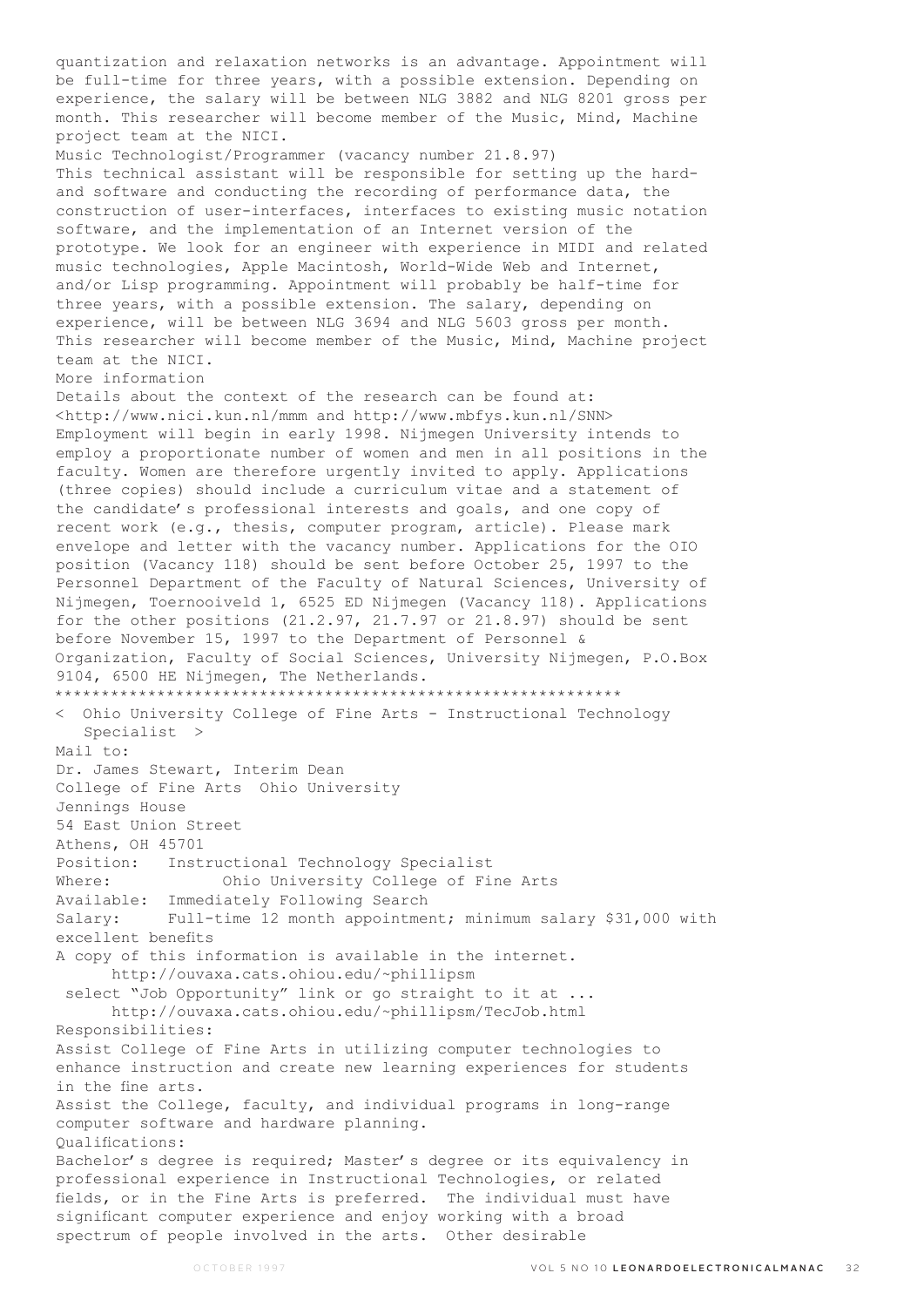qualifications include the following: a background in instructional training and technology; experience in the visual and/or performing arts which is based on technological resources; experience working in a college or university setting. In addition to strong computer skills, experience and/or training in other areas of technology related to the arts is also a plus. Institution and Setting: Ohio University is a state-assisted residential Research II university. Chartered in 1804, it is the oldest university in the Northwest Territory. Enrollment on the Athens Campus is currently 19,700 students with another 8,200 students on five regional campuses. The College of Fine Arts consists of six schools: Art, Comparative Arts, Dance, Film, Music, and Theater. Further information on Ohio University is available at its web site: <http://www.ohiou.edu>. Application: Ohio University is an Equal Opportunity/Affirmative Action Employer, committed to an aggressive program of affirmative action. Interested individuals should send a letter of application and a resume along with names, addresses, and phone numbers of four references. Supporting materials, if included, should be limited to those which most closely apply to the responsibilities of this job. Application Deadline: December 15, 1997 \*\*\*\*\*\*\*\*\*\*\*\*\*\*\*\*\*\*\*\*\*\*\*\*\*\*\*\*\*\*\*\*\*\*\*\*\*\*\*\*\*\*\*\*\*\*\*\*\*\*\*\*\*\*\*\*\*\*\*\*\* < UC Berkeley, Department of Art Practice - Assistant Professor in New Genres > Margaret Thalhuber New Genres Search Department of Art Practice, UC Berkeley Berkeley, CA 94720-3750 Tel: (510)642-4190 Fax: (510)643-0884 Email: <mmt@uclink4.berkeley.edu> UC BERKELEY, DEPARTMENT OF ART PRACTICE will appoint a tenure track Assistant Professor in New Genres effective July 1, 1998. We encourage applications from those working in the disciplines of electronic/computer art, performance or installation. Please apply to New Genres Search, Department of Art Practice, UC Berkeley, Berkeley, CA 94720-3750, sending a professional resume, a sheet of 20 slides or video or CD ROM of recent work with SASE, a list of references and a statement of your approach to teaching. Closing date: December 1, 1997. The University of California is an EOE. =============================================================  $\mathcal{L}_\mathcal{L}$  , which is a set of the set of the set of the set of the set of the set of the set of the set of the set of the set of the set of the set of the set of the set of the set of the set of the set of the set of | | | ANNOUNCEMENTS | |\_\_\_\_\_\_\_\_\_\_\_\_\_\_\_\_\_| ============================================================= < Seventh Annual Florida Electroacoustic Music Festival > Dr. James Paul Sain, Director of Electroacousic Music University of Florida Department of Music P.O. Box 117900/130 Music Bldg. Gainesville, FL 32611-7900 Tel: (904) 392-0223 ext. 240 Fax: (904) 392-0461 Email: <fems@nervm.nerdc.ufl.edu> Seventh Annual Florida Electroacoustic Music Festival April 9-11, 1998 University of Florida Composer-in-Residence, Joel Chadabe Now in its seventh year, the Florida Electroacoustic Music Festival has featured an international variety of contemporary electroacoustic art music. Past composers-in-residence have included internationally renowned composers such as Hubert S.Howe, Jr., Cort Lippe, Gary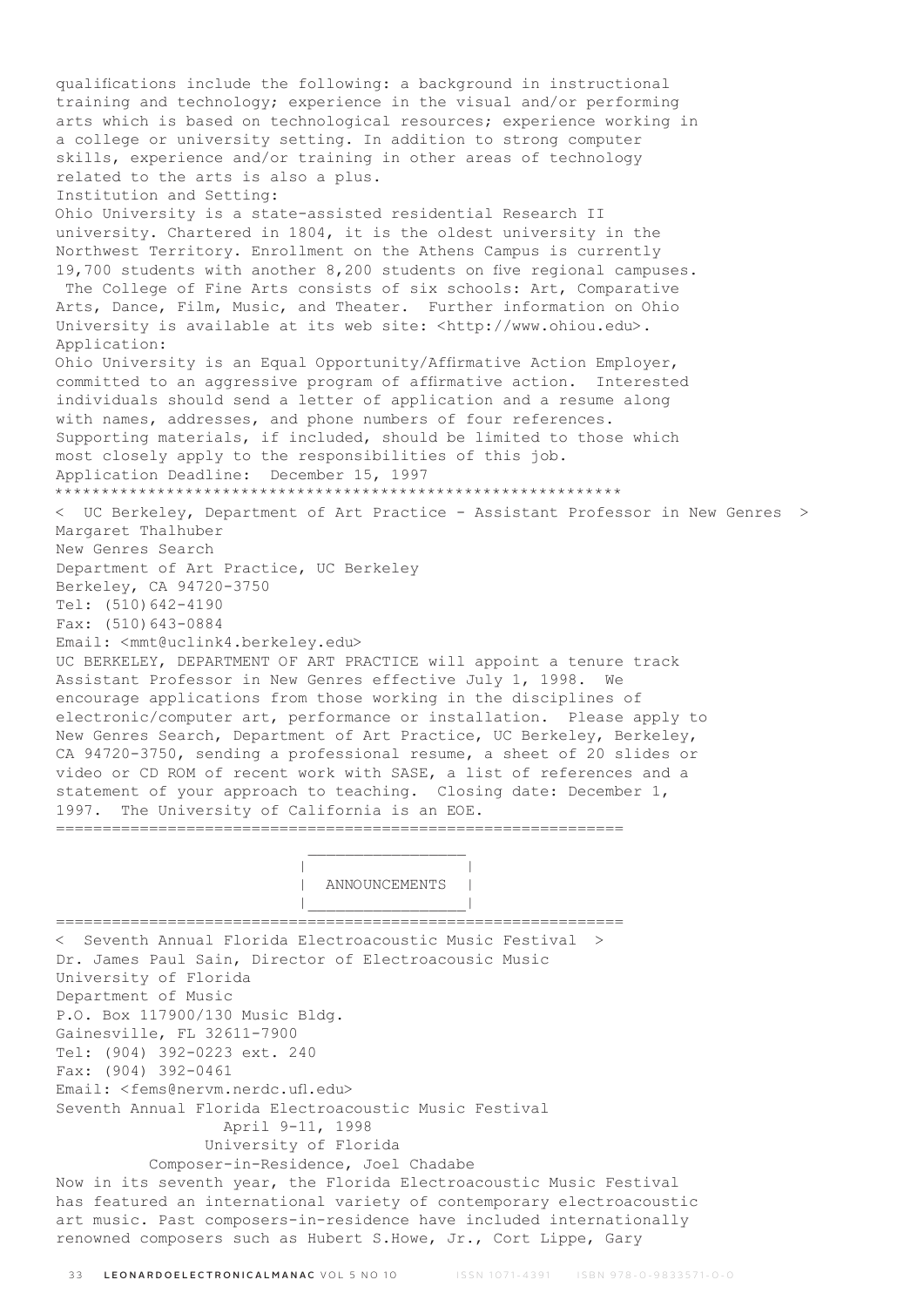Nelson, and Jon Appleton.

-------------- Call for Works

--------------

A call for electroacoustic art music works that fit into the following catagories:

works for tape alone

works for tape and instrumental solo

 - special interest in works including flute, saxophone, horn, trombone, string bass, piano, and percussion

 works for tape and soprano and/or baritone voice works utilizing interactive applications

- Opcode's Max

- IRCAM MAX/FTS (SGI O2 platform)

Deadline for the receipt of submitted work(s) is: OCTOBER 30, 1997 All works that include live performance need to be accompanied by a tape of a performance or high quality realization. All submissions must include a performance tape on DAT or CD, performance parts and/or score, brief biography, and program notes (biography and program notes should be promptly available on 3.5" floppy or via electronic transmission upon selection). Incomplete submissions will not be reviewed. Please note if a performer can be provided by the composer. Contact information should include a phone number, address, and if available a fax number and email address (important for prompt notification of selection). A self addressed stamped envelope is required for the return of all materials. Tapes of works selected for performance and those without SASE will become the property of the Florida Electroacoustic Music Studio. Composers selected for performance are required to attend the festival; this is to provide a sense of community to the festival.

----------------------------- Call for Papers/Presentations

-----------------------------

A call for papers and lecture/demonstrations dealing with all aspects of electroacoustic music, computer music, acoustics, psychoacoustics, and related topics are sought for presentation during the Seventh Annual Florida Electroacoustic Music Festival. Submissions in all current areas of electroacoustic music research and historic perspectives are encouraged.

Deadline for the receipt of submitted material(s) is: OCTOBER 30, 1997 Three copies of the completed paper or lecture/demonstration abstract should be accompanied by a brief biography (paper abstract and biography should be promptly available on 3.5" floppy or via electronic transmission upon selection). All papers submitted will become part of the Florida Electroacoustic Music Studio Library. For more information on the electroacoustic music program at the University of Florida point your browser to the Florida Electroacoustic Music Studio home page <http://emu.music.ufl.edu/>. The University of Florida is located in North Central Florida in the city of Gainesville, Florida. Gainesville is served by Delta Airlines, America Southeast Airlines, USAir Express, and Continental. The city is an approximate 2.5 hour drive by car from Jacksonville, Tallahassee, Orlando, and Tampa, Florida. Airport shuttle service will be provided by the festival hotel for transportation from/to the Gainesville Regional Airport but not to other area airports. This year's festival occurs a week before the SEAMUS conference at Dartmouth College and the Society of Composers, Inc. meeting at Indiana University. It is hoped that this will encourage international submissions. Anticipated notification of selection will be made no later than November 15, 1997. \*\*\*\*\*\*\*\*\*\*\*\*\*\*\*\*\*\*\*\*\*\*\*\*\*\*\*\*\*\*\*\*\*\*\*\*\*\*\*\*\*\*\*\*\*\*\*\*\*\*\*\*\*\*\*\*\*\*\*\*\*

Leonardo Music Journal, Vol. 8 (1998) - Theme: "Ghosts and Monsters" > LEONARDO MUSIC JOURNAL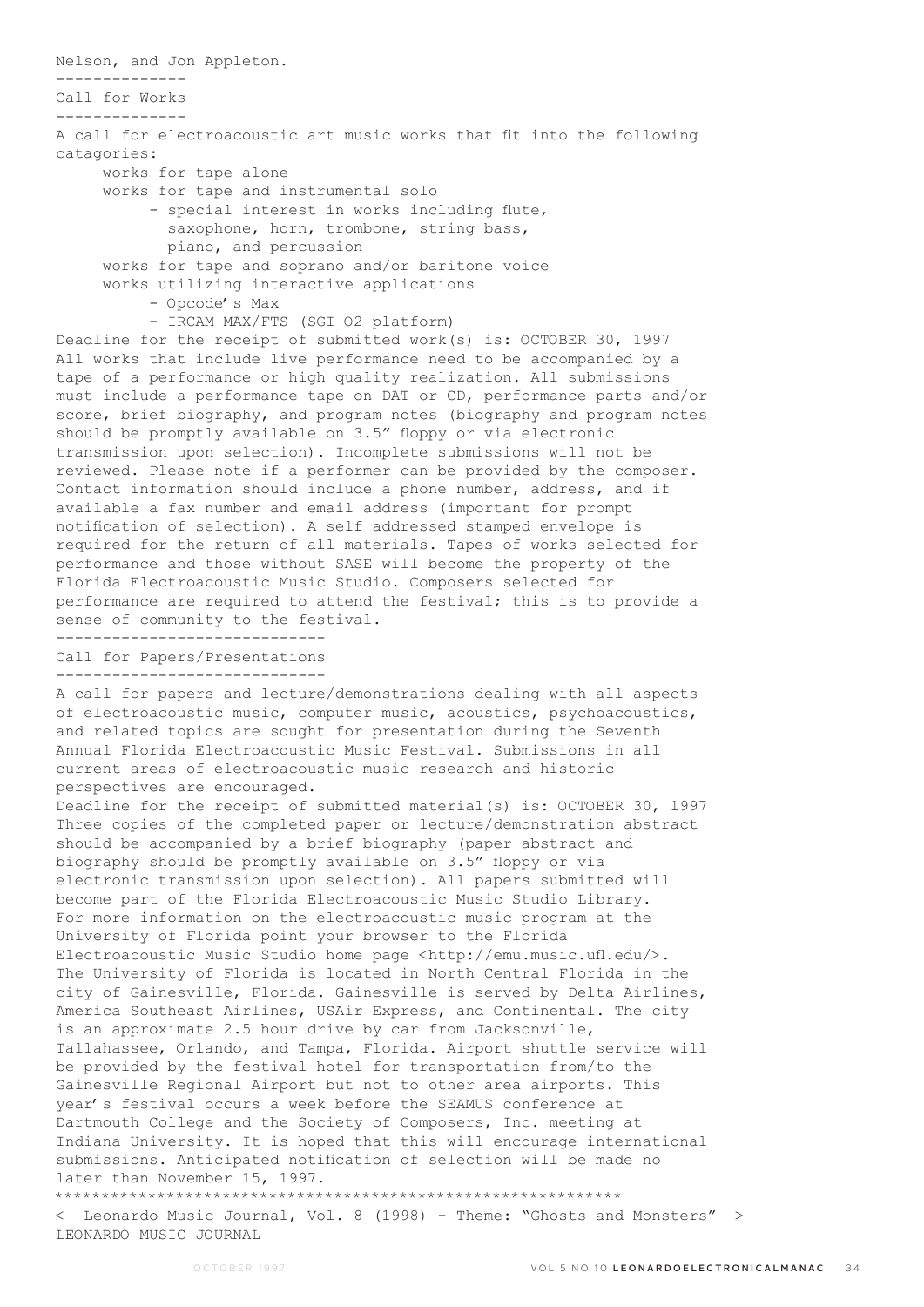Nicolas Collins, Editor-in-Chief Email: <TallmanCollins@compuserve.com> Cathryn Hrudicka, Coordinating Editor 425 Market Street, 2nd Floor San Francisco, CA 94105 U.S.A.

## CALL FOR PAPERS

 Leonardo Music Journal, Vol. 8 (1998) Theme: "Ghosts and Monsters"

In his infamous 1972 essay, "John Cage -- Ghost or Monster", Cornelius Cardew took Cage to task on issues of political correctness. Inspired by Mao Tse-tung's "Talks at the Yunan Forum on Literature and Art" (1942), Cardew surveys the state of new music, and Cage's work in particular, for signs of what Mao called "ghosts" ("myth, madness, magic and mysticism," which Cardew associates with political anarchy) and "monsters" ("anti-people ideas" having to do with technological futurism and political fascism). The avant-garde does not fare well under Cardew's hand, but if his histrionics seem quaintly dated in 1997/98, those twin pillars--slightly adjusted--still have relevance. In the realm of both technology and aesthetics, ghosts and monsters play critical--if often covert--roles in the creation of an individual composition, in the evolution of the body of a composer's work, and in the development of musical "schools" and scenes. Leonardo Music Journal invites composers of many nations, styles, temperaments and technologies to address the influence of ghosts and monsters in their own work and (where appropriate) that of their peers. In the realm of technology, the questions might seem obvious: Are you a Luddite or a Utopian (or other)? Do you crave tubes or Crays? How does music rooted in technology adapt to technological change? In the aesthetic realm the issues are perhaps murkier: Did Cage ruin your life or open up fruitful vistas? What did Stockhausen or Boulez mean for a composer coming of age in= Europe in the 1970s? What happens after Minimalism? \*\*\*\*\*\*\*\*\*\*\*\*\*\*\*\*\*\*\*\*\*\*\*\*\*\*\*\*\*\*\*\*\*\*\*\*\*\*\*\*\*\*\*\*\*\*\*\*\*\*\*\*\*\*\*\*\*\*\*\*\* < IEEE CG&A Computer Animation for Virtual Humans Conference > Prof Rae A. Earnshaw, Head, School of Electronics and Digital Media University of Bradford, Bradford BD7 1DP, UK Tel: +44-1274-384001, Fax: +44-1274-383727 Email: <R.A.Earnshaw@bradford.ac.uk> CALL FOR PAPERS September/October 1998 Special Issue of IEEE CG&A "Computer Animation for Virtual Humans" Co-Editors Prof Rae Earnshaw, University of Bradford, UK Prof Nadia Magnenat Thalmann, University of Geneva, Switzerland Prof Demetri Terzopoulos, University of Toronto, Canada Prof Daniel Thalmann, EPFL, Switzerland Deadline for receipt of papers: November 15, 1997 Summary Developments in computer animation techniques are producing levels of realism and movement that are coming close to physical reality. Artificial intelligence techniques and autonomous agents are enabling computer generated characters to be given a life of their own and able to interact with other characters in virtual worlds. Developments in networking and virtual reality enable multiple participants to share virtual worlds and interact with applications or each other. This special issue is devoted to the research themes of animation techniques related to virtual humans, and includes: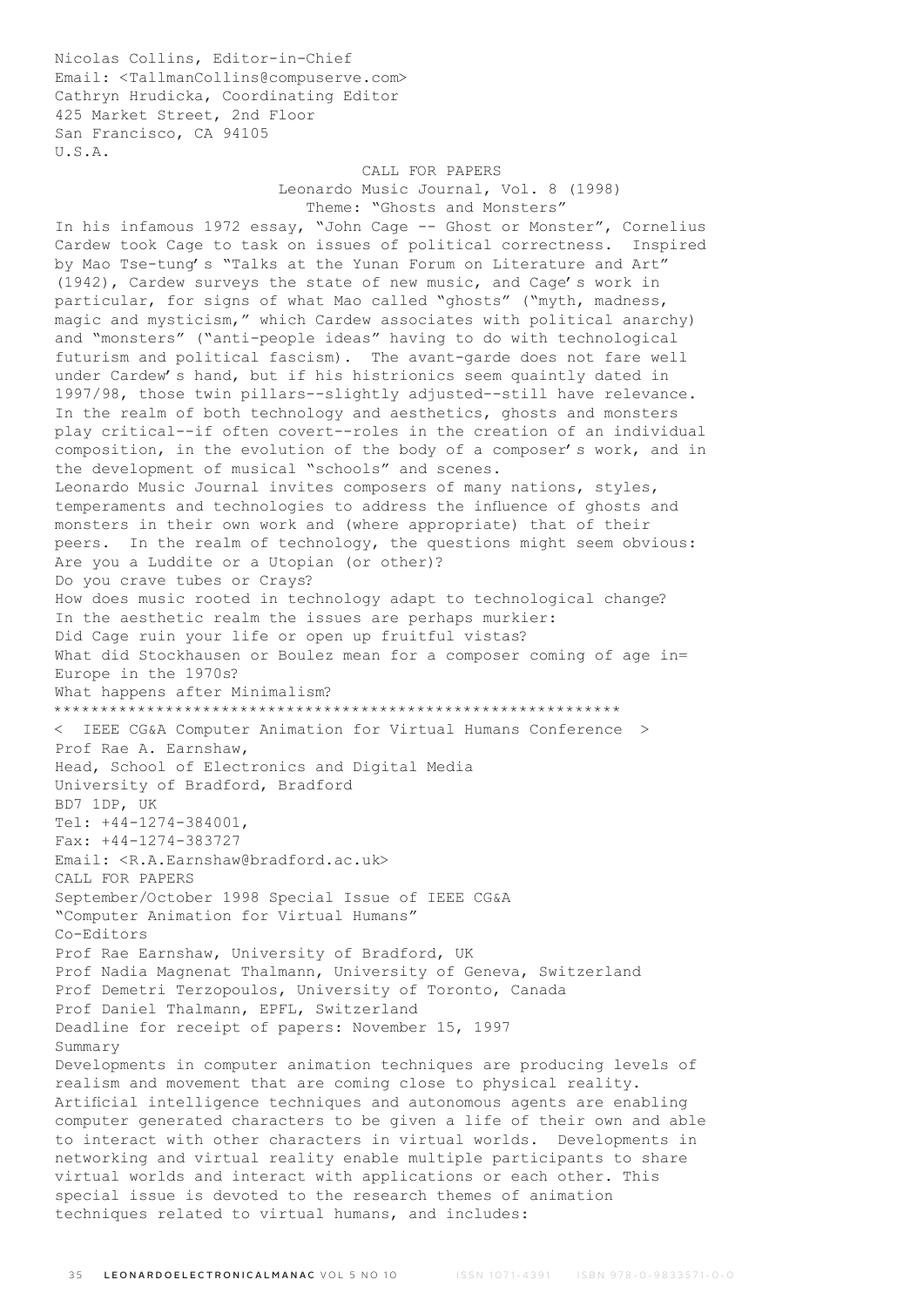Storytelling/authoring environments Generating lifelike behaviors Virtual humans and agents Representation of emotion Multiuser environments Modeling of humans Games and entertainment Video animation Special effects Motion control Facial animation Modeling techniques and simulation Adaptive animation techniques Virtual humans vs. motion capture 3D animation techniques Internet applications Shape deformation Autonomous objects Synthetic actors Smart staging AI techniques Networked environments Submit six copies of full papers by November 15, 1997 to Prof Rae A.

Earnshaw, Head, School of Electronics and Digital Media, University of Bradford, Bradford BD7 1DP, UK, phone +44-1274-384001, fax +44-1274-383727, e-mail R.A.Earnshaw@bradford.ac.uk.

Manuscripts undergo a referee process consistent with other archival publications. Notification of acceptance or requests for revision will be made by April 15, 1998. Final versions of accepted manuscripts are due by June 1, 1998. Author kits are available from editorial secretary Alkenia Winston, e-mail awinston@computer.org or at <http://computer.org/cga/edguide.htm>. \*\*\*\*\*\*\*\*\*\*\*\*\*\*\*\*\*\*\*\*\*\*\*\*\*\*\*\*\*\*\*\*\*\*\*\*\*\*\*\*\*\*\*\*\*\*\*\*\*\*\*\*\*\*\*\*\*\*\*\*\* < The 2nd Annual Santa Fe International Electro-Acoustic Music Festival > Steven M. Miller, Director Contemporary Music Program The College of Santa Fe 1600 St. Michael's Drive Santa Fe NM 87505, USA Email: <cmp@unix.nets.com> The Contemporary Music Program of The College of Santa Fe announces a Call for Works. Background Information: The 2nd Annual Santa Fe International Electro-Acoustic Music Festival will be held April 3 & 4, 1998 in Santa Fe New Mexico, USA. This year's festival will comprise several events: Outdoor ambient sound/music installation in the CMP (Contemporary Music Program) courtyard Performance by the CSF Electro-Acoustic Music Ensemble lead by David Dunn and Steven M. Miller Afternoon concert of electro-acoustic tape music Two evenings of live electro-acoustic performances (performers TBA) The Call for Works: Tape Music: We are soliciting tape music works intended for stereo playback in an indoor location conducive to active and attentive listening in a comfortable environment (not a typical concert hall). Preference is for recent works, no longer than 15-18 minutes in length (to facilitate a larger number of pieces presented), composed specifically for the electro-acoustic tape music medium. All submissions must be submitted on audio CD or DAT (44.1 ONLY), and include short program notes and bio on composer/performers involved. Technical info may also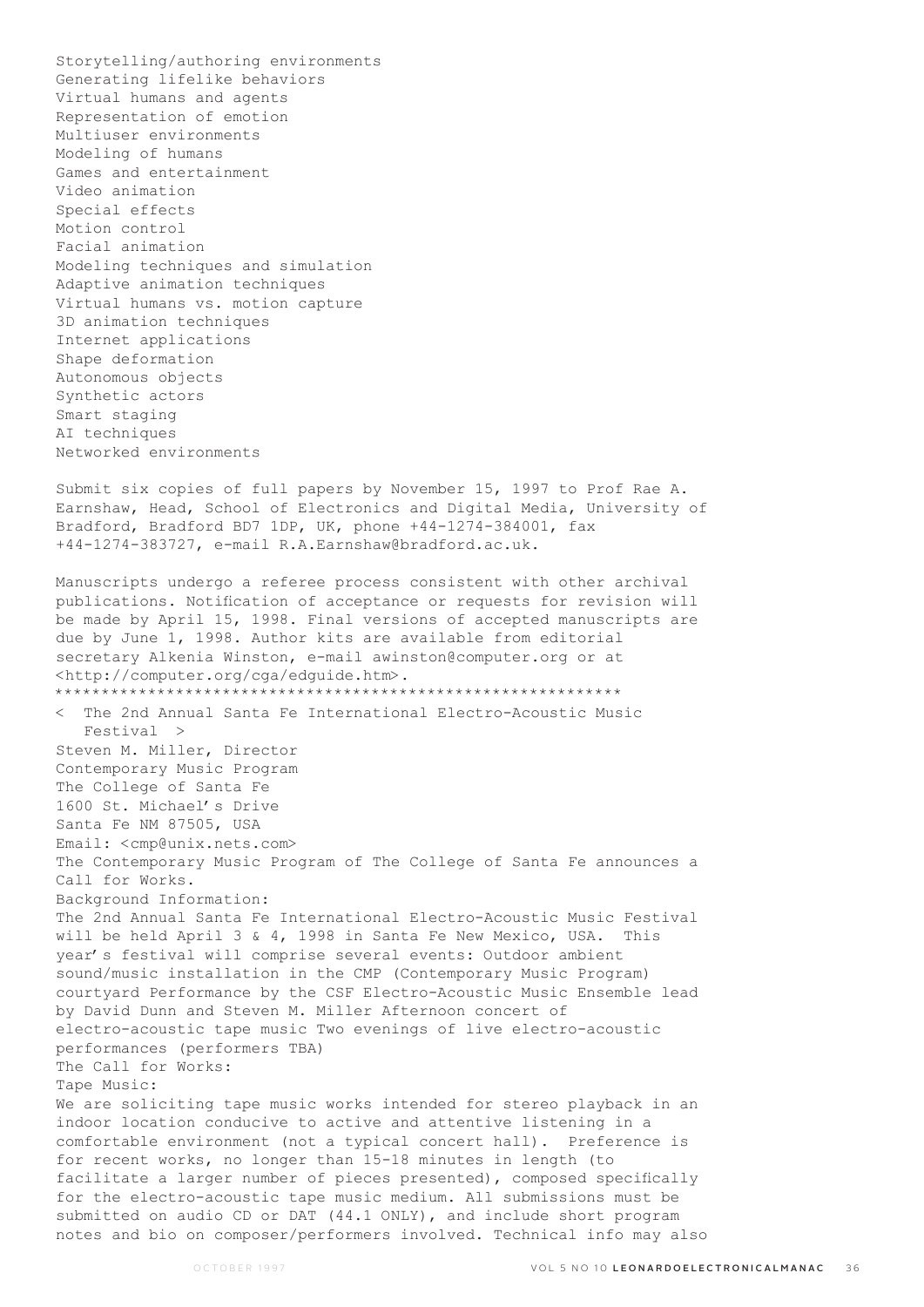be included. All submissions for tape music must be postmarked no later than 15 February 1998. Live Performance: Proposals for live performance of electro-acoustic music will also be considered. Please be aware that at this time only a modest honorarium for performers can be offered. Regrettably, we can not provide or assist with transportation, lodging or other expenses. All submissions must include a high quality recording of the piece(s) to be performed or other relevant examples, a complete description of technical needs (indicating which will be provided by the performers, and which will be need to be provided by us), and program notes and bio on composer(s)/performer(s). All submissions for live performances must be postmarked no later than 15 January 1998. \*\*\*\*\*\*\*\*\*\*\*\*\*\*\*\*\*\*\*\*\*\*\*\*\*\*\*\*\*\*\*\*\*\*\*\*\*\*\*\*\*\*\*\*\*\*\*\*\*\*\*\*\*\*\*\*\*\*\*\*\* < SCAN Symposium on Small Computers in the Arts > SCAN: Small Computers in the Arts Network Philadelphia, PA Misako Scott Email: <scan@netaxs.com> -- conference info and registration Ranjit Bhatnagar Email: <ranjit@best.com> -- web site and mailing list help URL: <http://www.scanarts.com/scan/> SCAN Symposium on Small Computers in the Arts: Nov. 7-9, 1997, Philadelphia, PA (Note: this mailing list will be used for \*infrequent\* announcements about the Small Computers in the Arts Network. If you wish to be removed from the list, see instructions at bottom.) The 17th ANNUAL SYMPOSIUM on SMALL COMPUTERS IN THE ARTS November 7-9, 1997 The Franklin Institute Science Museum Philadelphia, Pennsylvania Come join us for 3 days and 3 nights of presentations, performances and an art exhibition all centered around the applications of computer technology in the arts. This intimate artistic gathering offers unusually abundant opportunities to speak personally with the presenting artists and performers, and to network with other attending artists. For full details, see the web site at <http://www.scanarts.com/scan/> or write or call for a copy of the brochure. Preliminary SCHEDULE: Thursday, November 6th 7pm Reception Friday, November 7th 8:30am Registration 9am-4pm Presentations, demos, workshops 4pm-7pm Art exhibit opens 8pm Jaron Lanier's VR Lecture/Performance Saturday, November 8th 9am-6pm Presentations, demos, workshops 8pm Concert and dance performances Sunday, November 9th 9am-4pm Presentations, demos, workshops REGISTRATION information: Full symposium (3 days): \$125; \$40 for student with ID One day: \$55, \$20 for student with ID Jaron Lanier performance: \$12.50 or \$10 (represents a 50% discount for SCAN attendees), available from UPSTAGES at (215) 569-9700. Please make check payable to SCAN SCAN, 209 Upland Road, Merion Station, PA 19066-1821 For more info, call Misako Scott at (610) 664-3417 or email scan@netaxs.com PRESENTATIONS will include (subject to change): Minute Variations --Lawrence Fritts, Director, Electronic Music Studios SUPER Computers in the Arts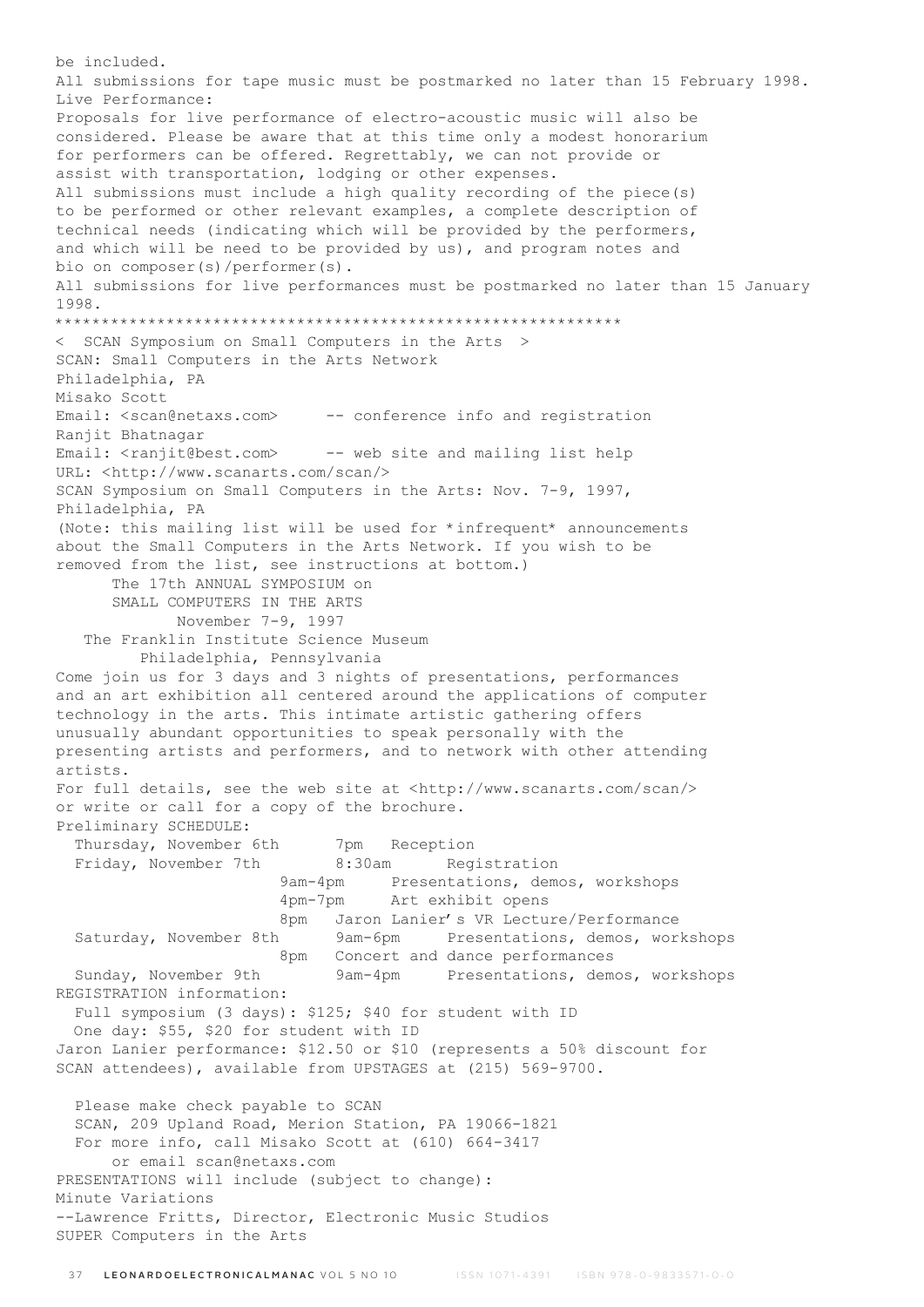--Laura Giannitrapani, Manager of Graphics Consulting, Scientific Computing and Visualization, Boston University GRAMMATRON: Hypertext Fiction On The Web MARK AMERIKA, author of The Kafka Chronicles and Sexual --Blood, founder and publisher of Alt-X online magazine Artistic Collaborative and Educational Possibilities Using Interactive Multimedia-Dance --A. William Smith, Ph.D., Ohio State University Sculptural Form & Space And Boolean Algebra --Timothy Duffield, Sculptor and Landscape Architect --Robert Michael Smith, Sculptor BYTES of Bryant Park: From Cyberspace to Performance Space --Steve Koplowitz, director, choreographer The First Wave: Art that is defining the pallet of the Web --George Thompson, publisher Electronic Alchemy, Director of the isual Arts and Music Program at Johnson County Community College, KC, MO Computer Aided Design for Handmade Sculpture --Rod McCormick, Sculptor, Metalsmith, Chair Crafts Dept., University of the Arts, Phila, PA Lisa: Using Motion Sensing And Realtime Sound Sampling Systems In Performance --Richard Povall, Chair Timara Dept., Oberlin College Conservatory of Music, Oberlin, Ohio Creating Digital Sculpture --Bruce Wands, Chair of the Computer Art Department and Director Computer Education, School of isual Arts, NYC, and Peter Terezakis, Instructor Electrical Engineering for Artists, Digital Sculpture, and Advanced Computer Systems, School of Visual Arts, NYC ...and a performance by Jaron Lanier, Virtual Reality Pioneer. \*\*\*\*\*\*\*\*\*\*\*\*\*\*\*\*\*\*\*\*\*\*\*\*\*\*\*\*\*\*\*\*\*\*\*\*\*\*\*\*\*\*\*\*\*\*\*\*\*\*\*\*\*\*\*\*\*\*\*\*\* < Organised Sound - Issue Thematic Title: Microstructure and Macrostructure > ================== ORGANISED SOUND ================== An International Journal of Music and Technology The Editors, Organised Sound Department of Music University of York, Heslington York YO1 5DD, UK Email: <os@cage.york.ac.uk> URL: <http://www.cup.cam.ac.uk/Journals/JNLSCAT/oso/osoIFC.html> ------------------------------------------------------------------ Volume 3, Number 1. Issue thematic title: MICROSTRUCTURE AND MACROSTRUCTURE. Date of Publication: April 1998. Publishers: Cambridge University Press. ------------------------------------------------------------------ Articles to be considered for publication in the named issue are now invited. Microstructure and Macrostructure It may be argued that two issues are essential for the achievement of meaning in a work of music. On the one hand, the overall coherence of a piece depends on the articulation of its structure. On the other, this structure is realised through its discourse, which is dependent on the articulation of the actual sounds; inflections, accents, local changes in tempo, etc. may alter the meaning of a passage significantly. While this is true of most music, it acquires additional significance for the composer in the electroacoustic domain since s/he becomes responsible for the inner attributes of timbre. It is therefore not surprising that the structure of a significant number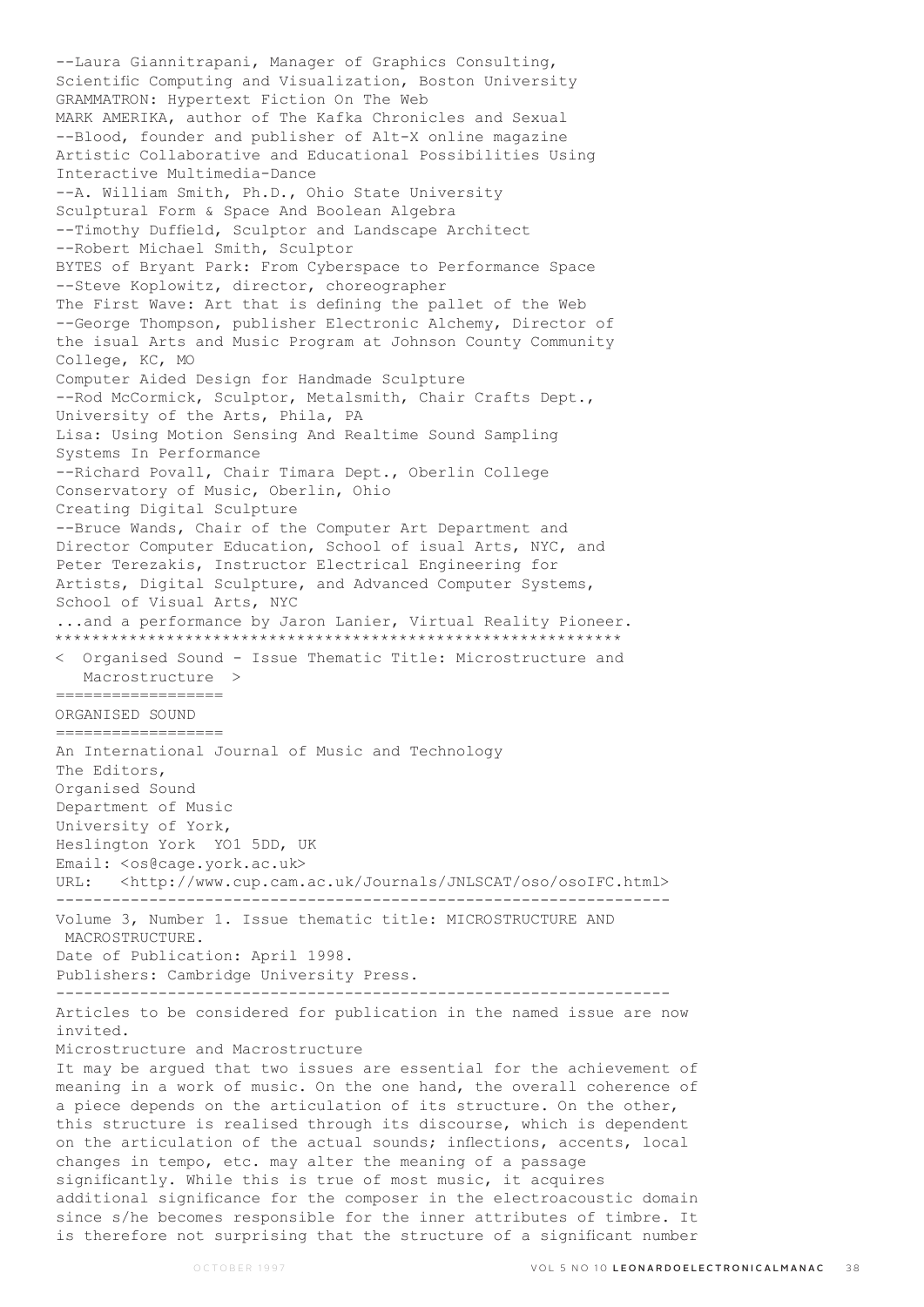of electroacoustic works is, in one way or another, abstracted from the characteristics of its materials. The important relationship between small temporal units - such as motives and phrases - and overall form of a piece is extended to encompass the inner mechanisms of the constituents of those units: the sounds themselves. Furthermore, changes in the conception of the world, such as the idea of self-similarity, with its projection of structure from the microscopic to the macroscopic, has also had an effect on the way musicians think. However, the questions remaining unanswered are numerous. Can there be structure which unifies a work at different temporal levels? Can this unification include timbre so that the inner characteristics of its sounds affect the structure of a piece? Will time be completely absorbed by timbre to an extent which includes the overall temporal span of a work - emulating the integration of space and time in the theory relativity? Is it possible to pre-program this type of cross-dimensional unity? If so, how? Articles which attempt to answer or re-formulate these and related questions are invited. For example, they may consist of the following: \* direct discussion of the aesthetic issues raised above. \* compositional techniques specially devised for the integration of structure at different levels. \* analytical methodology with a particular emphasis on the relationship between structure and sonic material. \* hardware/software tools designed to integrate micro-structure and macro-structure. Contributors are encouraged to propose sound examples which may be included in the annual CD to be released with Volume 3, Number 3. The editors will particularly welcome submissions from student contributors. TIMETABLE for SUBMISSIONS Articles and other material for the editors' consideration should be submitted by December 31st, 1997. If submitted in hard copy, four copies should be posted to: The Editors, Organised Sound Department of Music, University of York, Heslington York YO1 5DD UK Email submissions are encouraged and should be mailed to: <os@cage.york.ac.uk> Full details of submission requirements can be found at: <http://www.cup.cam.ac.uk/Journals/JNLSCAT/oso/osoIFC.html> Co-Editors: Ross Kirk, Leigh Landy, Tony Myatt, Richard Orton Guest Editor for Volume 3, Number 1: Rajmil Fischman Keele University Music Department Keele Staffs. ST5 5BG, UK Tel: +44(1782)583297 Fax: +44(1782)583295 Email: r.a.fischman@cc.keele.ac.uk Corresponding Editors: Lelio Camilieri, Daniel Oppenheim, Miller Puckette, Barry Truax, David Worrall. International Editorial Advisory Board: Marc Battier, Francois Bayle, Peter Castine, Alcedo Coenen, Francis Dhomont, Simon Emmerson, Rajmil Fischman, Takayuki Rai, Jean-Claude Risset, Francis Rumsey, John Rimmer, Conrado Silva, Christiane Ten-Hoopen, Daniel Teruggi, Jukka Tiensuu, Trevor Wishart, Scott

Wyatt,Iannis Xenakis. =============================================================

 $\mathcal{L}_\text{max}$ ACKNOWLEDGMENTS | |\_\_\_\_\_\_\_\_\_\_\_\_\_\_\_\_\_\_\_|